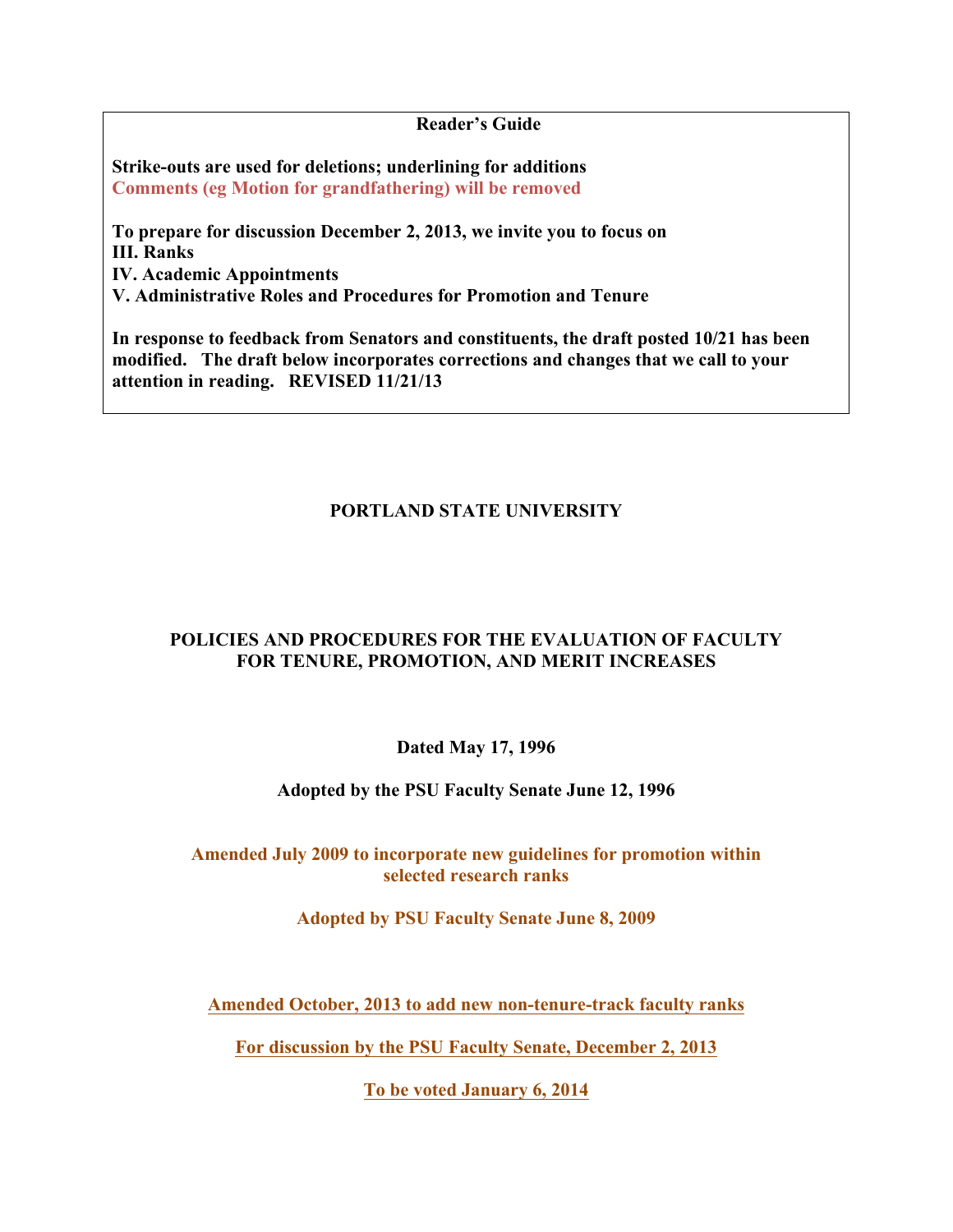BLANK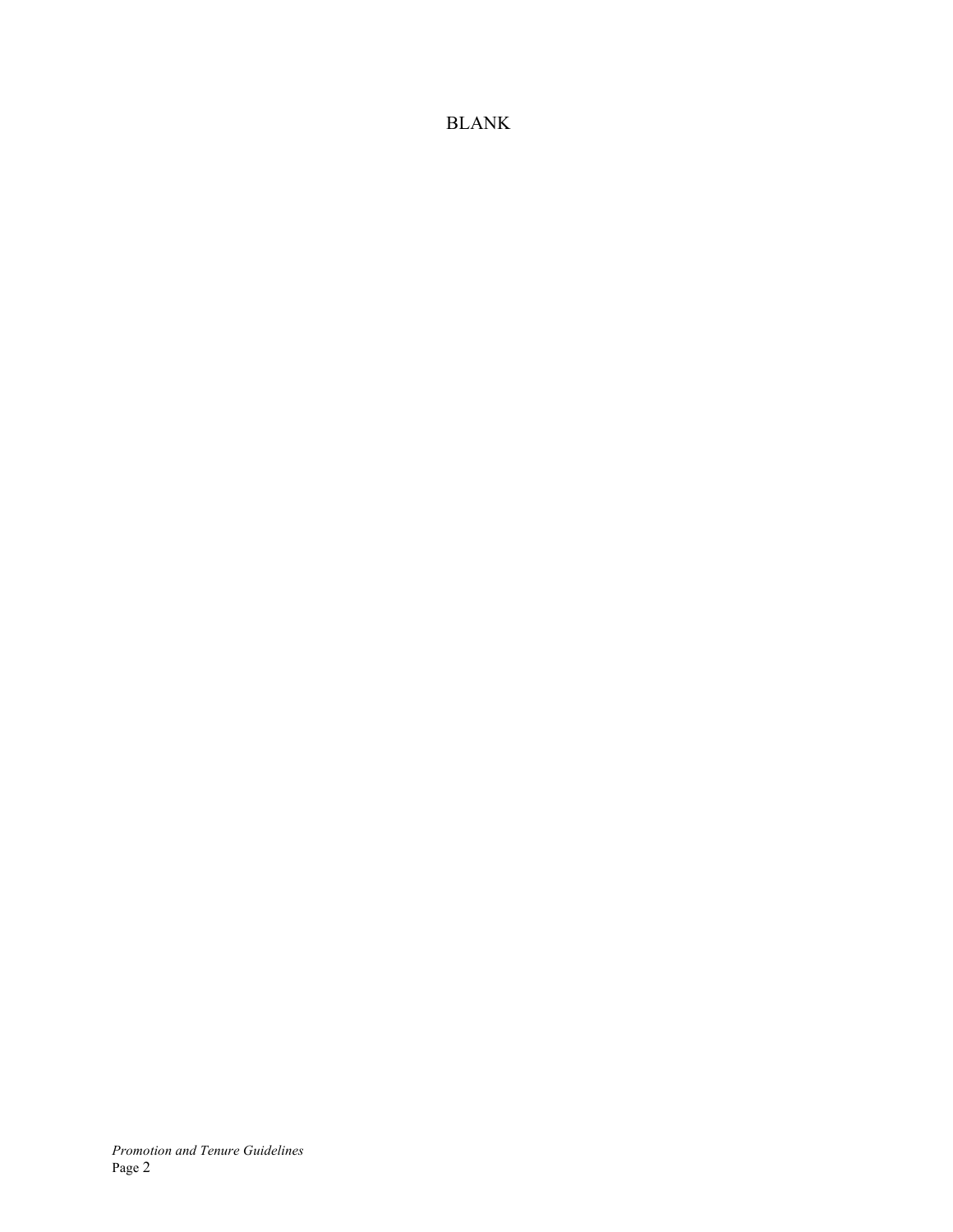## **POLICIES AND PROCEDURES FOR THE EVALUATION OF FACULTY FOR TENURE, PROMOTION, AND MERIT INCREASES**

# **I. INTRODUCTION**

Policies and procedures for the evaluation of faculty are established to provide the means whereby the performance of individual faculty members and their contributions to collective university goals may be equitably assessed and documented. In the development of these policies and procedures, the university recognizes the uniqueness of individual faculty members, of the departments of which they are a part, and of their specific disciplines; and, because of that uniqueness, the main responsibility for implementation of formative and evaluative procedures has been placed in the departments<sup>1</sup>.

Departmental guidelines should set forth processes and criteria for formative and evaluative activities which are consistent with the department's academic mission. For example, departmental guidelines might identify evaluative criteria which are appropriate to the discipline, or might delineate which activities will receive greater or lesser emphasis in promotion or tenure decisions. They should also include appropriate methods for evaluating the interdisciplinary scholarly activities of departmental faculty.The Deans and the Provost review departmental procedures in order to ensure that faculty are evaluated equitably throughout the university.

Evaluation instruments provide a means for gathering information that can provide a basis for evaluation, but these instruments do not constitute an evaluation in themselves. "Evaluation" is the process whereby the information acquired by appropriate instruments is analyzed to determine the quality of performance as measured against the criteria set by the department.

Policies and procedures shall be consistent with sections 580 -21-100 through 135 of the Oregon Administrative Rules of the Oregon State System of Higher Education.

Approval and implementation of these policies and procedures shall be consistent with the agreement between Portland State University (PSU) and the American Association of University Professors, Portland State Chapter, and with the internal governance procedures of the University.

Each year the Provost will establish a timeline to ensure that decision makers at each level of review will have sufficient time to consider tenure and promotion recommendations responsibly.

At present, PSU faculty can be appointed as tenure-track or non-tenure track faculty.

<sup>&</sup>lt;sup>1</sup> "Departments" includes departments, schools, and other similar administrative units.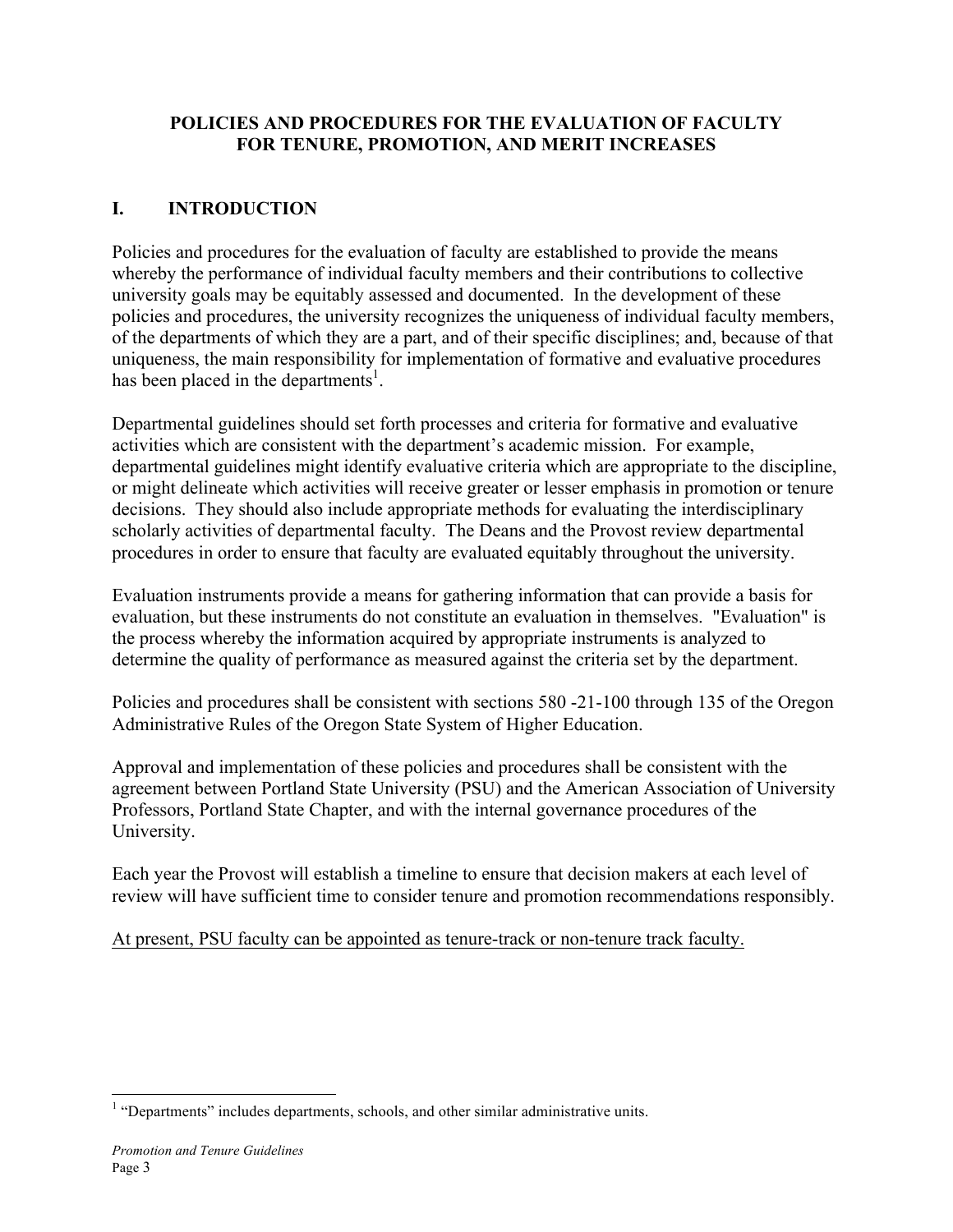## **II. SCHOLARSHIP**

### **A. Overview of Faculty Responsibilities**

The task of a university includes the promotion of learning and the discovery and extension of knowledge, enterprises which place responsibility upon faculty members with respect to their disciplines, their students, the university, and the community. The University seeks to foster the scholarly development of its faculty and to encourage the scholarly interaction of faculty with students and with regional, national, and international communities. Faculty have a responsibility to their disciplines, their students, the university, and the community to strive for superior intellectual, aesthetic, or creative achievement. Such achievement, as evidenced in scholarly accomplishments, is an indispensable qualification for appointment and promotion and tenure in the professorial faculty ranks. Scholarly accomplishments, suggesting continuing growth and high potential, can be demonstrated through activities of:

- Research, including research and other creative activities,
- Teaching, including delivery of instruction, mentoring, and curricular activities, and Community outreach.

All faculty members should keep abreast of developments in their fields<sup>2</sup> and remain professionally active throughout their careers.

At PSU, individual faculty are part of a larger mosaic of faculty talent. The richness of faculty talent should be celebrated, not restricted. Research, teaching, and community outreach are accomplished in an environment that draws on the combined intellectual vitality of the department and of the University. Department faculty may take on responsibilities of research, teaching, and community outreach in differing proportions and emphases. Irrespective of the emphasis assigned to differing activities, it is important that the quality of faculty contributions be rigorously evaluated and that the individual contributions of the faculty, when considered in aggregate, advance the goals of the department and of the University.

#### All faculty have a responsibility to conduct scholarly work in research, teaching, or community outreach in order to contribute to the body of knowledge in their field(s).

Effectiveness in teaching, research, or community outreach, must meet an acceptable standard when it is part of a faculty member's responsibilities, must meet an acceptable standard as determined by the faculty in each unit. In addition, each faculty member is expected to contribute to the governance and professionally-related service activities of the University, school/college, and department, as appropriate. All tenure-track faculty have a further responsibility to conduct scholarly work in research, teaching, or community outreach in order to contribute to the body of knowledge in their field(s).

<sup>&</sup>lt;sup>2</sup> Faculty fields may be disciplinary or inter-disciplinary in nature.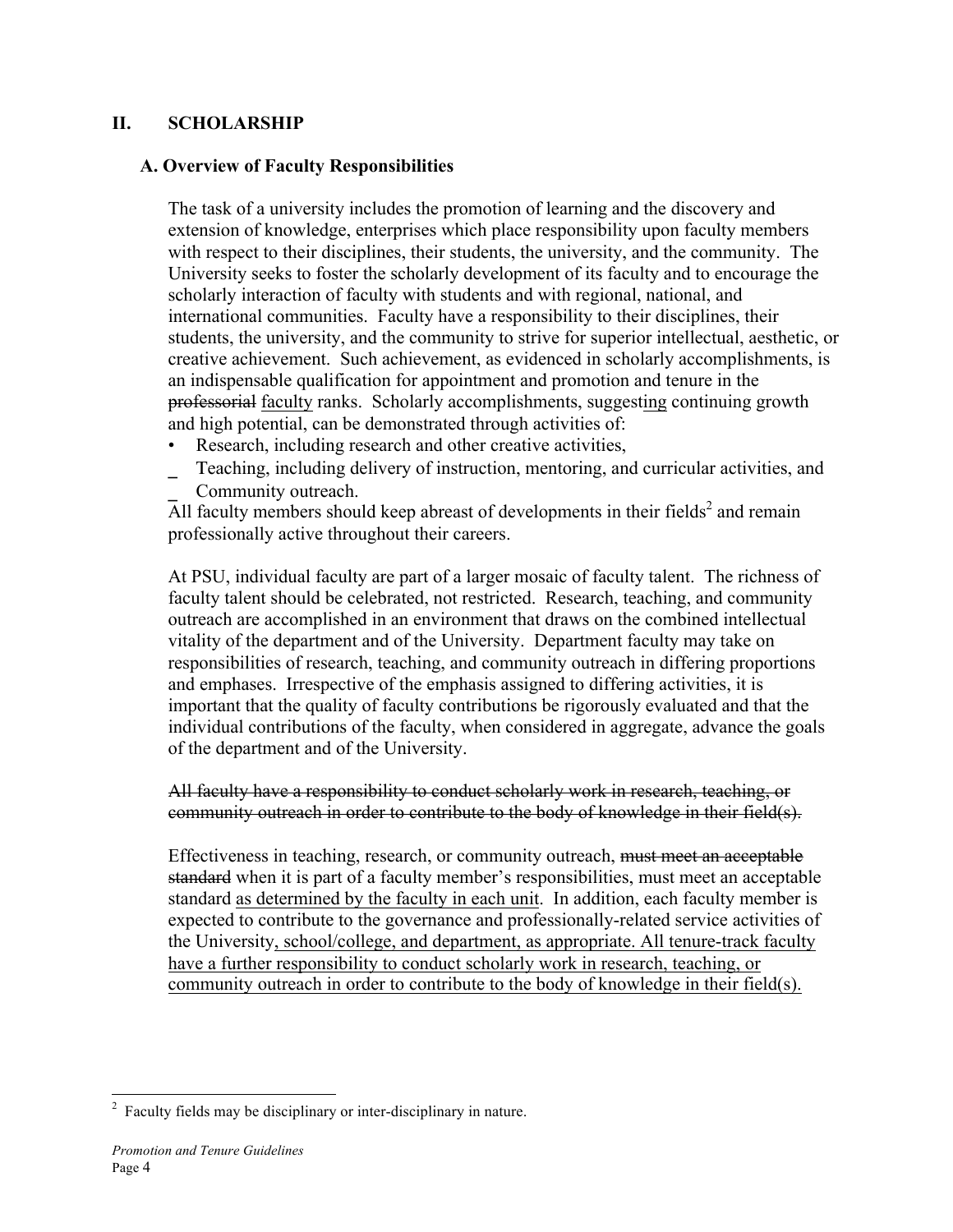### **B. Scholarly Agenda**

### 1. Individual Faculty Responsibility.

The process of developing and articulating one's own scholarly agenda is an essential first step for newly-appointed faculty and is a continuing responsibility as faculty seek advancement. Each faculty member, regardless of rank, has the primary responsibility for planning his or her own career and for articulating his or her own evolving scholarly agenda.

- a. The purpose of a scholarly agenda is not to limit a faculty member's freedom nor to constrain his or her scholarship, but, primarily, to provide a means for individuals to articulate their programs of scholarly effort. The scholarly agenda needs to be specific enough to provide a general outline of a faculty member's goals, priorities, and activities, but it is not a detailed recitation of tasks or a set of detailed, prescribed outcomes. A scholarly agenda:
	- \_ articulates the set of serious intellectual, aesthetic or creative questions, issues or problems which engage and enrich an individual scholar,
	- \_ describes an individual's accomplished and proposed contributions to
	- knowledge, providing an overview of scholarship, including long-term goals and purposes,
	- \_ clarifies general responsibilities and emphases placed by the individual upon research, teaching, community outreach, or governance, and
	- \_ articulates the manner in which the scholar's activities relate to the departmental mission and programmatic goals.

As a faculty member grows and develops, his or her scholarly agenda may evolve over the years. New scholarly agendas may reflect changes in the set of questions, issues, or problems which engage the scholar, or in the individual's relative emphases on teaching, research, community outreach, and governance.

- b. The process of developing or redefining a scholarly agenda also encourages the individual scholar to interact with and draw upon the shared expertise of his or her departmental peers. This process promotes both individual and departmental development, and contributes to the intellectual, aesthetic, and creative climate of the department and of the University.
- 2. Departmental, School and College Responsibilities.

The development of a scholarly agenda supports a collective process of departmental planning and decision-making which determines the deployment of faculty talent in support of departmental and university missions. Departments, schools, and colleges have the primary responsibility for establishing their respective missions and programmatic goals within the context of the University's mission and disciplines as a whole. Recognizing that departments often accomplish such wide-ranging missions by encouraging faculty to take on diverse scholarly agendas, departments and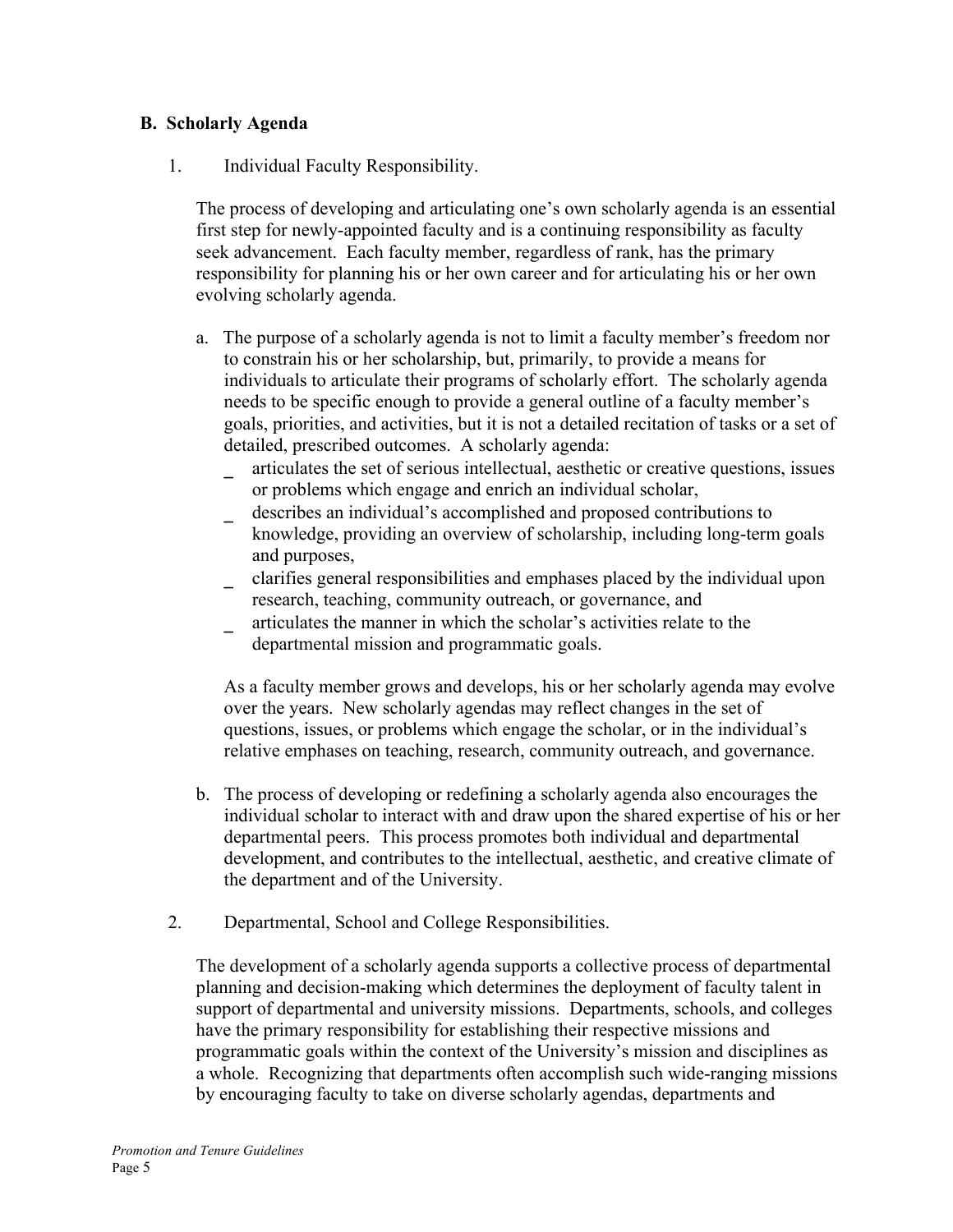individual faculty members are expected to engage in joint career development activities throughout each faculty member's career. Such activities must:

- recognize the individual's career development needs,
- respect the diversity of individual faculty interests and talents, and
- \_ advance the departmental mission and programmatic goals.

Departments shall develop processes for establishing, discussing, agreeing upon, and revising a scholarly agenda that are consistent with the focus upon individual career development and collective responsibilities and shall establish regular methods for resolving conflicts which may arise in the process of agreeing upon scholarly agendas. Finally, departmental processes shall include periodic occasions for collective discussion of the overall picture resulting from the combination of the scholarly agendas of individual faculty members.

3. The Uses of a Scholarly Agenda.

The primary use of a scholarly agenda is developmental, not evaluative. An individual's contributions to knowledge should be evaluated in the context of the quality and significance of the scholarship displayed. An individual may include a previously agreed upon scholarly agenda in his or her promotion and tenure documentation, but it is not required. A scholarly agenda is separate from such essentially evaluation-driven practices as letters of offer, annual review of tenuretrack faculty, and institutional career support-peer review of tenured faculty, and from the consideration of individuals for merit awards.

## **C. Scholarship**

The term *scholar* implies superior intellectual, aesthetic, or creative attainment. A scholar engages at the highest levels of life-long learning and inquiry. The character of a scholar is demonstrated by academic achievement and rigorous academic practice. Over time, an active learner usually moves fluidly among different expressions of scholarship. However, it also is quite common and appropriate for scholars to prefer one expression over another. The following four expressions of scholarship (which are presented below in no particular order of importance) apply equally to Research, Teaching, and Community outreach (see E.2-4).<sup>3</sup>

1. Discovery. Discovery is the rigorous testing of researchable questions suggested by theory or models of how phenomena may operate. It is active experimentation, or exploration, with the primary goal of adding to the cumulative knowledge in a substantive way and of enhancing future prediction of the phenomena. Discovery also may involve original creation in writing, as well as creation, performance, or production in the performing arts, fine arts, architecture, graphic design, cinema, and broadcast media or related technologies.

 <sup>3</sup> The contributions of Ernest Boyer are acknowledged in providing the inspiration for sections II.C and II.D.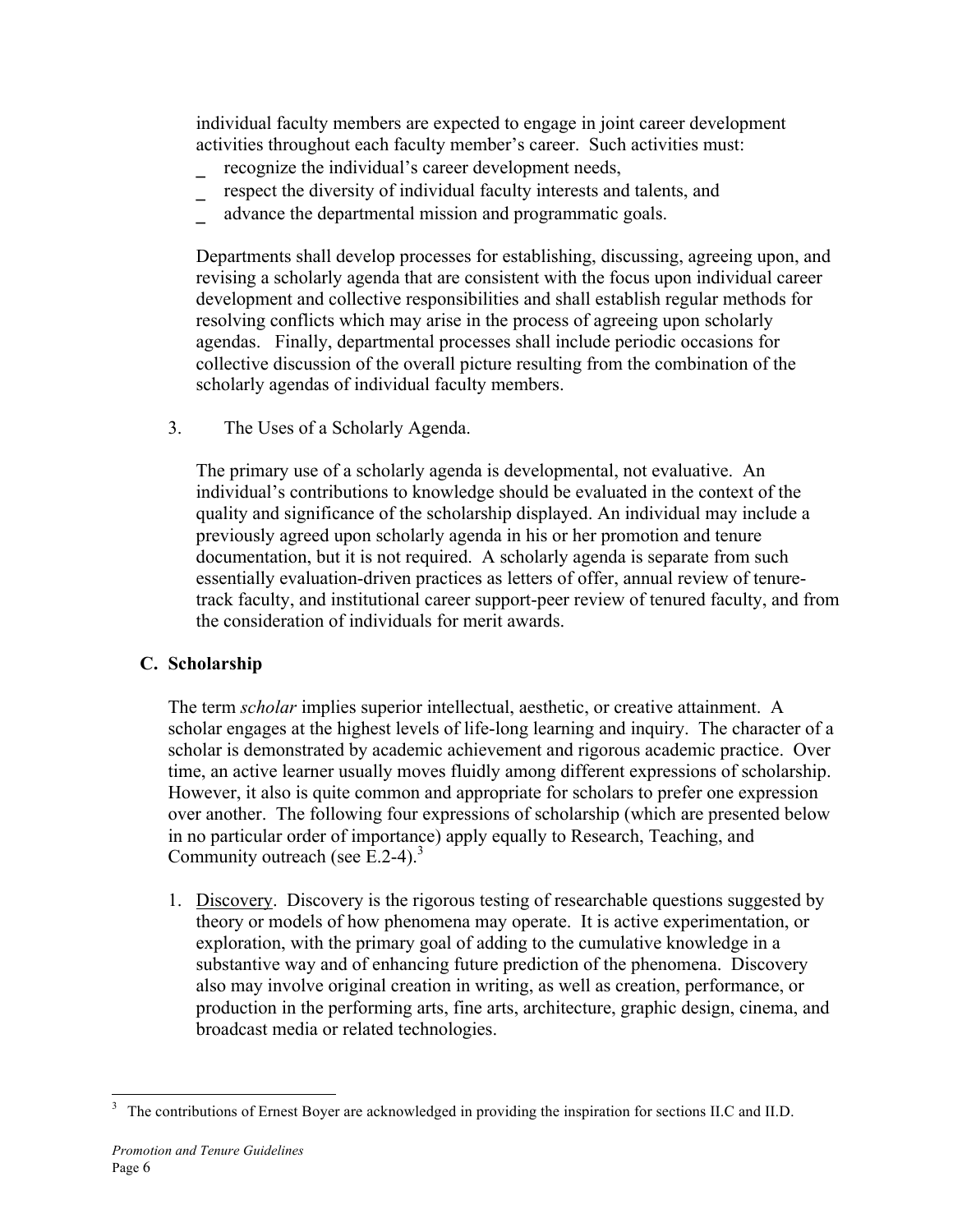- 2. Integration. Integration places isolated knowledge or observations in perspective. Integrating activities make connections across disciplines, theories, or models. Integration illuminates information, artistic creations in the literary and performing arts, or original work in a revealing way. It brings divergent knowledge together or creates and/or extends new theory.
- 3. Interpretation. Interpretation is the process of revealing, explaining, and making knowledge and creative processes clear to others or of interpreting the creative works of others. In essence, interpretation involves communicating knowledge and instilling skills and understanding that others may build upon and apply.
- 4. Application. Application involves asking how state-of-the-art knowledge can be responsibly applied to significant problems. Application primarily concerns assessing the efficacy of knowledge or creative activities within a particular context, refining its implications, assessing its generalizability, and using it to implement changes.

## **D. Quality and Significance of Scholarship**

Quality and significance of scholarship are the primary criteria for determining faculty promotion and tenure for tenure-track faculty. Quality and significance of scholarship are over-arching, integrative concepts that apply equally to the expressions of scholarship as they may appear in various disciplines and to faculty accomplishments resulting from research, teaching, and community outreach (see E.2-4).

A consistently high quality of scholarship, and its promise for future exemplary scholarship, is more important than the quantity of the work done. The criteria for evaluating the quality and significance of scholarly accomplishments include the following:

- 1. Clarity and Relevance of Goals. A scholar should clearly define objectives of scholarly work and clearly states basic questions of inquiry. Clarity of purpose provides a critical context for evaluating scholarly work.
	- Research or community outreach projects should address substantive intellectual, aesthetic, or creative problems or issues within one's chosen discipline or interdisciplinary field. Clear objectives are necessary for fair evaluation.
	- \_ Teaching activities are usually related to learning objectives that are appropriate within the context of curricular goals and the state of knowledge in the subject matter.
- 2. Mastery of Existing Knowledge. A scholar must be well-prepared and knowledgeable about developments in his or her field. The ability to educate others, conduct meaningful research, and provide high quality assistance through community outreach depends upon mastering existing knowledge.
	- As researchers and problem solvers, scholars propose methodologies, measures, and interventions that reflect relevant theory, conceptualizations, and cumulative wisdom.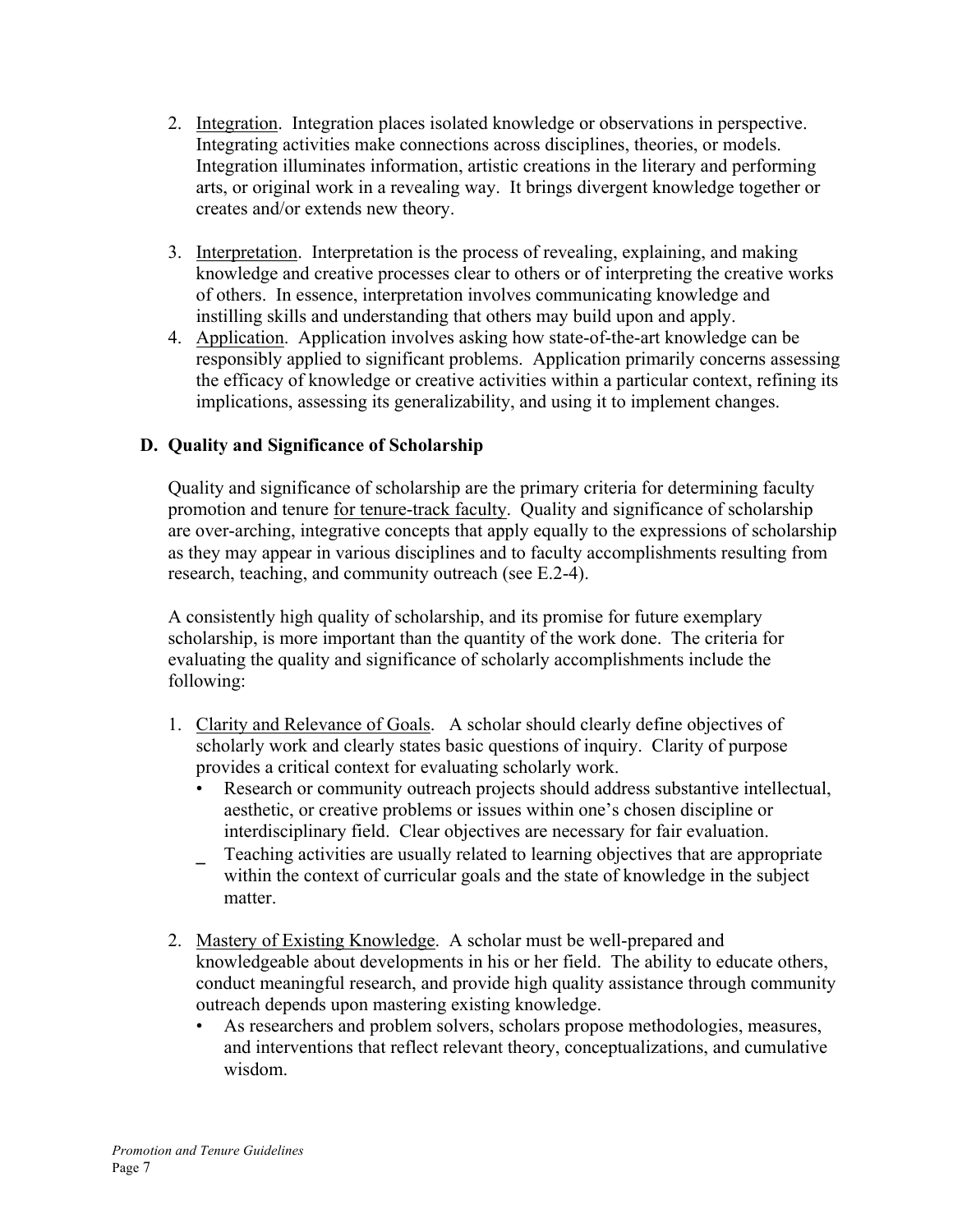- As teachers, scholars demonstrate a command of resources and exhibit a depth, breadth, and understanding of subject matter allowing them to respond adequately to student learning needs and to evaluate teaching and curricular innovation.
- 3. Appropriate Use of Methodology and Resources. A scholar should address goals with carefully constructed logic and methodology.
	- Rigorous research and applied problem solving requires well-constructed methodology that allows one to determine the efficacy of the tested hypotheses or chosen intervention.
	- As teachers, scholars apply appropriate pedagogy and instructional techniques to maximize student learning and use appropriate methodology to evaluate the effectiveness of curricular activities.
- 4. Effectiveness of Communication. Scholars should possess effective oral and written communication skills that enables them to convert knowledge into language that a public audience beyond the classroom, research laboratory, or field site can understand.
	- As researchers and problem solvers, scholars make formal oral presentations and write effective manuscripts or reports or create original artistic works that meet the professional standards of the intended audience.
		- As teachers, scholars communicate in ways that build positive student rapport and

clarify new knowledge so as to facilitate learning. They also should be able to disseminate the results of their curricular innovations to their teaching peers. Scholars should communicate with appropriate audiences and subject their ideas to critical inquiry and independent review. Usually the results of scholarship are communicated widely through publications (e.g., journal articles and books), performances, exhibits, and/or presentations at conferences and workshops.

- 5. Significance of Results. Scholars should evaluate whether or not they achieve their goals and whether or not this achievement had an important impact on and is used by others. Customarily, peers and other multiple and credible sources (e.g., students, community participants, and subject matter experts) evaluate the significance of results.
	- As researchers, teachers, and problem-solvers, scholars widely disseminate their work in order to invite scrutiny and to measure varying degrees of critical acclaim. They must consider more than direct user satisfaction when evaluating the quality and significance of an intellectual contribution.
	- \_ Faculty engaged in community outreach can make a difference in their communities and beyond by defining or resolving relevant social problems or issues, by facilitating organizational development, by improving existing practices or programs, and by enriching the cultural life of the community. Scholars should widely disseminate the knowledge gained in a community-based project in order to share its significance with those who do not benefit directly from the project.
	- \_ As teachers, scholars can make a difference in their students' lives by raising student motivation to learn, by developing students' life-long learning skills, and by contributing to students' knowledge, skills, and abilities. Teaching scholars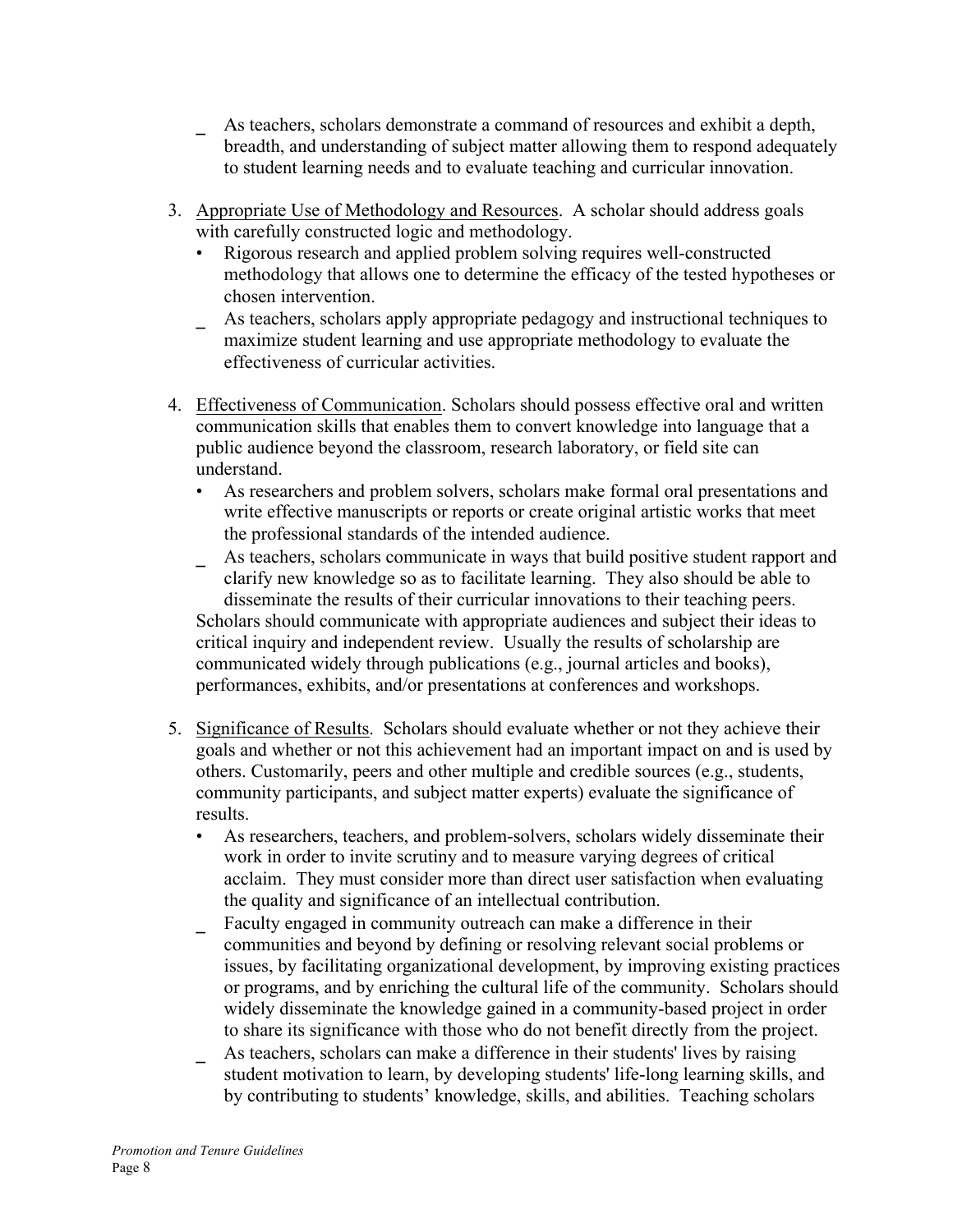also can make a significant scholarly contribution by communicating pedagogical innovations and curricular developments to peers who adopt the approaches.

6. Consistently Ethical Behavior. Scholars should conduct their work with honesty, integrity, and objectivity. They should foster a respectful relationship with students, community participants, peers, and others who participate in or benefit from their work. Faculty standards for academic integrity represent a code of ethical behavior. For example, ethical behavior includes following the human subject review process in conducting research projects and properly crediting sources of information in writing reports, articles, and books.

## **E. Evaluation of Scholarship**

Scholarly accomplishments in the areas of research, teaching, and community outreach (see E.2.4) all enter into the evaluation of faculty performance. Scholarly profiles will vary depending on individual faculty members' areas of emphasis. The weight to be given factors relevant to the determination of promotion, tenure, and merit necessarily varies with the individual faculty member's assigned role and from one academic field to another. However, one should recognize that research, teaching, and community outreach often overlap. For example, a service-learning project may reflect both teaching and community outreach. Some research projects may involve both research and community outreach. Pedagogical research may involve both research and teaching. When a faculty member evaluates his or her individual intellectual, aesthetic, or creative accomplishments, it is more important to focus on the general criteria of the quality and significance of the work (II.D) than to categorize the work. Peers also should focus on the quality and significance of work rather than on categories of work when evaluating an individual's achievements.

The following discussion is intended to assist faculty in formative planning of a scholarly agenda and to provide examples of the characteristics to consider when evaluating scholarly accomplishments.

1. Documentation

The accomplishments of a candidate for promotion or tenure must be documented in order to be evaluated. Documentation and evaluation of scholarship should focus on the quality and significance of scholarship rather than on a recitation of tasks and projects. Each department should judge the quality and significance of scholarly contributions to knowledge as well as the quantity.

In addition to contributions to knowledge, the effectiveness of teaching, research, or community outreach must meet an acceptable standard when it is part of a faculty member's responsibilities. Documentation should be sufficient to outline a faculty member's agreed-upon responsibilities and to support an evaluation of effectiveness.

Documentation for promotion and tenure normally includes: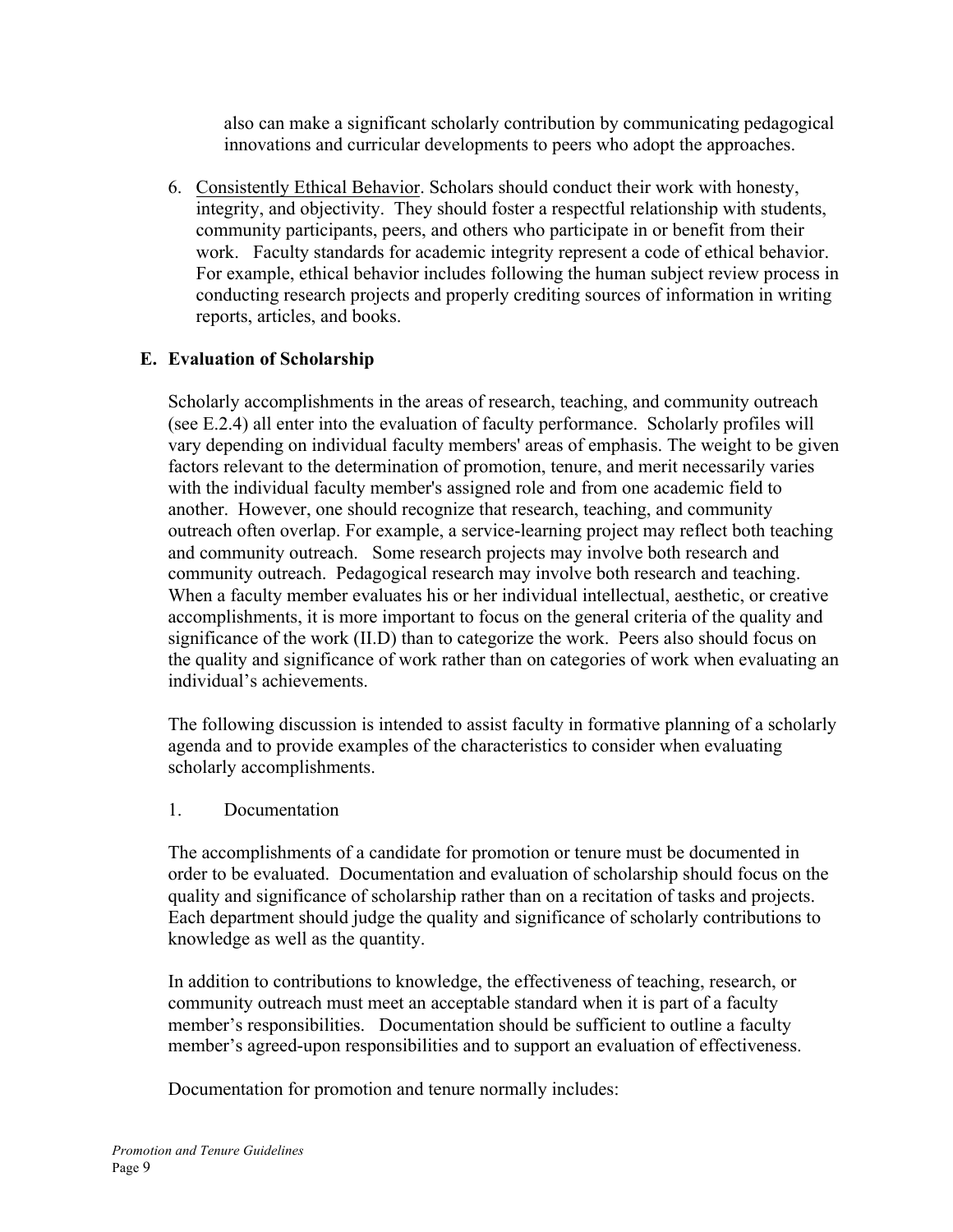- Self-appraisal of scholarly agenda and accomplishments. A self-appraisal should include:
	- \_ a discussion of the scholarly agenda that describes the long-term goals and purposes of a scholarly line of work, explains how the agenda fits into a larger endeavor and field of work, and demonstrates how scholarly accomplishments to date have advanced the agenda.
	- a description of how the agenda relates to the departmental academic mission, within the context of the University mission and the discipline as a whole.
	- \_ an evaluation of the quality and significance of scholarly work (see II.D).
	- an evaluation of the effectiveness of teaching, research, or community outreach when it is part of a faculty member's responsibilities
- \_ A curriculum vitae including a comprehensive list of significant accomplishments.
- \_ A representative sample of an individual's most scholarly work rather than an exhaustive portfolio. However, a department may establish guidelines requiring review of all scholarly activities that are central to a faculty member's scholarly agenda over a recent period of time.
- Evaluations of accomplishments by peers and other multiple and credible sources (e.g., students, community participants, and subject matter experts). Peers include authoritative representatives from the candidate's scholarly field(s).
- 2. Research and Other Creative Activities (Research)

A significant factor in determining a faculty member's merit for promotion is the individual's accomplishments in research and published contributions to knowledge in the appropriate field(s) and other professional or creative activities that are consistent with the faculty member's responsibilities. Contributions to knowledge in the area of research and other creative activities should be evaluated using the criteria for quality and significance of scholarship (see II.D).It is strongly recommended that the following items be considered in evaluating research and other creative activities:

- a. Research may be evaluated on the quality and significance of publication of scholarly books, monographs, articles, presentations, and reviews in journals, and grant proposals submissions and awards. An evaluation should consider whether the individual's contributions reflect continuous engagement in research and whether these contributions demonstrate future promise. Additionally, the evaluation should consider whether publications are refereed (an important form of peer review) as an important factor. In some fields, evidence of citation or use of the faculty member's research or creative contributions by other scholars is appropriate.
- b. The development and publication of software should be judged in the context of its involvement of state-of-the-art knowledge and its impact on peers and others.
- c. In certain fields such as writing, literature, performing arts, fine arts, architecture, graphic design, cinema, and broadcast media or related fields, distinguished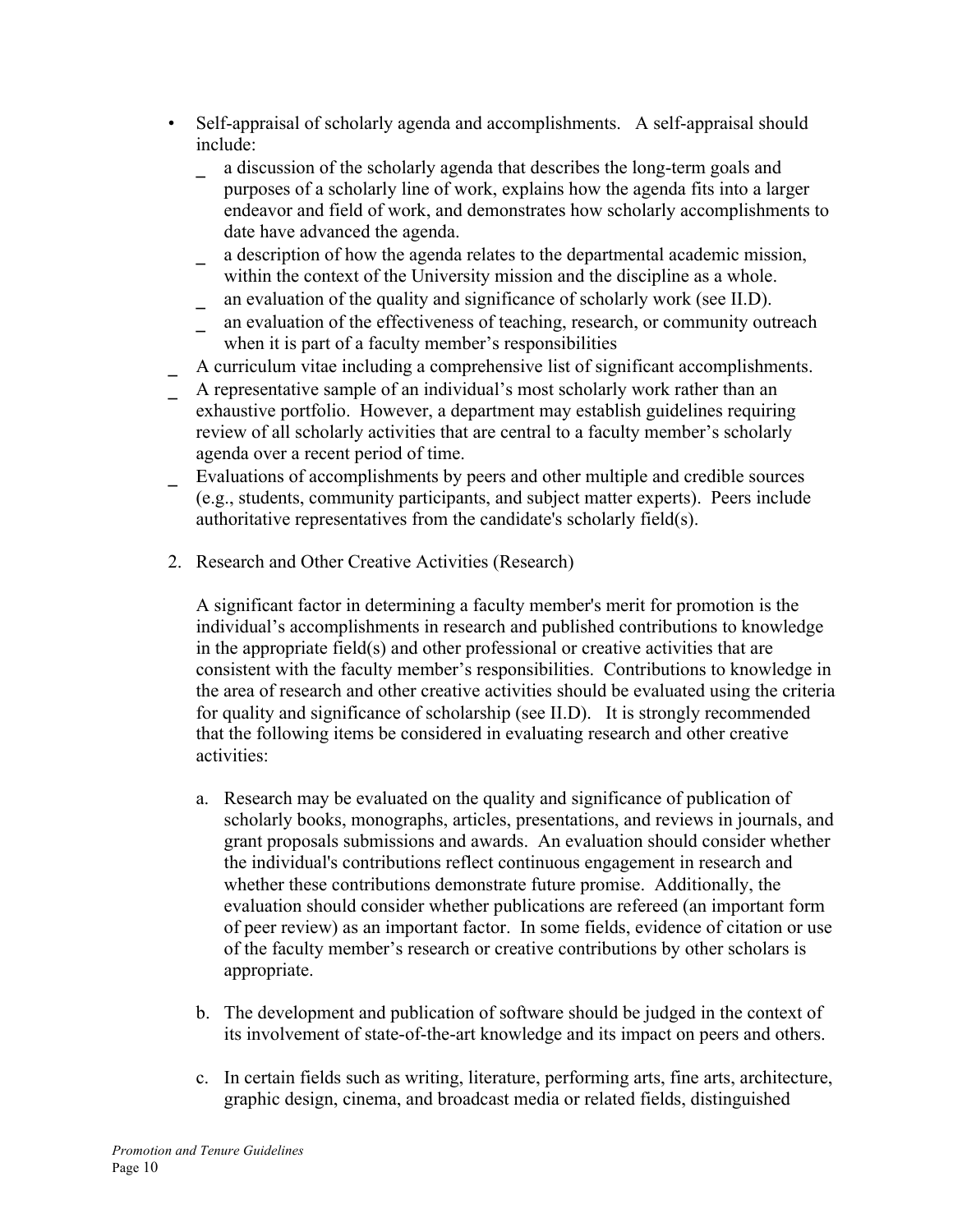creation should receive consideration equivalent to that accorded to distinction attained in scientific and technical research. In evaluating artistic creativity, an attempt should be made to define the candidate's merit in the light of such criteria as originality, scope, richness, and depth of creative expression. It should be recognized that in music and drama, distinguished performance, including conducting and directing, is evidence of a candidate's creativity. Creative works often are evaluated by the quality and significance of publication, exhibiting, and/or performance of original works, or by the direction or performance of significant works. Instruments that include external peer review should be used or developed to evaluate artistic creation and performance. Including critical reviews, where available, can augment the departmental evaluations. The evaluation should include a chronological list of creative works, exhibitions, or performances.

- d. Contributions to the development of collaborative, interdisciplinary, or interinstitutional research programs are highly valued. Mechanisms for evaluating such contributions may be employed. Evaluating collaborative research might involve addressing both individual contributions (e.g., quality of work, completion of assigned responsibilities) and contributions to the successful participation of others (e.g., skills in teamwork, group problem solving).
- e. Honors and awards represent recognition of stature in the field when they recognize active engagement in research or creative activities at regional, national, or international levels.
- f. Effective participation in disciplinary or interdisciplinary organizations' activities should be evaluated in the context of their involvement of state-of-the-art knowledge and impact on peers and others. For example, this participation might include serving as editor of journals or other learned publications, serving on an editorial board, chairing a program committee for a regional, national, or international meeting, or providing scholarly leadership as an officer of a major professional organization.
- 3. Teaching, mentoring, and curricular activities (Teaching)

A significant factor in determining a faculty member's merit for promotion is the individual's accomplishments in teaching, mentoring, and curricular activities, consistent with the faculty member's responsibilities. Teaching activities are scholarly functions that directly serve learners within or outside the university. Scholars who teach must be intellectually engaged and must demonstrate mastery of the knowledge in their field(s). The ability to lecture and lead discussions, to create a variety of learning opportunities, to draw out students and arouse curiosity in beginners, to stimulate advanced students to engage in creative work, to organize logically, to evaluate critically the materials related to one's field of specialization, to assess student performance, and to excite students to extend learning beyond a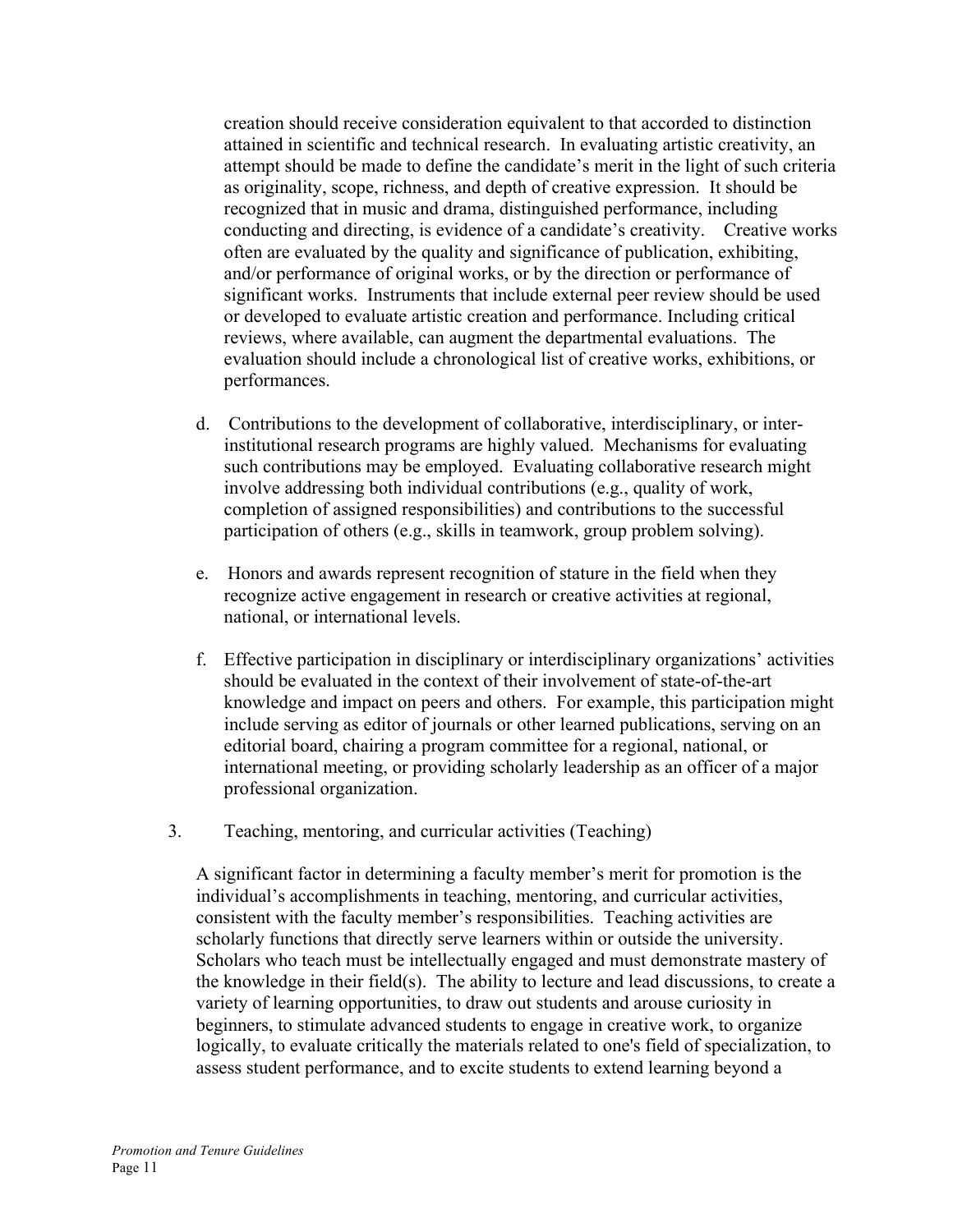particular course and understand its contribution to a body of knowledge are all recognized as essential to excellence in teaching.

Teaching scholars often study pedagogical methods that improve student learning. Evaluation of performance in this area thus should consider creative and effective use of innovative teaching methods, curricular innovations, and software development. Scholars who teach also should disseminate promising curricular innovations to appropriate audiences and subject their work to critical review. PSU encourages publishing in pedagogical journals or making educationally-focused presentations at disciplinary and interdisciplinary meetings that advance the scholarship of teaching and curricular innovations or practice.

Evaluation of teaching and curricular contributions should not be limited to classroom activities. It also should focus on a faculty member's contributions to larger curricular goals (for example, the role of a course in laying foundations for other courses and its contribution to majors, or contributions to broad aspects of general education or interdisciplinary components of the curriculum). In addition, PSU recognizes that student mentoring, academic advising, thesis advising, and dissertation advising are important departmental functions. Faculty may take on differential mentoring responsibilities as part of their personal scholarly agenda.

To ensure valid evaluations, departments should appoint a departmental committee to devise formal methods for evaluating teaching and curriculum-related performance. All members of the department should be involved in selecting these formal methods. The department chair<sup>4</sup> has the responsibility for seeing that these methods for evaluation are implemented.

Contributions to knowledge in the area of teaching, mentoring, and curricular activities should be evaluated using the criteria for quality and significance of scholarship (see II.D).It is strongly recommended that the following items be considered in the evaluation of teaching and curricular accomplishments:

- \_ contributions to courses or curriculum development
- \_ outlines, syllabi, and other materials developed for use in courses
- \_ the results of creative approaches to teaching methods and techniques, including the development of software and other technologies that advance student learning,
- \_ the results of assessments of student learning
- \_ formal student evaluations
- \_ peer review of teaching, mentoring, and curricular activities
- \_ accessibility to students
- \_ ability to relate to a wide variety of students for purposes of advising
- \_ mentoring and guiding students toward the achievement of curricular goals
- \_ **t**he results of supervision of student research or other creative activities including theses and field advising
- \_ the results of supervision of service learning experiences in the community

<sup>&</sup>lt;sup>4</sup> "Departmental Chair" includes chairs of departments and directors, deans, or other heads of other similar administrative units designated in the unit**'**s promotion and tenure guidelines.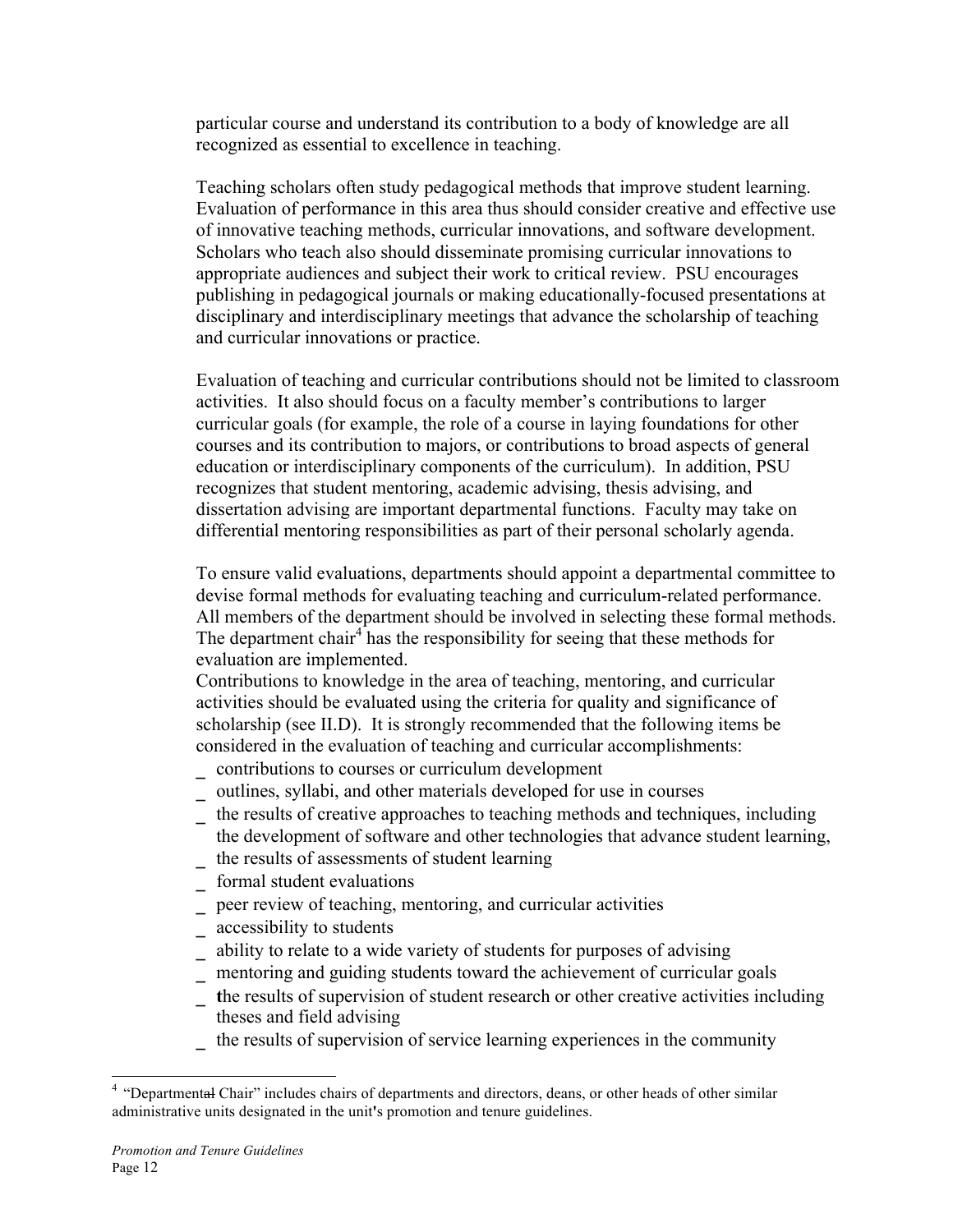- \_ contributions to, and participation in, the achievement of departmental goals, such as achieving reasonable retention of students
- \_ contributions to the development and delivery of collaborative, interdisciplinary, university studies, extended studies, and inter-institutional educational programs
- \_ teaching and mentoring students and others in how to obtain access to information resources so as to further student, faculty, and community research and learning
- \_ grant proposals and grants for the development of curriculum or teaching methods and techniques
- \_ professional development as related to instruction, e.g., attendance at professional meetings related to a faculty member's areas of instructional expertise
- honors and awards for teaching
- 4. Community Outreach

A significant factor in determining a faculty member's advancement is the individual's accomplishments in community outreach when such activities are part of a faculty member's responsibilities. Scholars can draw on their professional expertise to engage in a wide array of community outreach. Such activities can include defining or resolving relevant local, national, or international problems or issues. Community outreach also includes planning literary or artistic festivals or celebrations. PSU highly values quality community outreach as part of faculty roles and responsibilities.<sup>5</sup>

The setting of Portland State University affords faculty many opportunities to make their expertise useful to the community outside the University. Community based activities are those which are tied directly to one's special field of knowledge. Such activities may involve a cohesive series of activities contributing to the definition or resolution of problems or issues in society. These activities also include aesthetic and celebratory projects. Scholars who engage in community outreach also should disseminate promising innovations to appropriate audiences and subject their work to critical review.

Departments and individual faculty members can use the following guidelines when developing appropriate community outreach. Important community outreach can:

- contribute to the definition or resolution of a relevant social problem or issue
- use state-of-the-art knowledge to facilitate change in organizations or institutions
- \_ use disciplinary or interdisciplinary expertise to help groups organizations in conceptualizing and solving problems
- \_ set up intervention programs to prevent, ameliorate, or remediate persistent negative outcomes for individuals or groups or to optimize positive outcomes contribute to the evaluation of existing practices or programs
- make substantive contributions to public policy

 <sup>5</sup> Not all external activities are community outreach in the sense intended here.For example, faculty members who serve as jurors, as youth leaders and coaches, or on the PTA do so in their role as community citizens. In contrast, community outreach activities that support promotion and tenure advancement fulfill the mission of the department and of the University and utilize faculty members' academic or professional expertise.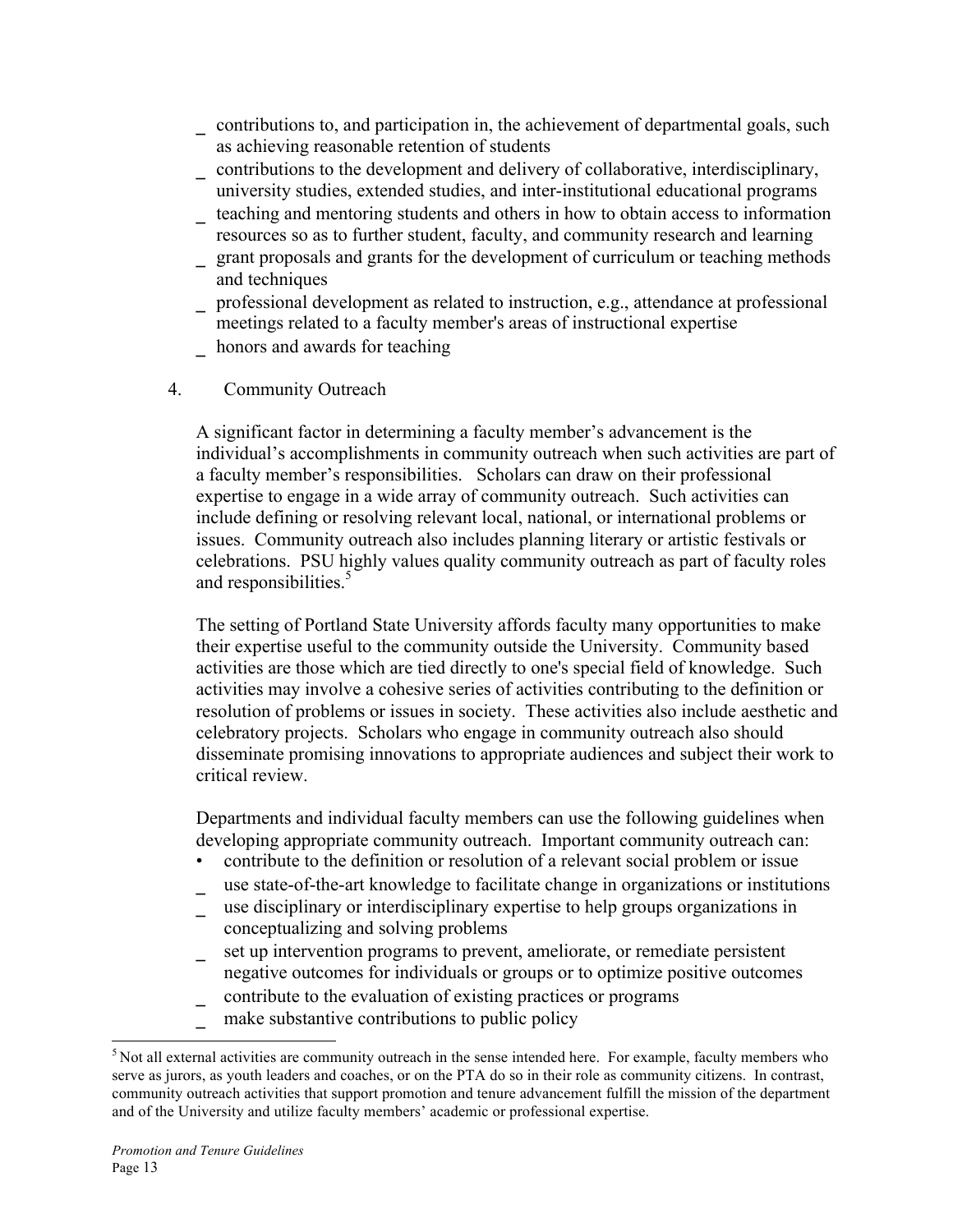- \_ create schedules and choose or hire participants in community events such as festivals
- \_ offer professional services such as consulting (consistent with the policy on outside employment), serving as an expert witness, providing clinical services, and participating on boards and commissions outside the university.

Faculty and departments should evaluate a faculty member's community outreach accomplishments creatively and thoughtfully. Contributions to knowledge developed through community outreach should be judged using the criteria for quality and significance of scholarship (see II.D). It is strongly recommended that the evaluation consider the following indicators of quality and significance:

- \_ publication in journals or presentations at disciplinary or interdisciplinary meetings that advance the scholarship of community outreach
- honors, awards, and other forms of special recognition received for community outreach
- \_ adoption of the faculty member's models for problem resolution, intervention programs, instruments, or processes by others who seek solutions to similar problems
- \_ substantial contributions to public policy or influence upon professional practice
- \_ models that enrich the artistic and cultural life of the community
- \_ evaluative statements from clients and peers regarding the quality and significance of documents or performances produced by the faculty member.
- F. Governance and Other Professionally-Related Service

In addition to contributions to knowledge as a result of scholarly activities, each faculty member is expected to contribute to the governance and professionally-related service activities of the University. Governance and professionally-related service create an environment that supports scholarly excellence and the achievement of the University mission. Governance and professionally-related service actives include:

- 1) Committee Service. Service on University, school or college, and department or program committees is an important part of running the University. Department chairs may request a committee chair to evaluate the value a faculty member**'s**  contributions to that committee. Such service also may include involvement in peer review of scholarly accomplishments.
- 2) University Community. Faculty are expected to participate in activities devoted to enriching the artistic, cultural, and social life of the university, such as attending commencement or serving as adviser to student groups.

3) Community or professional service. Faculty may engage in professionally-related service to a discipline or inter-disciplinary field, or to the external community, that does not engage an individual's scholarship. For example, a faculty member may serve the discipline by organizing facilities for a professional meeting or by serving as treasurer of an organization.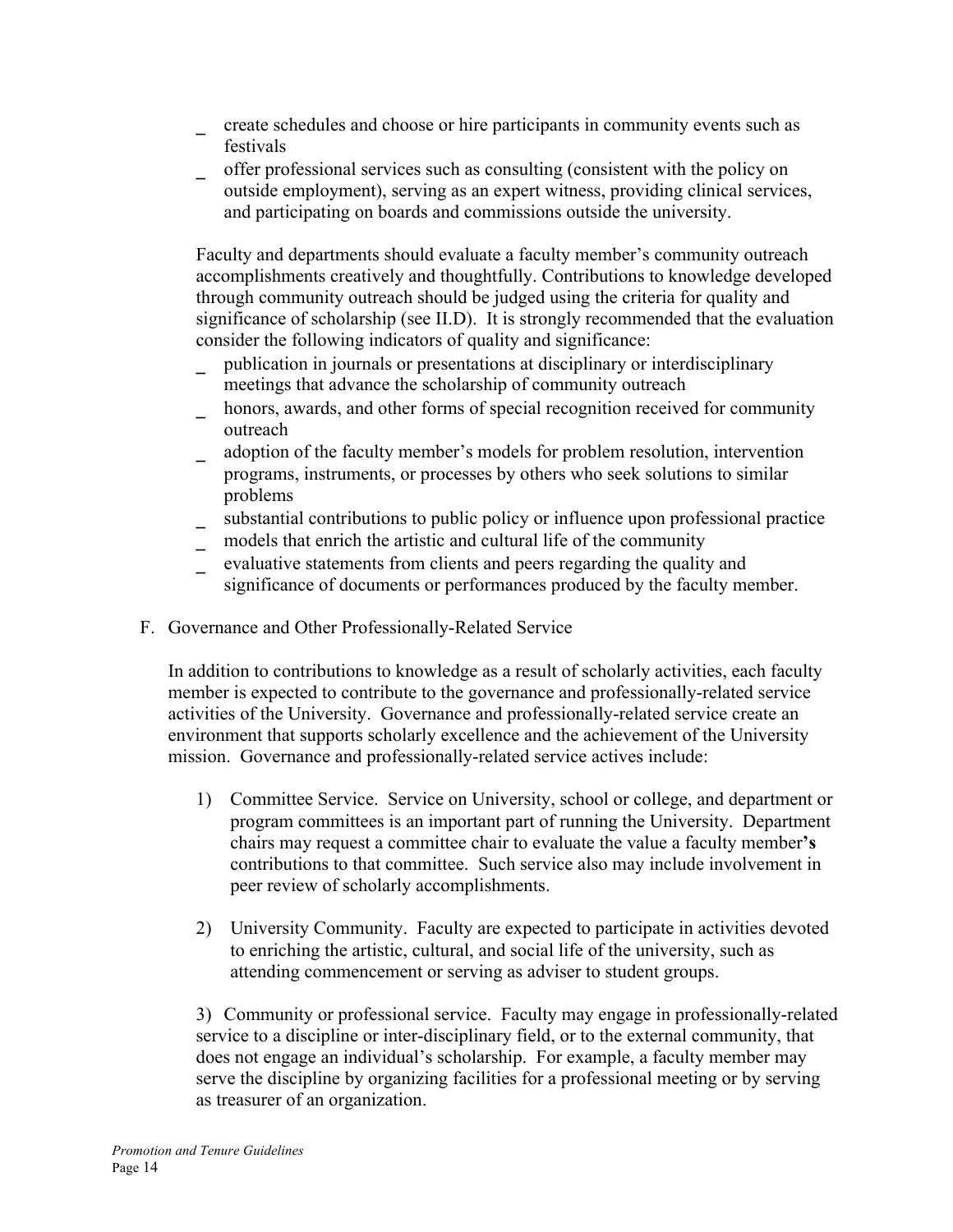### **III. RANKS**

The following definitions of academic rank are based on the premise that a vital University depends on the active participation of all of its members. Inherent in this charge are the basic activities of research, teaching, community outreach, and governance and professionally related service**.** All personnel decisions will reflect the need to create and maintain a diverse faculty. The academic ranks in the faculty and the minimum criteria for each rank are:

**Emeritus:** The Emeritus rank may be awarded upon retirement in recognition of outstanding performance.

**Professor:** A faculty member will normally not be considered for promotion to Professor until the fourth year in rank as an Associate Professor. Exceptions will be made only in extraordinary cases. Consideration for the promotion immediately upon eligibility should occur only on the basis of extraordinary achievement. Length of time in rank is not a sufficient reason for promotion.

Promotion to the rank of Professor requires the individual to have made significant contributions to knowledge as a result of the person's scholarship, whether demonstrated through the scholarship of research, teaching, or community outreach. The candidate's scholarly portfolio should document a record of distinguished accomplishments using the criteria for quality and significance of scholarship (see II. D). Effectiveness in teaching, research, or community outreach must meet an acceptable standard when it is part of a faculty member's responsibilities. Finally, promotion to the rank of professor requires the faculty member to have provided leadership or significant contributions to the governance and professionally-related services activities of the university.

**Associate Professor:** A faculty member will not be eligible for consideration for promotion to Associate Professor until the third year in rank as an Assistant Professor. In the usual course of events, promotion to Associate Professor and granting of indefinite tenure should be considered concurrently, in the sixth year in rank as an Assistant Professor. Exceptions which result in the consideration for the promotion immediately upon eligibility should occur only on the basis of extraordinary achievement. Length of time in rank is not a sufficient reason for promotion.

Promotion to the rank of Associate Professor requires the individual to have made contributions to knowledge as a result of the person's scholarship, whether demonstrated through the scholarship of research, teaching, or community outreach. High quality and significance (see II.D) are the essential criteria for evaluation. Effectiveness in teaching, research, or community outreach must meet an acceptable standard when it is part of a faculty member's responsibilities. Finally, promotion to the rank of associate professor requires the faculty member to have performed his or her fair share of governance and professionally-related service activities of the University.

**Assistant Professor**: Appointees to the rank of Assistant Professor ordinarily hold the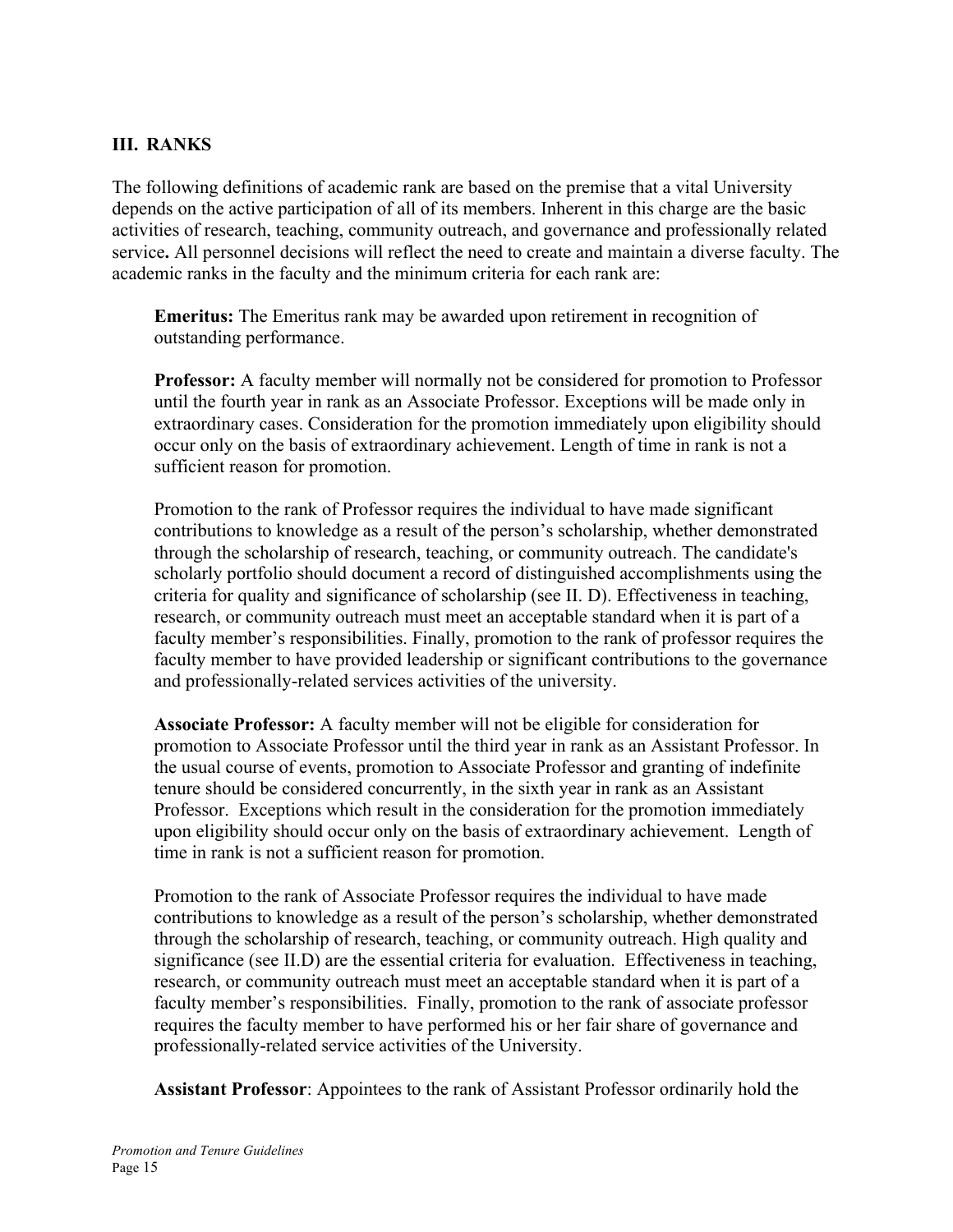highest earned degree in their fields of specialization. Rare exception to this requirement may be made when there is evidence of outstanding achievements and professional recognition in the candidate's field of expertise. In most fields, the doctorate will be expected.

## *[Per Senate Motions for Grandfathering, Reclassification, & Maintaining Promotion Paths]*

For non-tenure track faculty members whose initial date of hire was prior to September 16, 2014, the promotional path from Instructor to Senior Instructor to the ranks of Assistant, Associate, and Full Professor shall be preserved according to DEFINITIONS OF Article 18 of the 2011-13 Collective Bargaining Agreement, and no timelines in rank for promotion to Senior Instructor I or II shall apply. Current Senior Instructors shall be transitioned to Senior Instructor I. The Senior Instructor I shall have a minimum rate of pay no lower than the current Senior Instructor position, and no current Senior Instructors shall have their pay reduced in the transition from Senior Instructor to Senior Instructor I. Senior Instructor I faculty members may seek promotion to Senior Instructor II or Assistant Professor in accordance with these guidelines. Should a Senior Instructor I hired before September 16, 2014 seeking promotion to Assistant Professor not be found to meet the criteria for promotion, s/he shall be subsequently reviewed for promotion to Senior Instructor II with the same promotion packet during the same cycle by the same committee.

**Senior Instructor:** The rank of Senior Instructor is used in those cases where the nature of the assignment requires special skills or experience in the instructional program but does not warrant the rank of Assistant Professor and in those cases where the performance of the individual could warrant the award of tenure.

**Senior Instructor II:** Normally, a faculty member will not be eligible for promotion to Senior Instructor II until the completion of the third year in rank as a Senior Instructor I at PSU. Recommendations for early promotion in cases of extraordinary achievement can be made at the department's discretion. Length of time in rank is not a sufficient reason for promotion.

Promotion to Senior Instructor II is based on such criteria as: demonstrated expertise in the development and delivery of new instructional materials; ongoing engagement with the pedagogy of the discipline; ability to play a lead role in assessment and curriculum design; demonstrated excellence in advising and mentoring; ongoing engagement with the profession; evidence of the application of professional skills and knowledge outside the department as demonstrated by activities such as professionally-related university and community engagement and scholarly or creative activity that contributes to knowledge in one's field; and, where appropriate, the community; evidence of ability to work effectively with individuals from and topics related to diverse populations; and effective participation in departmental, college/school and university governance as appropriate to assignment and contract.

**Senior Instructor I:** Normally, a faculty member will not be eligible for consideration for promotion to Senior Instructor I until the completion of the third year in rank as an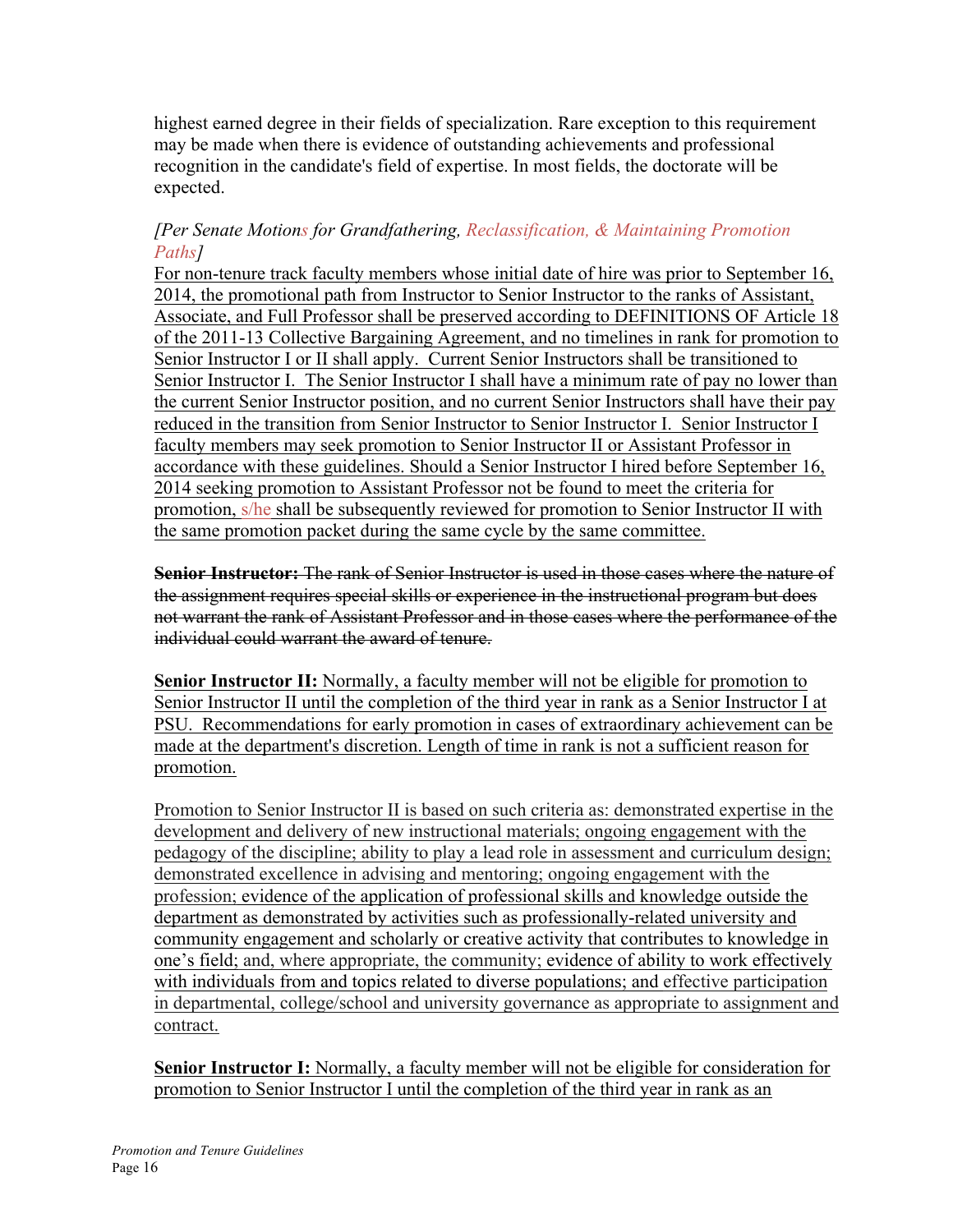Instructor at PSU. Recommendations for early promotion in cases of extraordinary achievement or special circumstances can be made at the department's discretion. Length of time in rank is not a sufficient reason for promotion.

Promotion to Senior Instructor I is based on criteria such as: quality of instruction, as determined by classroom observation, assessment of student-learning outcomes, and review of student evaluations and course materials; expertise in the discipline, as demonstrated by activities such as ongoing revision of course materials, curricular innovations, participation in continuing education, conferences, and other professional activities; evidence of ability to work effectively with individuals from and topics related to diverse populations; and participation in departmental, college/school, and university governance as appropriate to assignment and contract.

**Instructor:** Appointees to the rank of Instructor ordinarily hold an advanced degree associated with their fields of specialization or have comparable experience. An instructor at 0.50 or more is appointed for a period of one year, may be reappointed, and can only be awarded tenure with concurrent promotion to the rank of Senior Instructor or Assistant Professor. Normally persons appointed at the rank of Instructor are not eligible for consideration for promotion within the first year of their appointment. A non-tenure track faculty appointment for individuals whose responsibilities are primarily devoted to academic instruction. Such appointments include teaching, advising, and mentoring expectations congruent with creative and engaged instruction. Normally, this appointment requires an advanced degree in the field of specialization

## **Professorial Research Appointments:**

Professorial ranks will be available for faculty on Senior Research Associate Appointments. Such appointments are for faculty who are primarily engaged in research at a level normally appropriate for a professorial rank.

Ranks for these appointments are Research Assistant Professor, Research Associate Professor, and Research Professor. **Research Associate and Senior Research Associate**: See Addendum IV for description of these research ranks and the promotion guidelines governing them. **Research Assistant and Senior Research Assistant:** See Addendum IV for description of these research ranks and the promotion guidelines governing them.

Conversion of a Senior Research Associate II to Research Assistant Professor is based on the nature of the position, its intended duration and responsibilities, and the incumbent's record of scholarly accomplishment and responsibilities. The conversion must be approved by the Dean and Provost.

*[Per Senate Motions for Grandfathering & Maintaining Promotion Paths]*  For faculty members hired prior to September 16, 2014, the timelines for promotion to Senior Research Associate I and Senior Research Associate II and Senior Research Assistant I and Senior Research Assistant II described below shall not apply.

Promotion to Research Associate Professor and Research Professor requires the customary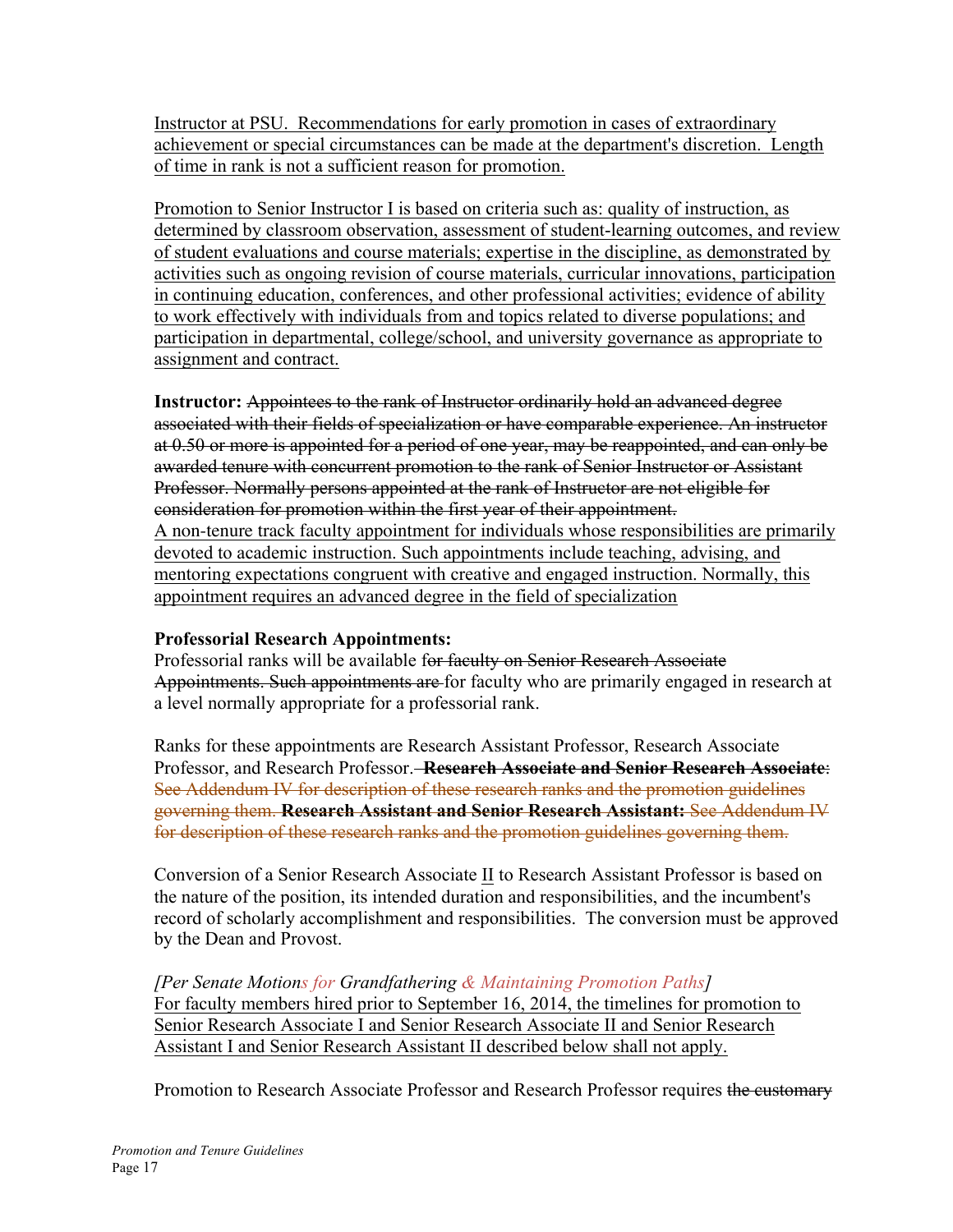University promotion review review outlined in V. Administrative Roles and Procedures for Promotion and Tenure for Tenure-Track Faculty

**Senior Research Associate II:** Typically candidates for promotion to the rank of Senior Research Associate II will meet the following requirements: six or more years of progressively responsible research or evaluation experience and demonstrated ability to conduct research independently. Length of time in rank is not a sufficient reason for promotion.

Promotion to Senior Research Associate II will be based on such criteria as: years of research experience and demonstrated ability to conduct research independently. Responsibilities may include designing, developing, and conducting research or evaluation projects; taking a lead or major role in writing grant proposals; leading in developing and sustaining community or interdisciplinary research partnerships; authoring and coauthoring publications for scholarly or community audiences; taking a lead role in developing new qualitative or quantitative methodologies and data collection protocols.

**Senior Research Associate I:** Typically, candidates for the promotion to the rank of Senior Research Associate I will meet the following requirements: four or more years of progressively responsible research or evaluation experience; demonstrated ability to participate in developing funding for research and/or disseminating results; demonstrated ability to take the lead role in designing and implementing research or evaluation studies. Length of time in rank is not a sufficient reason for promotion.

Promotion to Senior Research Associate I will be based on such criteria as: years of research experience and demonstrated ability to take the lead in research and evaluation. Responsibilities may include assisting in writing grant proposals and scholarly or community publications; taking a lead role in designing, developing, and executing one or more studies; designing and overseeing the delivery of intervention protocols to fidelity.; developing qualitative and quantitative data collection protocols and methodologies; establishing and fostering community or interdisciplinary research partnerships; coauthoring reports, presentations and scholarly papers.

**Research Associate:** A non-tenure track faculty appointment for individuals who typically have a doctoral degree or another appropriate combination of educational achievement and professional expertise. Typically, candidates for the rank of Research Associate will meet the following requirements: four or more years of progressively responsible research experience and demonstrated ability to participate in the design, implementation and oversight of quantitative or qualitative research or evaluation studies. Length of time in rank is not a sufficient reason for promotion.

**Senior Research Assistant II.** Typically, candidates for promotion to Senior Research Assistant II will meet the following requirements: two years of experience at the Senior Research Assistant I rank or its equivalent; demonstrated ability to perform a variety of research or evaluation tasks; demonstrated ability to independently manage or coordinate research and evaluation activities. Length of time in rank is not a sufficient reason for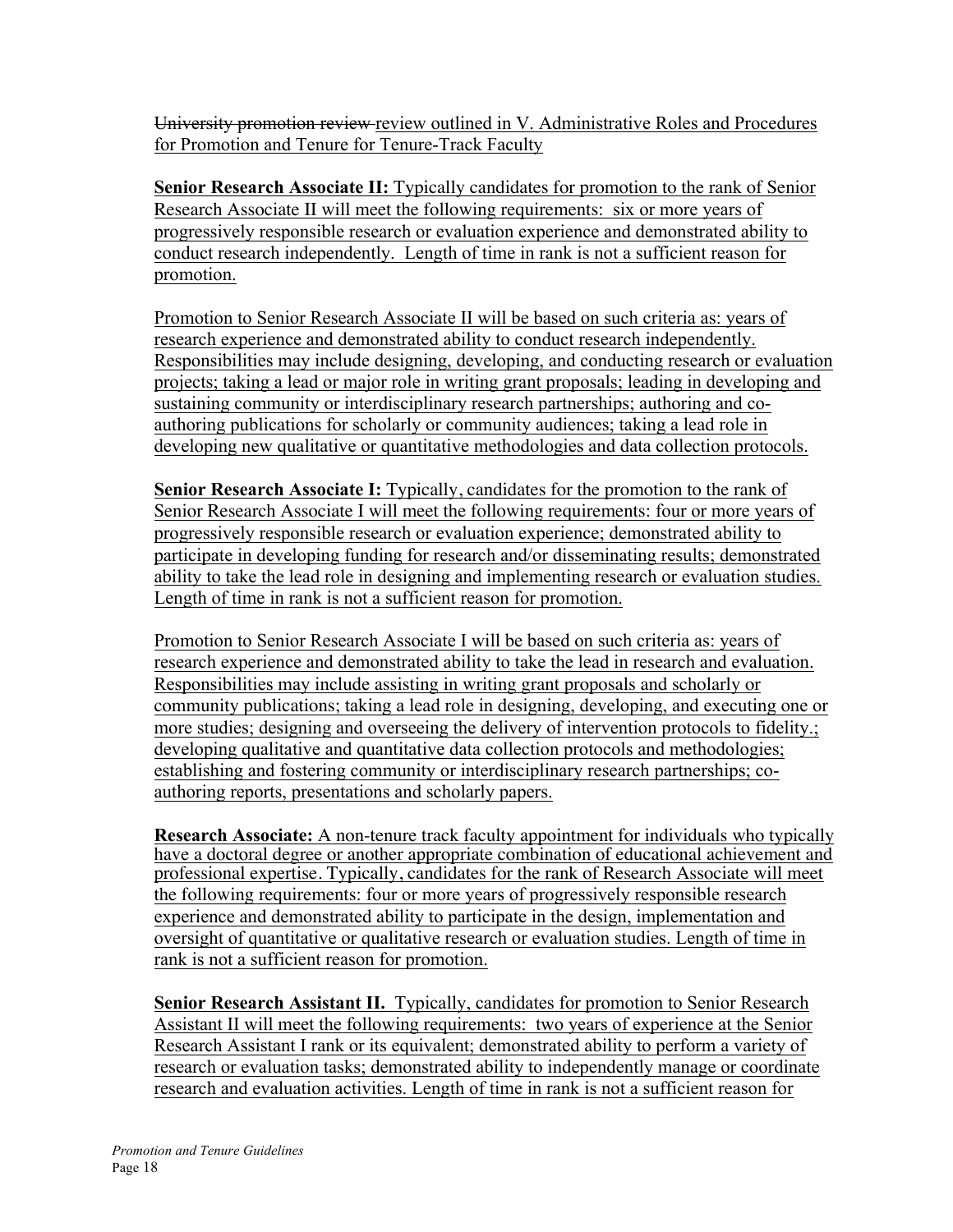#### promotion.

**Senior Research Assistant I:** Typically, candidates for promotion to the rank of Senior Research Assistant I will meet the following requirements: two years of experience at the Research Assistant rank or its equivalent and demonstrated ability to perform focused research or evaluation tasks. Length of time in rank is not a sufficient reason for promotion.

Promotion to Senior Research Assistant I will be based on criteria such as: years of research experience and demonstrated ability to perform focused research or evaluation tasks. Responsibilities may include assisting in the coordination of research activities; communicating with community and interdisciplinary collaborators; basic qualitative or statistical analysis; maintaining databases; collecting, processing and reporting of data; assisting in the preparation of reports and presentations.

**Research Assistant:** A non-tenure track faculty) appointment for individuals who typically have a bachelor's or master's degree. Exceptions may include individuals with specific expertise required for the research project. Typically, individuals in the rank of Research Assistant will gather research or evaluation data using a pre-determined protocol, carry out routine procedures, gather materials for reports, perform routine data processing or lab work, data management, and basic quantitative or qualitative data analysis. Individuals with the ranks of Senior Research Assistant I and II perform a wider variety of research and evaluation tasks and are expected to perform tasks with increasing independence.

## **Professor of Practice/Clinical Professor Appointments**

Normally, professors of practice are licensed or certified professionals or practitioners recognized within professional fields. Unique discipline-specific criteria for professional certification may be defined by departments for classification of professors of practice and clinical professors. The major responsibilities involve the education and support of students/learners in academic, clinical, and/or practice settings, supervising clinical experiences, and/or professionally related community engagement. The title Clinical Professor may be used by some departments instead of or in addition to Professor of Practice as appropriate for the discipline. The description, rank, and promotion criteria for Professor of Practice and Clinical Professor are equivalent.

**Professor of Practice/Clinical Professor:** Typically candidates meet the following requirements unless there is remarkable achievement: at least 10 years of part- or full-time professional experience in the clinical/professional discipline post-certification; at least six years of clinical/professional teaching in an academic setting, with a minimum of four years at Portland State University; and a high degree of academic maturity and responsibility. Length of time in rank is not a sufficient reason for promotion.

Promotion to Professor of Practice is based on criteria such as: documented evidence of a consistent pattern of high quality professional productivity and impact in the professional field that is illustrative of professional productivity at regular intervals over a period of years and evidence of national and/or international recognition in the professional field. Such evidence may be indicated by, for example: appointments as a reviewer of peerreviewed journals; invited papers and presentations given beyond the state and region;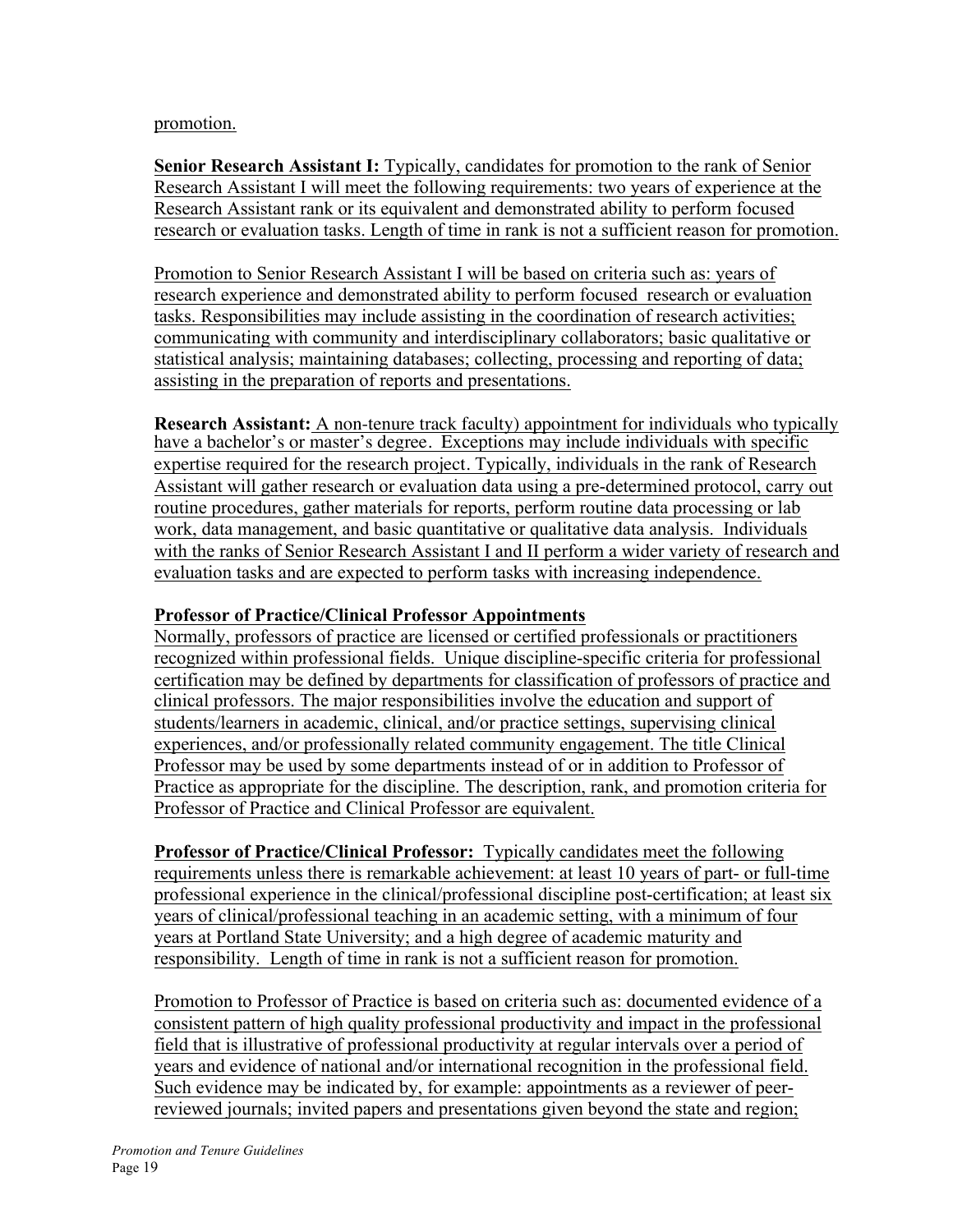honors, grants, awards; and committee service and leadership with national or international professional associations.

**Associate Professor of Practice/Clinical Professor:** Typically, candidates will meet the following requirements, unless there is remarkable achievement: A minimum of six years post-certification professional experience to include at least three years of clinical/professional practice teaching in an academic setting, with a minimum of two years at PSU. Length of time in rank is not a sufficient reason for promotion.

Promotion to Associate Professor of Practice is based on evidence of effectiveness in clinical/professional instruction to include materials indicating command of the academic and/or clinical subject matter, ability to motivate, mentor/advise, and assess students, and creative and effective use of teaching methods and evidence of effective engagement of a professional nature.

**Assistant Professor of Practice/Clinical Professor:** A non-tenure track faculty appointment for individuals whose primary work is in the areas of instruction in clinical or professional practice or in professionally-related community engagement. Faculty hired in this category must hold an advanced degree in their field of specialization from an accredited program in their discipline and/or have comparable experience.

**Fellow**: This rank may be used in a variety of cases when individuals are associated with the institution for limited periods of time for their further training or experience.

# **IV. ACADEMIC APPOINTMENTS**

A. Regulations

Academic appointments in the State System of Higher Education are governed by four sets of regulations that define the conditions under which faculty ("unclassified academic employees") may be appointed. Highlights are summarized below.

1. Board Rules

The Board of Higher Education Administrative Rules (OAR 580-20-005) separate academic ranks into two categories: graduate rank (Graduate Research Assistant, Graduate Teaching Assistant) and faculty rank (Fellow, Lecturer, Research Assistant, Research Associate, Instructor, Senior Instructor, Assistant Professor, Associate Professor and Professor). The Board Rules further note that "academic rank is assigned to staff members in the unclassified academic service whether the type of service is teaching, research, extension, administration, or other service," without a requirement for assigning rank to all staff members.

The Board of Higher Education Administrative Rules (OAR 580-020-0005): Graduate ranks are GRADUATE TEACHING ASSISTANT, GRADUATE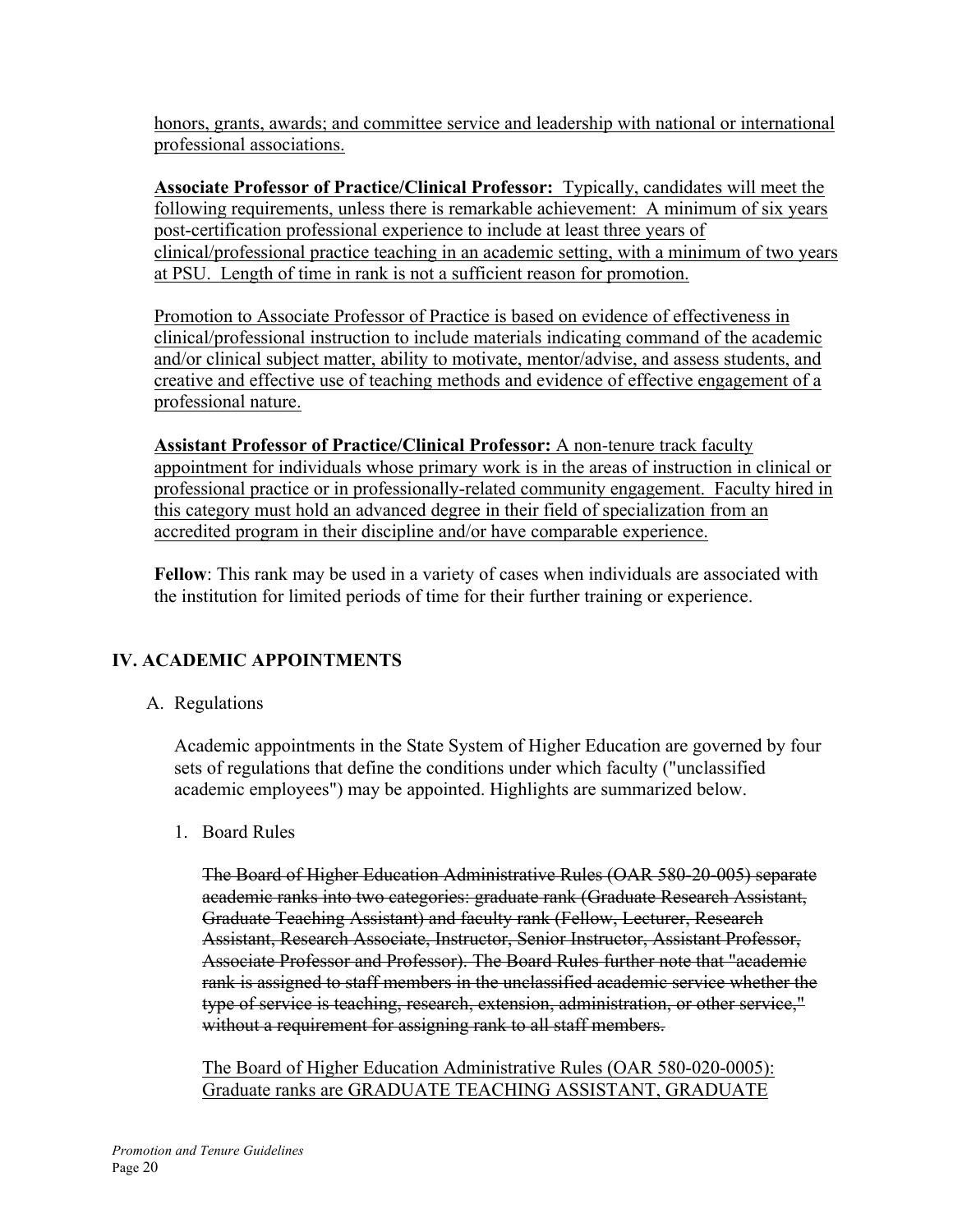### RESEARCH ASSISTANT, and FELLOW.

Faculty titles and ranks are (in alphabetical order): AFFILIATED FACULTY, CLINICAL PROFESSOR (assistant clinical professor, associate clinical professor, clinical professor) or PROFESSOR OF PRACTICE (assistant professor of practice, associate professor of practice, professor of practice), INSTRUCTOR (instructor, senior instructor I, senior instructor II), LECTURER (lecturer, senior lecturer I, senior lecturer II), LIBRARIAN (assistant librarian, associate librarian, senior librarian), RESEARCH ASSISTANT (research assistant, senior research assistant I, senior research assistant II), RESEARCH ASSOCIATE (research associate, senior research associate I, senior research associate II), RESEARCH FACULTY (research assistant professor, research associate professor, research professor), TENURE TRACK OR TENURED FACULTY (assistant professor, associate professor, professor, distinguished professor). Faculty titles will not be given to graduate students. The Board Rules further note that each institution can select from among these ranks and titles those appropriate to the hiring and retention of their faculty members as it relates to their institutional mission. PSU has elected not to use the Lecturer and Librarian ranks and not to limit the Instructor rank to undergraduate instruction only.

2. Oregon State Board of Higher Education Financial Administration Standard Operating Manual (FASOM)

The Board's Financial Administration Standard Operating Manual ("FASOM"), Section 10.012-82, allows for faculty to be appointed with "No Rank." In addition, the Chancellor's office has implemented a new class code, 2971 "Unranked," to assist in processing faculty appointments. These facilitate the appointment of faculty in academic support, student support, and administrative support positions with professional titles, with or without faculty rank. A series of professional titles reflecting responsibilities will provide opportunities for greater clarity as well as appropriate recognition and promotion for many professionals in these units.

3. Oregon Revised Statutes

The Oregon Revised Statutes (ORS 240-207) designate specific State System of Higher Education positions as unclassified (i.e., faculty) "the President and one private secretary, Vice President, Comptroller, Chief Budget Officer, Business Manager, Director of Admissions, Registrar, Dean, Associate Dean, Assistant Dean, Professor, Associate Professor, Assistant Professor, Instructor, Lecturer, Research Assistant, Research Associate, Director of Athletics, Coach, Trainer." The Revised Statutes include "all...members in the State System of Higher Education...whether the type of service is teaching, research, extension or counseling" as being unclassified. The Revised Statutes thereby provide a primary guide for determining if a State System of Higher Education position should be designated faculty (unclassified) or classified.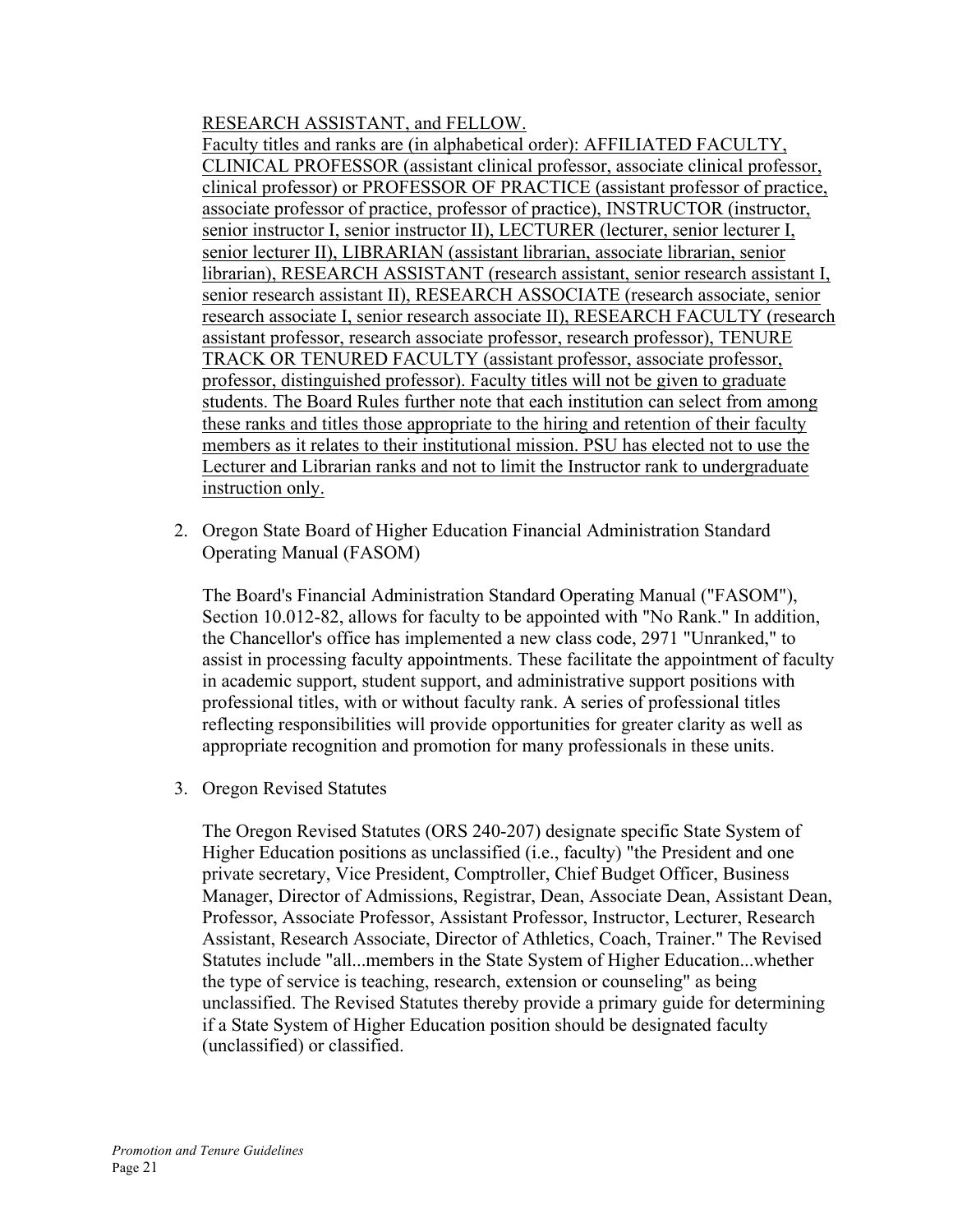4. Personnel Division Rules

Under authority granted to the Personnel Division by ORS 240-207, the following positions have also been designated as unclassified: Librarian; Director of Alumni; Director of University Development; General Managers; Directors; Producers; and Announcers of the State Radio and Television Service; Interpreters for Hearing-Impaired Students; Director of Information Services; and Director of Publications.

- B. Use of Professorial Faculty Ranks
	- 1. As mandated by OAR 580-20-005(4), Deans, Vice Presidents, and the President shall have the academic rank of Professor.
	- 2. For tenure-track faculty hired after September 16, 1990 2014, the professorial ranks of Assistant Professor, Associate Professor, and Professor will be limited to
		- a. teaching-related positions with an expectation for scholarly accomplishment;
		- b. librarians with an expectation for scholarly accomplishment;
		- c. faculty on professorial research-related appointments with an expectation for scholarly accomplishment;
		- d. faculty meriting professorial-level appointments whose principal responsibilities are related to scholarly research.
		- c. d. as mandated by state statute for those in administrative positions;
		- d. e. visiting faculty hired at .5 FTE or higher.
	- 3. Faculty in non-tenure track positions hired after September 16, 2014 that do not have an associated expectation for scholarly accomplishment will be appointed with one of the four-five following designations:
		- a. with professional title but without rank;
		- a. at the rank of Instructor or Senior Instructor I or II;
		- c. at professorial rank as mandated by state statute for those in administrative positions;
		- d. at the rank of *Administrative* Research Assistant, *Administrative* Senior Research Assistant I or II, and *Administrative* Research Associate and Senior Research Associate I and II for faculty in research support or research training positions.
		- b. at the rank of Research Assistant or Senior Research Assistant I or II;
		- c. at the rank of Research Associate or Senior Research Associate I or II;
		- d. Research Assistant Professor, Research Associate Professor, or Research Professor;
		- e. Assistant Professor of Practice or Assistant Clinical Professor, Associate Professor of Practice or Associate Clinical Professor, Professor of Practice or Clinical Professor.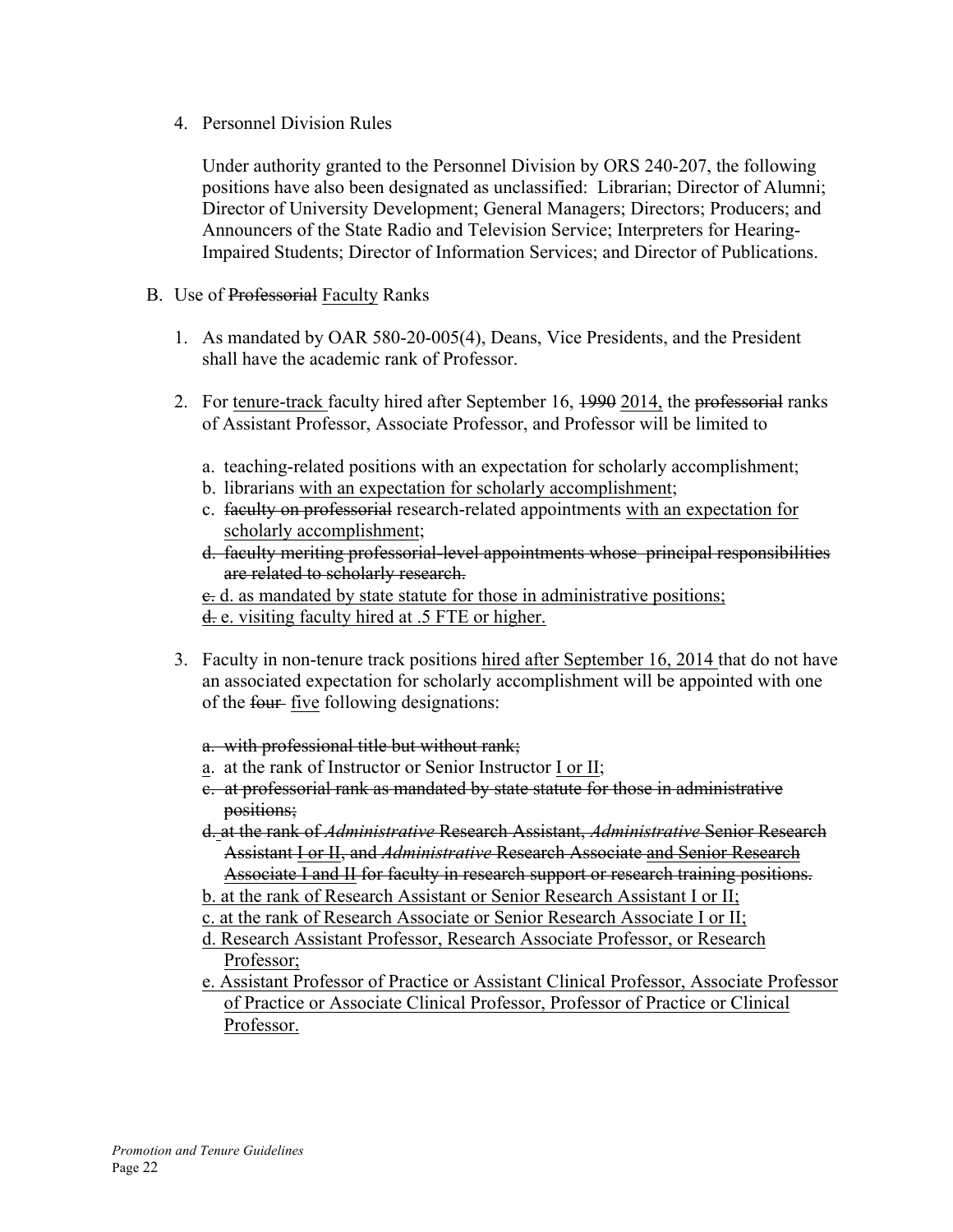C. Definition, Use, and Conditions of Faculty Appointments

Faculty appointments are defined as fixed term, annual tenure, and indefinite tenure:

- 1. Fixed Term Appointments
	- a. Fixed term appointments are made for a specified period of time and are not eligible for tenure. Although fixed term appointments do not require timely notice under the provisions of OAR 580-21-305, notices of intent to reappoint or not to reappoint should be sent by April 1 of the first year of a fixed term appointment and by January 1 of subsequent years. Such notices of intent may be based on the availability of funds. The immediate supervisor of faculty on fixed term **appointments is Departments are required to provide an annual evaluation of the** performance of fixed term faculty after the first year consistent with the practices specified in their promotion and tenure guidelines [VI. A2]. It should be understood that fixed term appointments are for specified times and no reason for a decision not to reappoint need be given.
	- b. Use of Fixed Term Appointments
		- i. Upon the adoption of these guidelines the use of fixed term appointments for continuing faculty who are .50 FTE or more on instructional accounts and who hold professorial rank shall be reduced as much as possible, consistent with stable funding and the special needs of academic units.
		- ii. Fixed term positions should be used for:
			- a) Non-tenure track faculty; faculty in professorial ranks who are less than .50 FTE; faculty whose appointments are primarily in academic support, student support and administrative support units and usually do not have academic rank;
				- 1) Professional titles offer an alternative to appointment at faculty rank for fixed term positions when, in the view of the unit administrator and provost or appropriate vice president, a professional position title most adequately describes the responsibilities of the position and qualifications of the individual holding those positions.
				- 2) These titles also provide alternative opportunities for promotion. A list of appropriate positions and titles must be defined and promotional opportunities in these positions be established and described and the appropriate criteria and procedures developed.
			- c) appointments that are temporary, regardless of rank.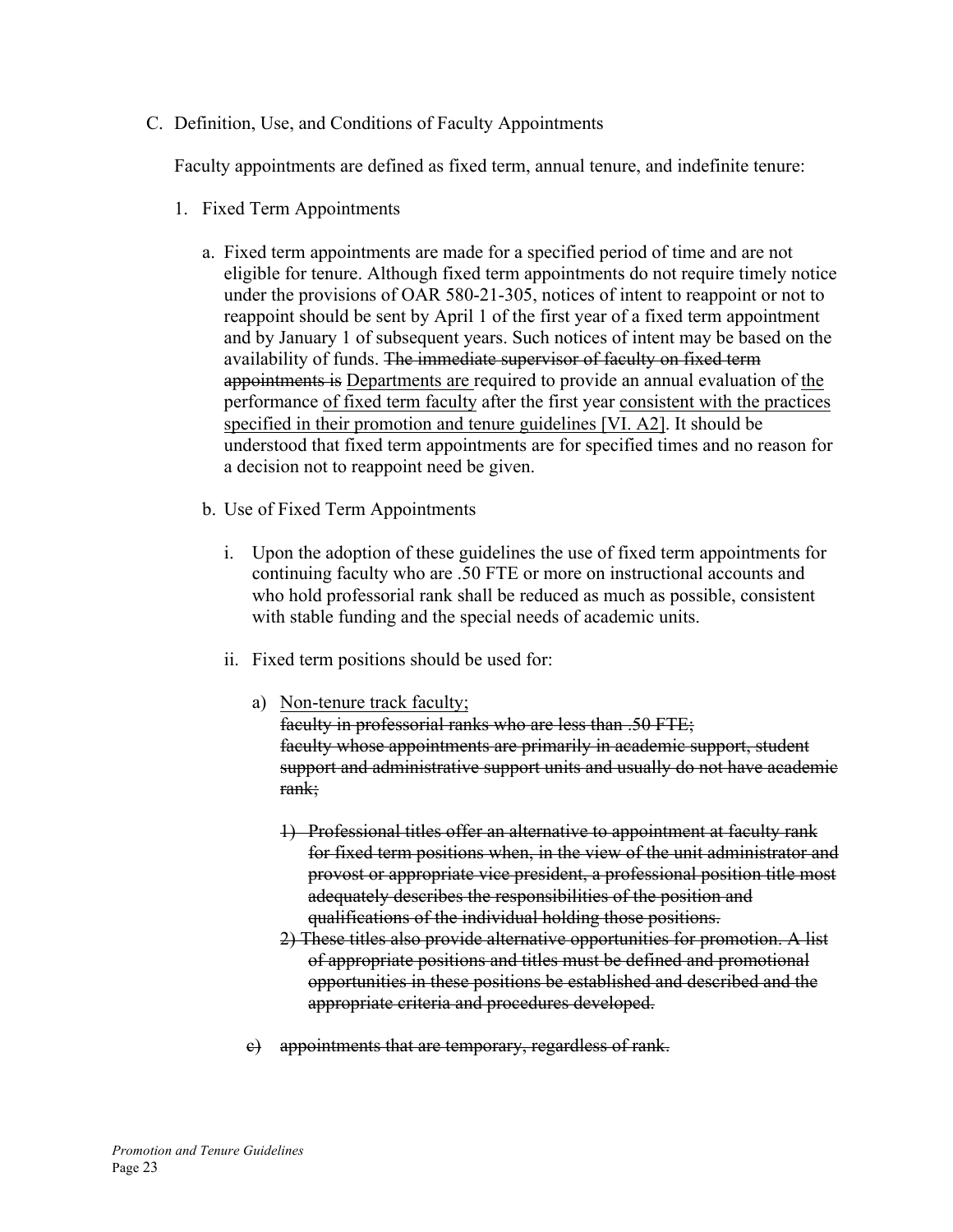b) Positions established with non-recurring funds that are defined as temporary. Appointments such as a visiting professor or a sabbatical leave replacement are considered temporary.

- *c. Conditions for Fixed Term Appointments*
	- i. Initial appointments shall be for an appropriate fixed term period, but typically one or two years. Initial appointments of three years may be granted at the discretion of the provost or appropriate vice provost.
	- ii. After six years of cumulative full time service, *individuals who hold nonranked appointments in academic support, administrative support, and student support units on multi-year, fixed term appointments* shall be eligible to be considered for administrative leave for professional development. Such leave is at the discretion of the provost or appropriate vice president consistent with State System guidelines.

A fixed term appointment does not foreclose the possibility that a department may wish to consider that faculty member for a tenure-related appointment. In such cases, the years spent under fixed term appointment may be considered as a part of the probationary period for tenure at the time the individual is placed on the annual-tenure track. A mutually acceptable written agreement shall be arrived at between the faculty member and institutional representative as to the extent to which any prior experience of the faculty member shall be credited as part of the probationary period, up to a maximum of three years.

- 2. Tenure Track (Annual) Appointments
	- a. Conditions Governing Tenure Track

Annual appointments are given to faculty employed .50 FTE or more who will be eligible for tenure after serving the appropriate probationary period. Only in exceptional circumstances will appointments under 1.0 FTE be tenure track. Termination other than for cause or financial exigency requires timely notice (see OAR 580-21-100 and 580-21-305). Termination other than for cause or financial exigency shall be given in writing as follows: during the first year of an annual appointment, at least three months notice prior to the date of expiration; during the second year of service, at least six months; thereafter, at least twelve months.

Probationary Service and Consideration for Tenure. Tenure should be granted to faculty members whose scholarly accomplishments are of such quality and significance and demonstrate such potential for long-term performance that the University, so far as its fiscal and human resources permit, can justifiably undertake to employ them for the rest of their academic careers. The granting of tenure should be even more significant than promotion in academic rank, and is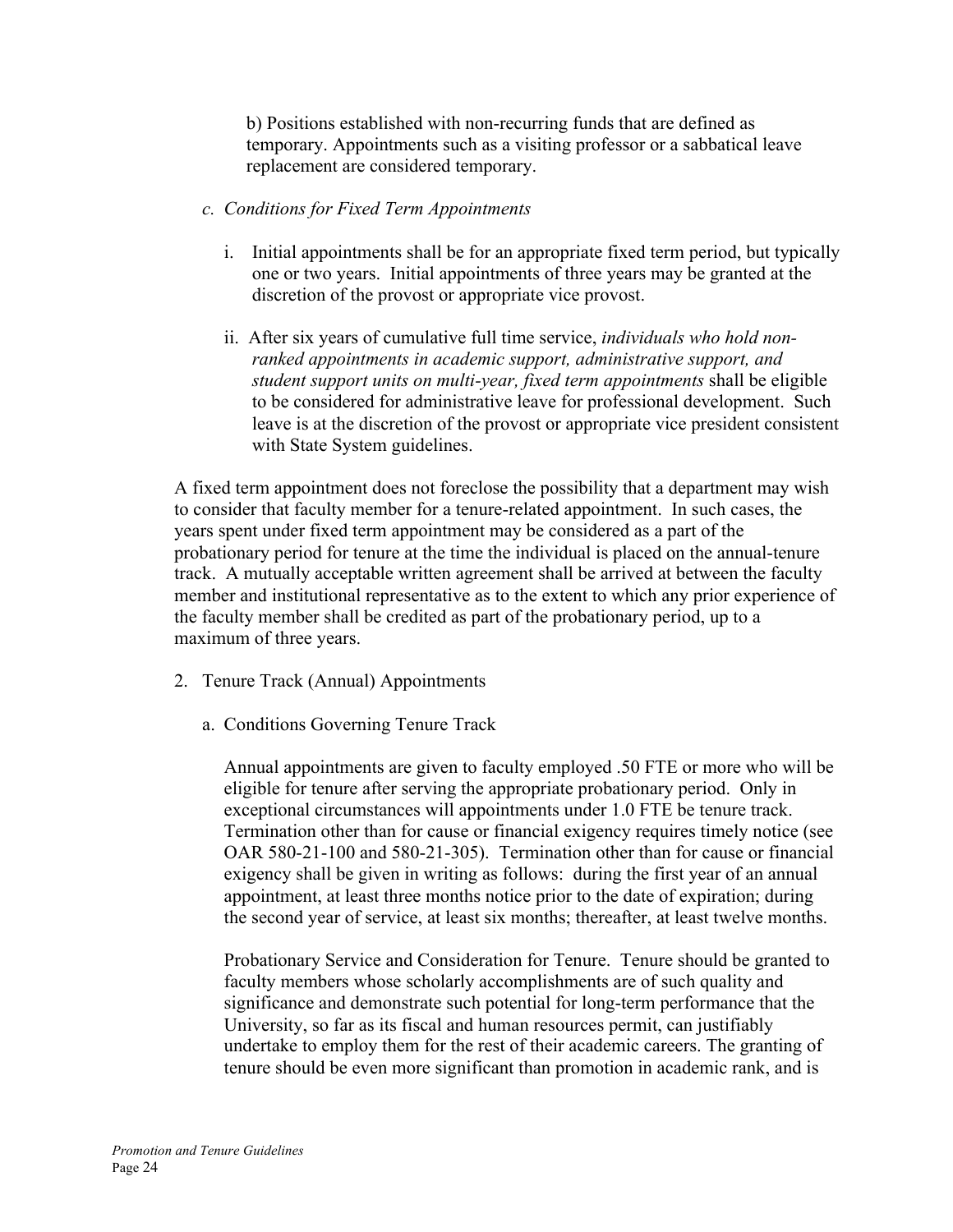exercised only after careful consideration of a faculty member's scholarly qualifications and capacity for effective continued performance over a career.

The granting of tenure reflects and recognizes a candidate's potential long-range value to the institution, as evidence by professional performance and growth. In addition, tenure insures the academic freedom that is essential to an atmosphere conducive to the free search for truth and the attainment of excellence in the University.

Tenure normally is considered in the sixth year of a tenure-track appointment, with a tenure decision to be determined prior to the beginning of the seventh year. Recommendations to award tenure earlier can be made at the department's discretion. If a faculty member is not awarded tenure at the end of six years, termination notice will be given. The six consecutive probationary years of the faculty member's service to be evaluated for the granting of tenure may include prior experience gained in another institution of higher education whether within or outside of the state system. Ordinarily, this is instructional experience at an accredited institution of higher education. Whether such experience will be included, and to what extent must be decided at the time of initial appointment in a mutually acceptable written agreement between the faculty member and Portland State University. The maximum time to be allowed for prior service is three years.

The accrual of time during the probationary period preceding the granting of indefinite tenure is calculated in terms of FTE years. An FTE year is the total annualized, tenure related FTE in a given fiscal year. Therefore, the minimum probationary period may require more than six calendar years if the faculty member's FTE was below 1.00 during the first six years. This could occur for various reasons, including initial appointment date after the beginning of the fiscal or academic year (i.e., Winter Term), leave without pay for one or more terms, or a partial FTE reduction during the probationary period. Care should be taken to be sure to consider a person who has accumulated, for example, 5.67 FTE years. Delay for another year would not allow for timely notice. Should circumstances warrant full tenure review prior to the sixth year, this review should include the external peer review as well (cf. IV,A,1,c).

Indefinite tenure appointments are appointments of .50 FTE or more given to selected faculty members by the institutional executive under authority contained in IMD 1.020 and OAR 580-21-105 in witness of the institution's formal decision that the faculty member possesses such demonstrated professional competence that the institution will not henceforth terminate employment except for (a) cause, (b) financial exigency, or (c) program reductions or eliminations.

Because tenure is institutional, not system-wide, faculty who have achieved tenure status in one state system institution cannot hereby claim tenure in other institutions of the state system (OAR 580-21-105).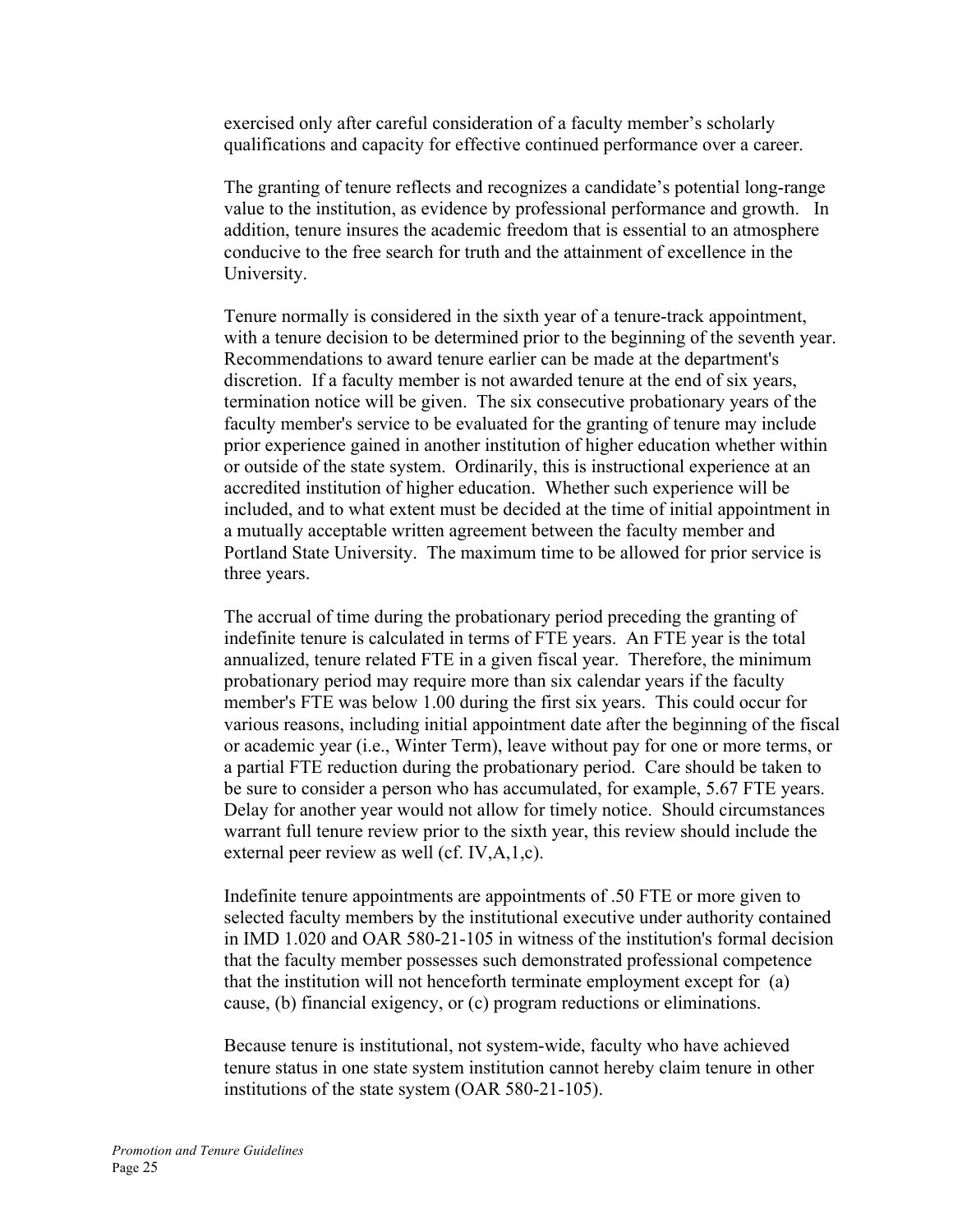Annual and Third Year Reviews. Faculty on annual tenure must be reviewed after the completion of the first year of their appointment and each subsequent year. In order to assure that candidates for tenure have a timely assessment of their progress so as to permit correction of deficiencies, there must be a review at the end of the third year. For faculty who have brought in prior service at another institution, the review will not be conducted until the end of at least one complete academic year at Portland State University. As a result of this review, candidates should be given an assessment of their progress toward tenure and of any deficiencies that need to be addressed. The review shall be in accordance with regular department and university procedures and should specifically evaluate the progress of the faculty member in meeting the standards for the award of tenure; however, reviews prior to the sixth year are normally only for evaluative purposes and do not have to include outside evaluation. Upon the completion of the third year review, the faculty member reviewed will be given an assessment of progress toward tenure as perceived from all appropriate administrative levels.

## **V. ADMINISTRATIVE ROLES AND PROCEDURES/PROMOTION AND TENURE (For promotion within the range of ranks identified as research assistant to senior research associate, please see the guidelines in Appendix IV.)**

## **TENURE-TRACK POSITIONS**

A. Departmental Authority and Responsibility

The department as a whole shall establish its general guidelines, including the criteria to be used for recommendations for promotion and tenure, and shall ensure that these guidelines fulfill the minimum standards of the University guidelines, which have priority. The responsibility for evaluating and documenting an individual faculty member's performance rests primarily with the department. The criteria to be used for promotion and tenure must be consistent with university and college or school policy and must be formulated early to allow maximum time for making decisions.

Approval of departmental procedures and criteria by the dean and provost is required. If a dean disapproves of existing or newly revised departmental criteria, then he/she will submit both departmental recommendations and his/her objections or amendments to the provost for resolution.

After approval by the provost, the guidelines must be distributed to all members of the department faculty and to the academic dean. Department chairs should distribute these guidelines to new faculty upon their arrival at Portland State University.

In cases where a faculty member's appointment is equally divided between two or more departments, there shall be a written agreement as to which department is to initiate personnel actions, and the faculty member is to be so informed. In cases where a faculty member is involved in interdisciplinary teaching and/or research, evaluation must be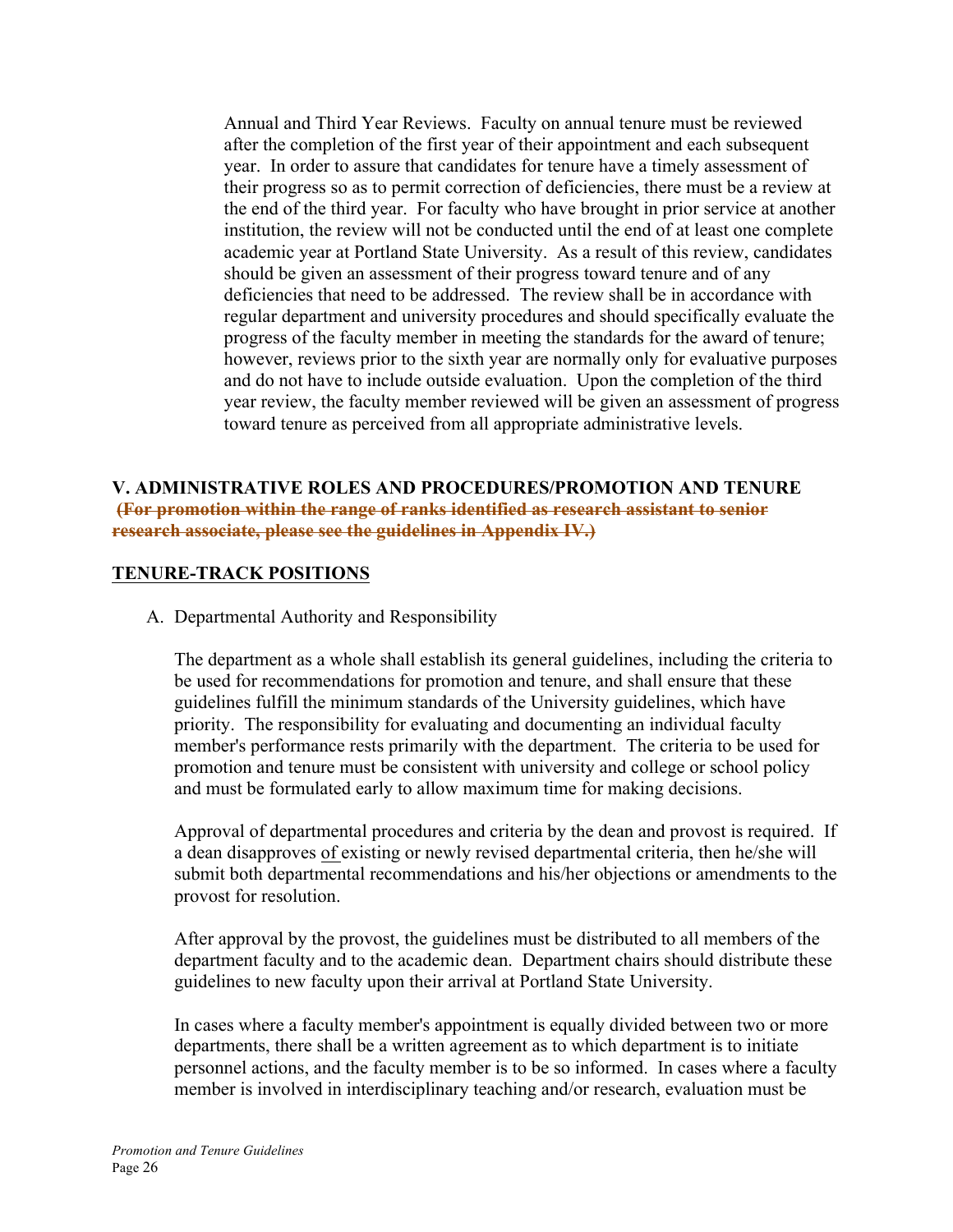solicited and provided by all appropriate academic departments. When a faculty member's research has clear impact on members of the external community, including civic groups, practitioners or others, evidence of the value of this work should be solicited from those most affected.

- 1. Procedures for Faculty Evaluation
	- a. The department chair notifies the committee chair of those faculty who are eligible for review. Faculty members on sabbatical or other approved leaves of absence shall be given equal consideration for promotion in rank with faculty members who are on campus.
	- b. Faculty Curricula Vitae. All faculty members being reviewed should provide to the departmental committee an updated curriculum vita. Curricula vitae should follow the format provided in Appendix I. If necessary, A curriculum vita should be updated at each stage of the review process.
	- c. External Peer Review. To substantiate the quality and significance of a faculty member's scholarship, a representative sample of an individual's most scholarly work should be evaluated by peers and other multiple and credible sources (e.g., authoritative representatives from a faculty member's field, students, community participants, and subject matter experts).External peer reviews must accompany recommendation for tenure and for promotion to associate and full professorships. For faculty to be reviewed for one of these personnel decisions, a list of potential external reviewers, which when appropriate should include members of the community able to judge the quality and significance of scholarship shall be compiled in the following manner.
		- i. The department chair will ask the faculty member for a list of reviewers (at least four) from outside the University. The faculty member may also provide a list of possible reviewers perceived as negative or biased; although inclusion of a name on this list will not preclude a request for evaluation, the faculty member's exception will be included as a matter of record, if an evaluation is requested.
		- ii. At least three additional external reviewers will be selected by the department chair or the chair of the departmental committee. The chair will send the list to the dean for review and the dean may add names to the list.
		- iii. The chair of the promotion and tenure committee will select evaluators from the combined list of outside reviewers. A sample letter of solicitation is provided in Appendix II. *(Please note, as suggested in the sample letter, the evaluator should be advised that the letter is not confidential and will be available for the faculty member's review.) Requests for external evaluations shall include a copy of the University and departmental criteria for promotion and tenure. The faculty member being reviewed, in consultation*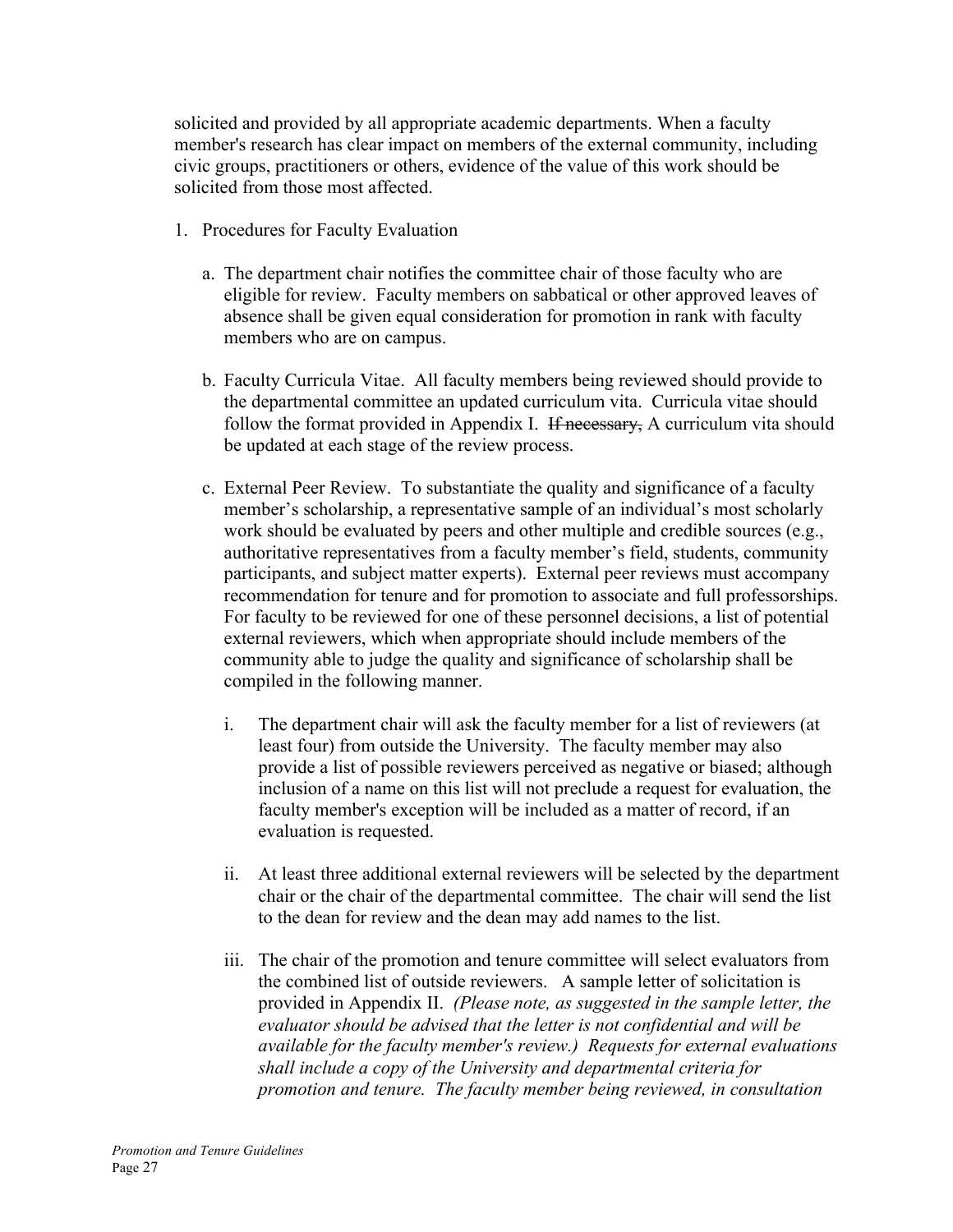*with the departmental promotion and tenure committee, shall choose which samples of the faculty member's work shall be sent to external reviewers. Upon receipt of the evaluations, the chair of the department will send them to the departmental committee. A complete evaluation file must include at least three letters from external reviewers.* In cases when promotion or tenure decisions are deferred, external evaluations may be used in subsequent considerations for a period of three years.

2. Departmental Promotion and Tenure Committee Establishment and Authority

All recommendations for promotion and tenure originate with formally established departmental committees; for example, an elected advisory committee, or an elected committee on promotion and tenure. The department as a whole shall determine the composition of the committee and the method of selection of its members and chairperson. Student participation in the consideration of promotion and tenure is mandatory. When a faculty member has been involved in interdisciplinary teaching and/or research, the departmental promotion or tenure committee will include a faculty representative from a mutually agreed upon second department or program. Since the department chair is required to make a separate evaluation of the department faculty, the chair cannot be a member of the committee. The committee may invite other faculty members to participate in its deliberations. This committee acts as an independent reviewer of the performance of department faculty and initiates recommendations for all department faculty except the department chair. Committee members being considered for promotion or tenure shall not participate in the committee review of their cases.

Upon notification of the status of eligible faculty from the department chair, the committee will review and evaluate the curriculum vitae of faculty members eligible for tenure or promotion, and where required, external peer evaluation. Faculty members being evaluated may submit pertinent materials to the committee, but such data may not be included as a part of the committee's recommendations unless fully evaluated within the committee report.

3. Committee Decision and Narrative Report

The Committee's report to the department chair will be in the form of a written narrative for each affected faculty member. The report must address the following areas: contributions to knowledge as a result of the person's scholarship (whether demonstrated through the scholarship of research, teaching, or community outreach), effectiveness in teaching, research, or community outreach when it is part of a faculty member's responsibilities, and governance and professionally-related service.

The departmental committee must make one of four decisions for each member of the department being considered and the votes of each voting member of the committee must be recorded on the recommendation form (Appendix III).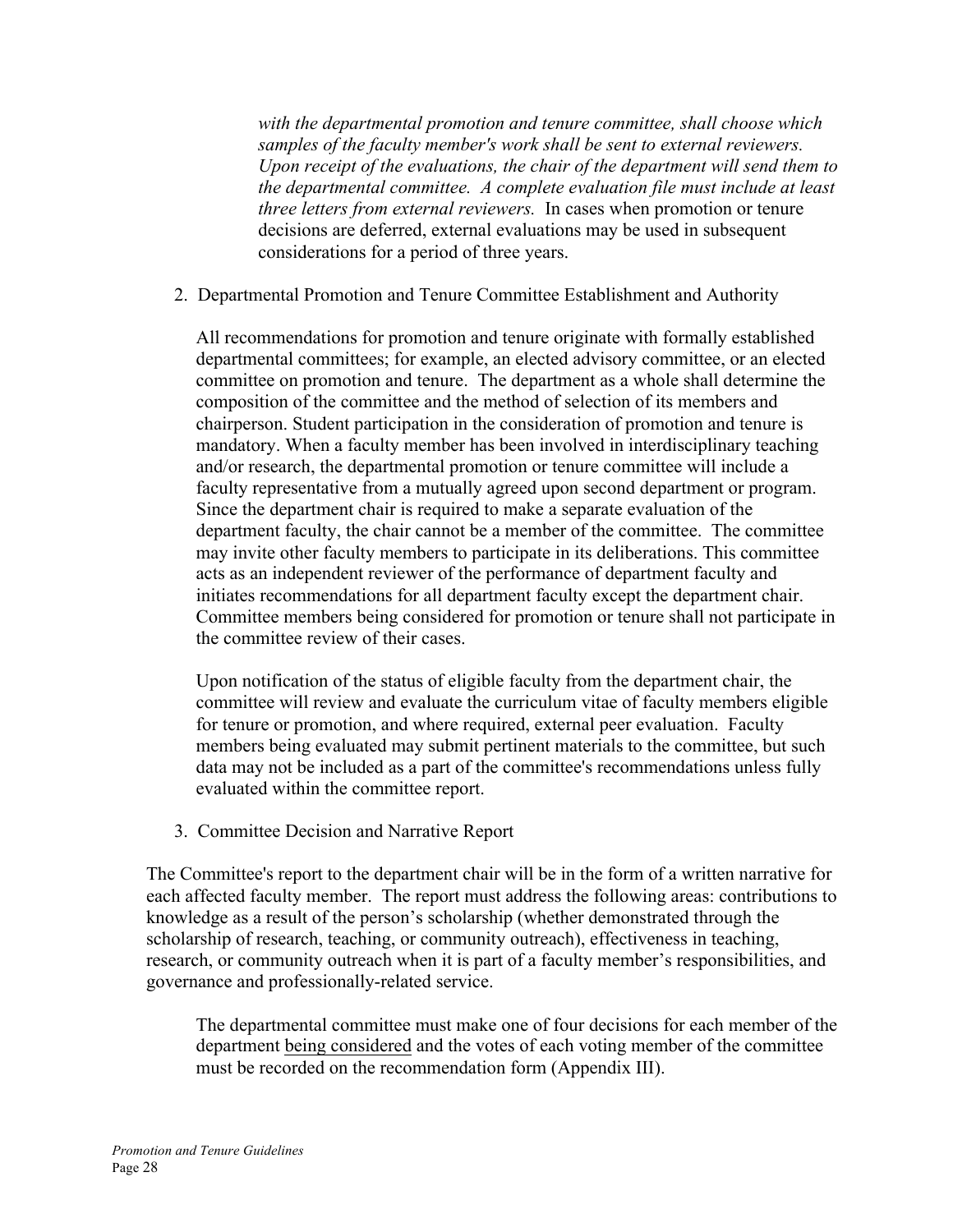- a. Ineligible: This decision is appropriate for faculty who do not have minimum time in rank or who are on fixed term appointments. The committee may also provide a written evaluation of faculty on fixed term appointment.
- b. Deferral: This decision is appropriate for faculty who have met the minimum time in rank to qualify for promotion but who request not to be considered, and for faculty whose requests for promotion are not accepted. A request for deferral by a faculty member should not be accepted by the committee without consideration. The committee should indicate, in writing, that such a discussion was held. Deferrals for faculty who have requested evaluation for promotion must be accompanied by a written report.

The committee must review each faculty member on annual tenure and prepare a written report for the department chair evaluating the progress of the faculty member in meeting the standards for the award of indefinite tenure. A deferral vote related to a tenure decision is normally appropriate for faculty members being reviewed in the first five years of an annual appointment. However, for a faculty member in the sixth year of an annual appointment, the committee must make a positive or a negative recommendation.

- c. Positive Decision: This decision is appropriate for faculty whose attainments warrant promotion and/or tenure. For faculty members recommended for tenure, the committee's evaluation report should survey all years being counted toward tenure, including years of prior service that have been extended to the faculty member in his or her original letter of offer. For faculty members recommended for promotion, the committee's evaluation should survey the faculty member's years at Portland State. Where a positive recommendation is being made, a written report following the format in Appendix II must accompany the recommendation form.
- d. Negative Decision: This decision is appropriate for faculty on annual tenure when in the committee's judgment, termination should be recommended. If in its review of a faculty member on an annual appointment, even within the first five years of such an appointment, the committee does not find that a faculty member is making satisfactory progress toward tenure, the committee may indicate a negative decision. Negative recommendation must be accompanied by a written report following the format in Appendix II.
- 4. Responsibilities of Department Chair

The department chair must be satisfied that the departmental committee has followed the departmental guidelines and that the appraisals are complete and in proper form. Department chairs are to make a separate recommendation for each member of the department and take the following actions:

a. confirm that all eligible faculty have been considered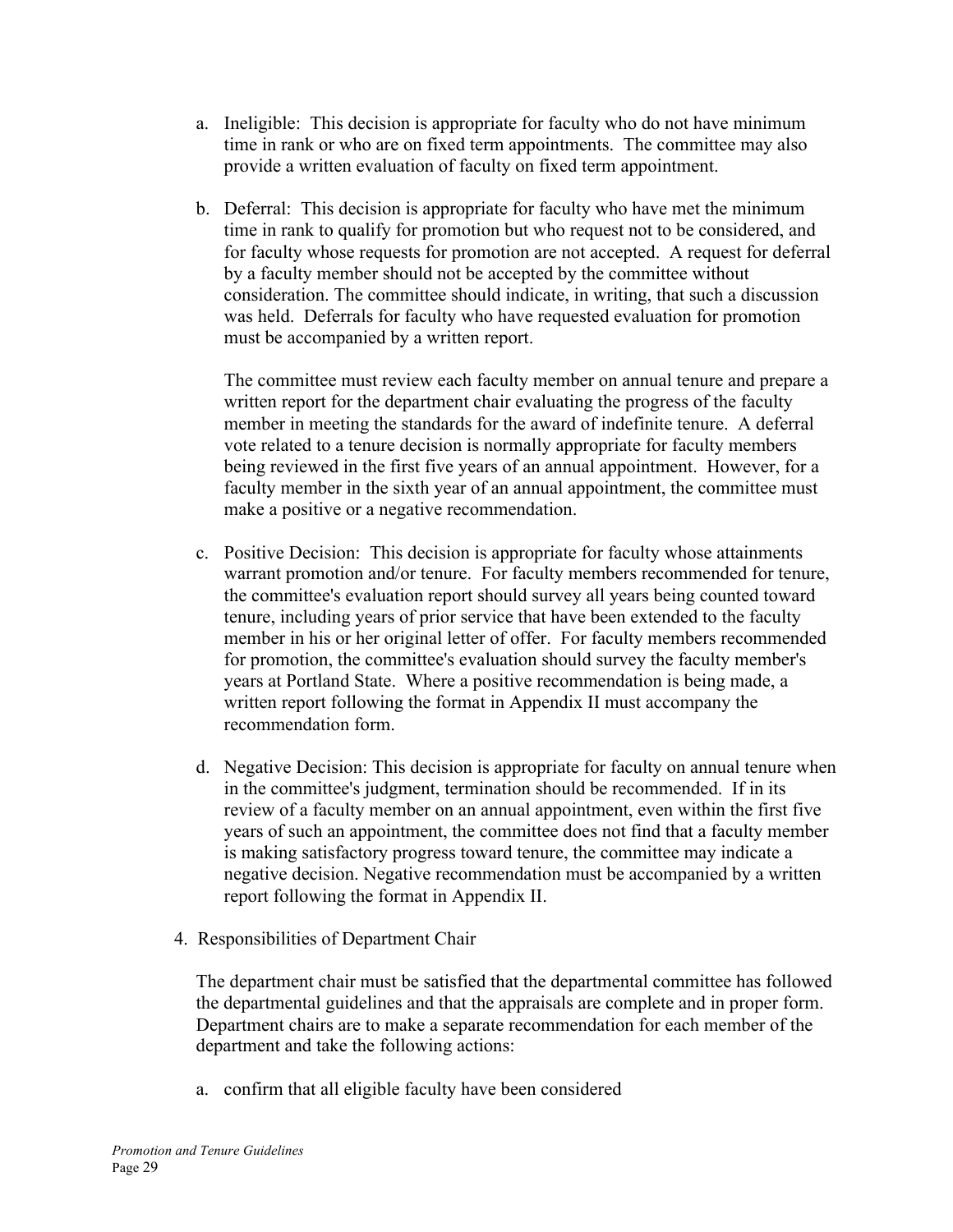- b. provide an evaluation to faculty on fixed term appointments;
- c. review justification for deferral at the faculty member's request and decision for deferral made by the committee. For faculty on annual appointments who have been deferred for tenure, the department chair should review the committee's report, add any additional evaluation, and discuss the report with the faculty member; and,
- d. review positive and negative recommendations and the curriculum vitae and supporting materials of the faculty member in question. The chairs will make a separate recommendation, adding their own written narrative to the committee's. (The narrative must address the following areas: contributions to knowledge as a result of the person's scholarship (whether demonstrated through the scholarship of research, teaching, or community outreach), effectiveness in teaching, research, or community outreach when it is part of a faculty member's responsibilities, and governance and professionally-related service. *It should also address the general expectations of your discipline's promotion and tenure guidelines and for the candidate in relation to these expectations. Discuss the specific contributions of the candidate to the Departmental curriculum, i.e. upper and lower division courses taught, difficulty of courses, major requirements, enrollments.* If the recommendation of the chair differs significantly from the committee's recommendation, the chair shall state in writing the reason for specific difference.

The department chair informs each faculty member in a timely manner in writing of the departmental committee's and of his/her own recommendations (ineligible, deferred, recommended for promotion and/or tenure, or termination). The faculty members should be given the opportunity to review their files before they are forwarded to the Dean/Provost and should indicate they have done so by signing the "Appraisal Signature and Recommendation Form". A copy of the complete appraisal and any additional material added by the department chair, should be in the file for review by the affected faculty member. The department chair must discuss with a faculty member, when requested, the reasons for the recommendations by the departmental committee and the department chair. If a department member questions either departmental recommendation, he/she may request a reconsideration of that recommendation.

5. Procedures for Reconsideration of Department Decision

Within two weeks of receipt of written notice of department action, the faculty member must give written notice of intent to request a reconsideration of the recommendation. If the request is for reconsideration of the departmental committee recommendation, both the committee chair and the department chair must be notified and the department chair must return all appraisal materials promptly to the committee chair. Otherwise, only the department chair need be notified in writing.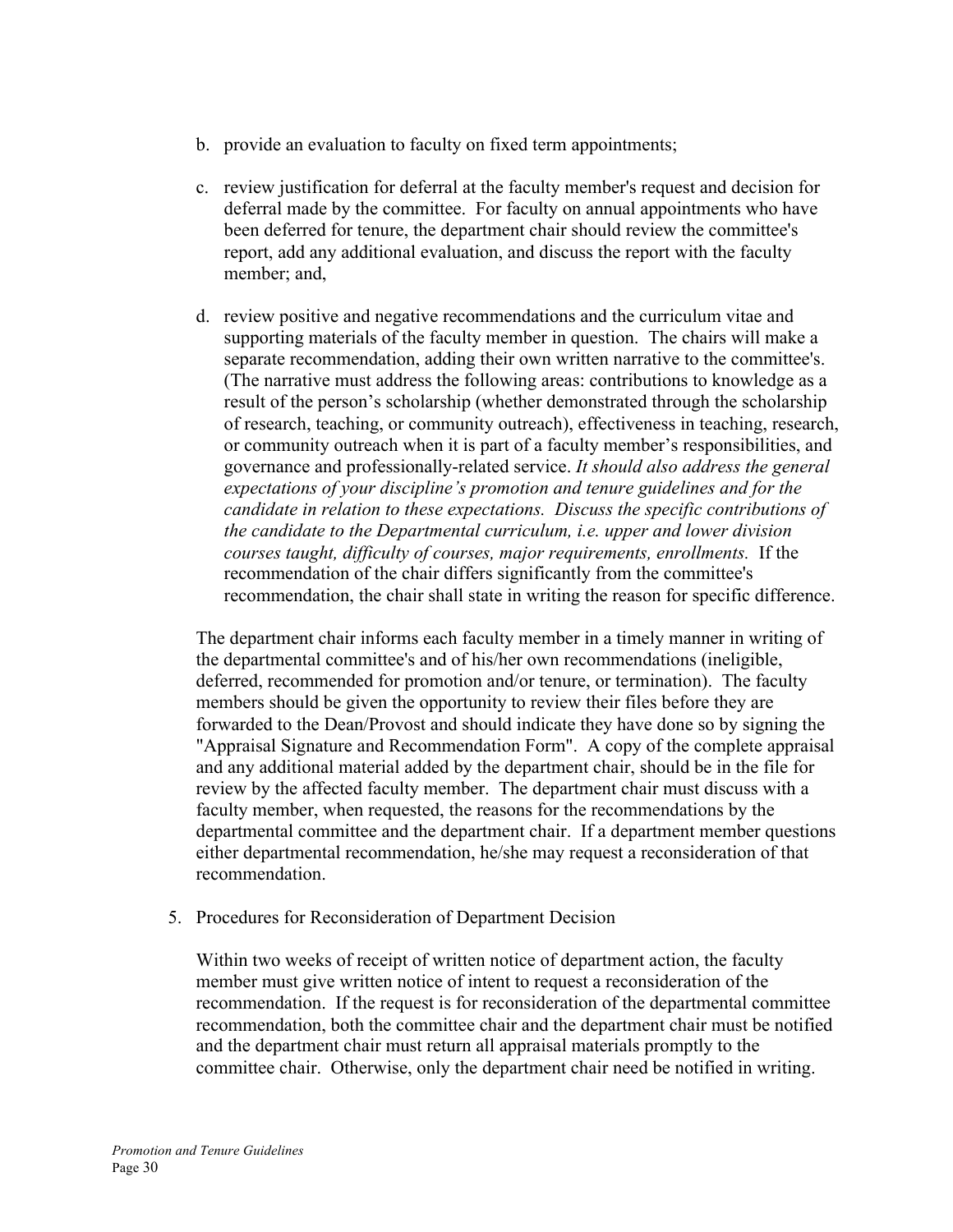The review may be requested on the basis of procedural or substantive issues. The faculty member should prepare whatever supportive material is pertinent. The supportive materials must be submitted to the committee chair, or department chair, as appropriate, within two weeks of written notification of intention to request the reconsideration.

All materials submitted by a faculty member shall become part of the appraisal document. The departmental committee and/or department chair, as appropriate, shall consider the materials presented by the faculty member. The committee chair and/or department chair may attach to the appraisal additional documentation or statements with their recommendation(s). The department chair shall forward the appraisal, which shall then proceed through the normal administrative review procedure in a timely manner.

6. Chair's Report to the Dean

The department chair must submit the following to the dean:

- a. s*tatement of assurance that all eligible faculty have been reviewed;*
- b. recommendation form for each faculty member; and,
- c. the committee's and the chair's written narratives for all faculty members who have received positive or negative recommendation for promotion and tenure.

Upon receipt of the dean's recommendation, the chair must inform the faculty member of that recommendation in a timely manner.

## B. Responsibilities of the Dean or Equivalent Administrator

The dean shall use an advisory group for review and evaluation of the recommendations from the department chairs and departmental committees. The size and composition of this group shall be at the discretion of the dean.

All actions taken by the dean must be reported in a timely manner to the appropriate department chair and chairperson of the appropriate promotion and tenure committee. If the department chair or the chairperson of the promotion and tenure committee requests a conference with the dean, within five days of being notified by the dean, a conference shall be held before the dean's recommendations are forwarded. If the dean's recommendation should differ with from the recommendation of either the departmental committee or department chair, the dean must notify the affected faculty member in writing of action taken at the college/school level and state the reason for specific difference. The dean shall provide the affected faculty member with a copy of any material added to the file. The affected faculty member may attach a statement in response to the action of the dean. This statement shall be forwarded to the provost at the same time as the recommendations go forward. *Individual files of faculty reviewed*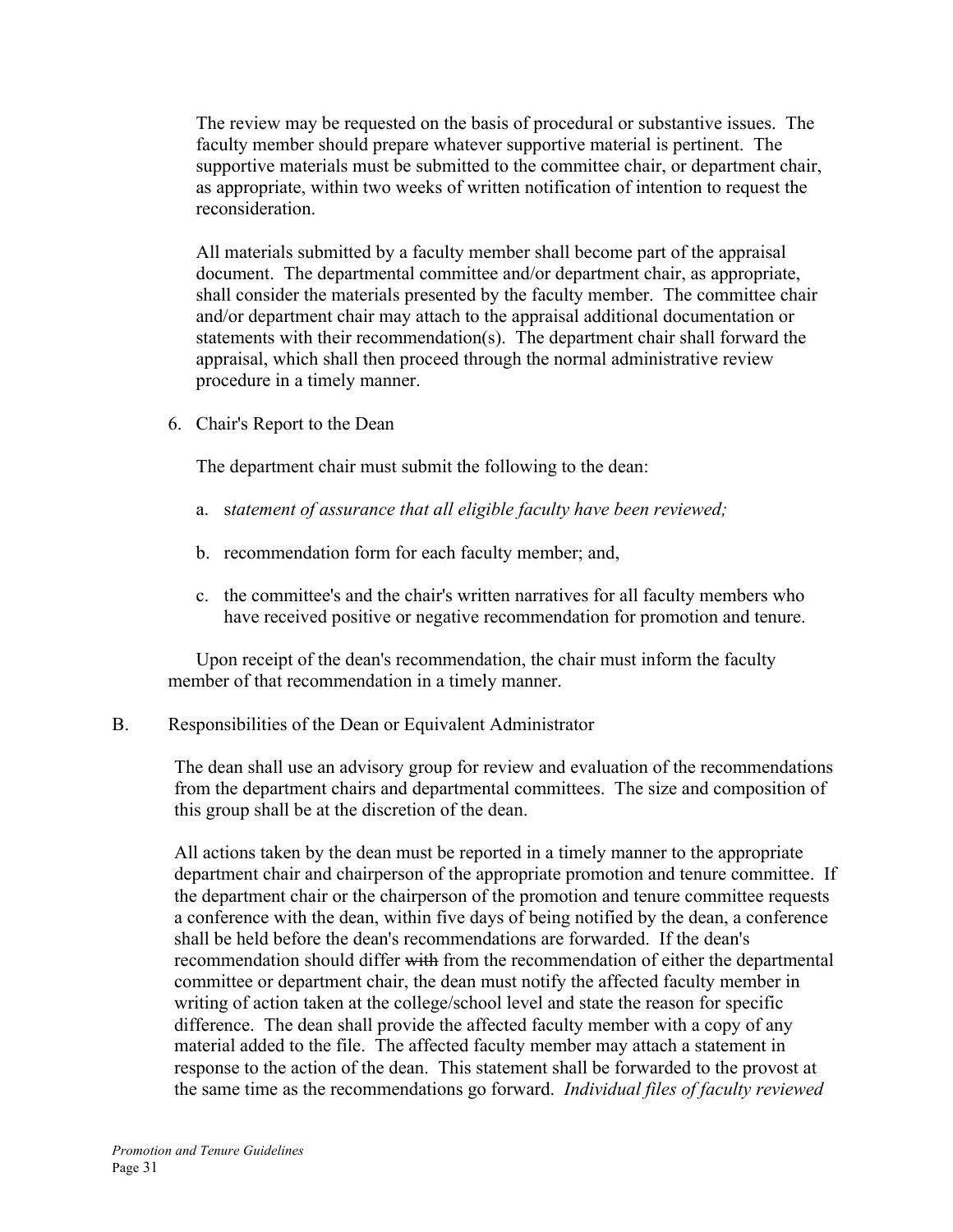*for promotion and/or tenure shall be assembled by the dean's office, following the format specified in the "Promotion and Tenure Checklist" (forms available in Academic Affairs) and submitted to the Provost.*

The dean initiates recommendations for promotion of department chairs. The dean's recommendations shall be forwarded to the provost only after consultation with departmental committees.

C. Responsibilities of the Provost

The provost makes all recommendations for promotion and tenure to the president for final approval according to the following process:

The provost shall review the appraisals forwarded from the various colleges, schools, and other units. In doing so, the provost shall determine whether recommendations are in conformity with the Administrative Rules, consistent with the institutional guidelines, reasonably uniform with regard to University standards, and in accordance with required procedures. If questions arise concerning a recommendation, the provost shall consult with the dean and may consult with other appropriate persons.

After reaching a decision, the provost shall notify the affected faculty member, in writing, of his or her recommendation. A faculty member who wishes to request a reconsideration of the provost's decision must schedule a conference with the provost within ten days of the notification and may add additional evidence to the file. Only after a requested conference is held shall the provost make a final recommendation to the president.

Copies of the provost's recommendation shall be sent to the dean and department chair.

Upon receiving the provost's recommendation and a summary of the outcome of any reconsideration requested by a faculty member, the president shall make a final decision. Appeals of the president's decision should follow the grievance procedure found in the Administrative Rules of the Oregon State Board of Higher Education (OAR 577-42- 005).

## **NON-TENURE TRACK INSTRUCTIONAL POSITIONS**

## A. Departmental Authority and Responsibility

The department as a whole shall establish its general guidelines, including the criteria to be used for recommendations for promotion, and shall ensure that these guidelines fulfill the minimum standards of the University guidelines, which have priority. The responsibility for evaluating and documenting an individual faculty member's performance rests primarily with the department. The procedures and criteria to be used for promotion must be consistent with university and college or school policy and must be formulated early enough to allow maximum time for making decisions.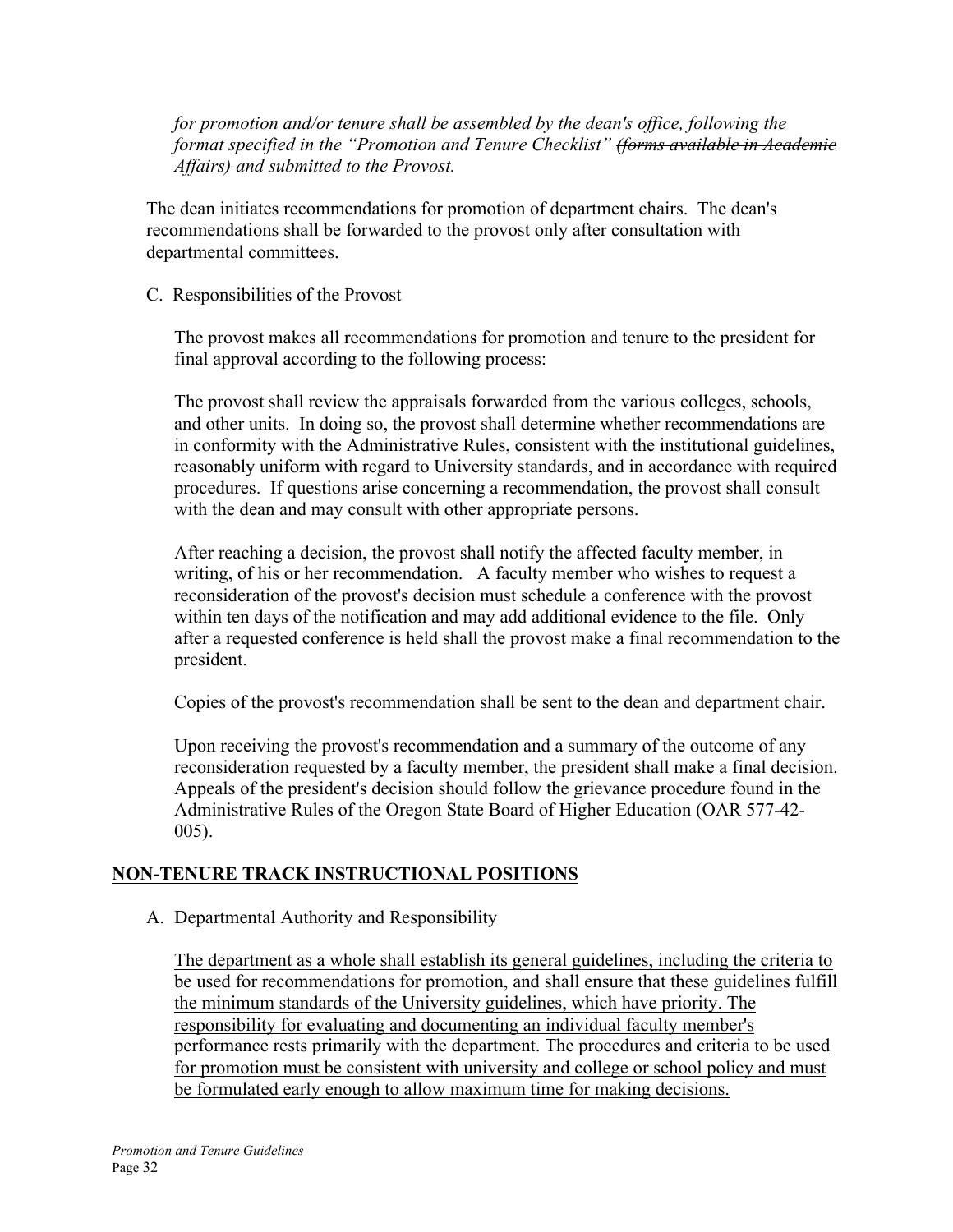The guidelines must be in writing and be made available to all department faculty. Departments with more than one non-tenure track faculty member shall require that at least one non-tenure track faculty member shall be on the non-tenure track faculty review committee. Reviews must take account of job-relevant evaluation criteria in keeping with those specified in letters of appointment. Faculty may submit all relevant materials to the evaluators. Departments shall require the use of quantitative summaries of student evaluations to assure the confidentiality of student responses. To aid review committees in their evaluation, departments shall require a narrative or self-evaluation from each member under review. Faculty must have reasonable notice of their evaluations.

The results of a review must be provided in writing and in sufficient time that one who is reviewed is able to meet with at least one of the reviewers and to respond to the review by submitting a statement or comments that shall be attached to the review. Guidelines should be clear and unambiguous and include a calendar for a cycle of reviews. Faculty may request a review if one has not been provided in the time period provided in the guidelines.

Approval of departmental procedures and criteria by the Dean and Provost is required. If a Dean disapproves existing or newly revised departmental criteria, then he/she will submit both departmental recommendations and his/her objections or amendments to the provost for resolution.

After approval by the provost, the guidelines must be distributed to all members of the department faculty and to the academic dean. Department chairs should distribute these guidelines to new non-tenure track faculty upon their arrival at Portland State University.

In cases where a non-tenure track faculty member's appointment is equally divided between two or more departments, there shall be a written agreement as to which department is to initiate personnel actions, and the faculty member is to be so informed. In cases where a faculty member is involved in interdisciplinary teaching and/or research, evaluation must be solicited and provided by all appropriate academic departments. When a faculty member's research has clear impact on members of the external community, including civic groups, practitioners or others, evidence of the value of this work should be solicited from those most affected.

1. Procedures for Faculty Evaluation

a. Notification. The department chair notifies the chair of the Personnel or appropriate departmental committee of those non-tenure track faculty who are eligible for review. Faculty members on sabbatical or other approved leaves of absence shall be given equal consideration for promotion in rank with faculty members who are on campus.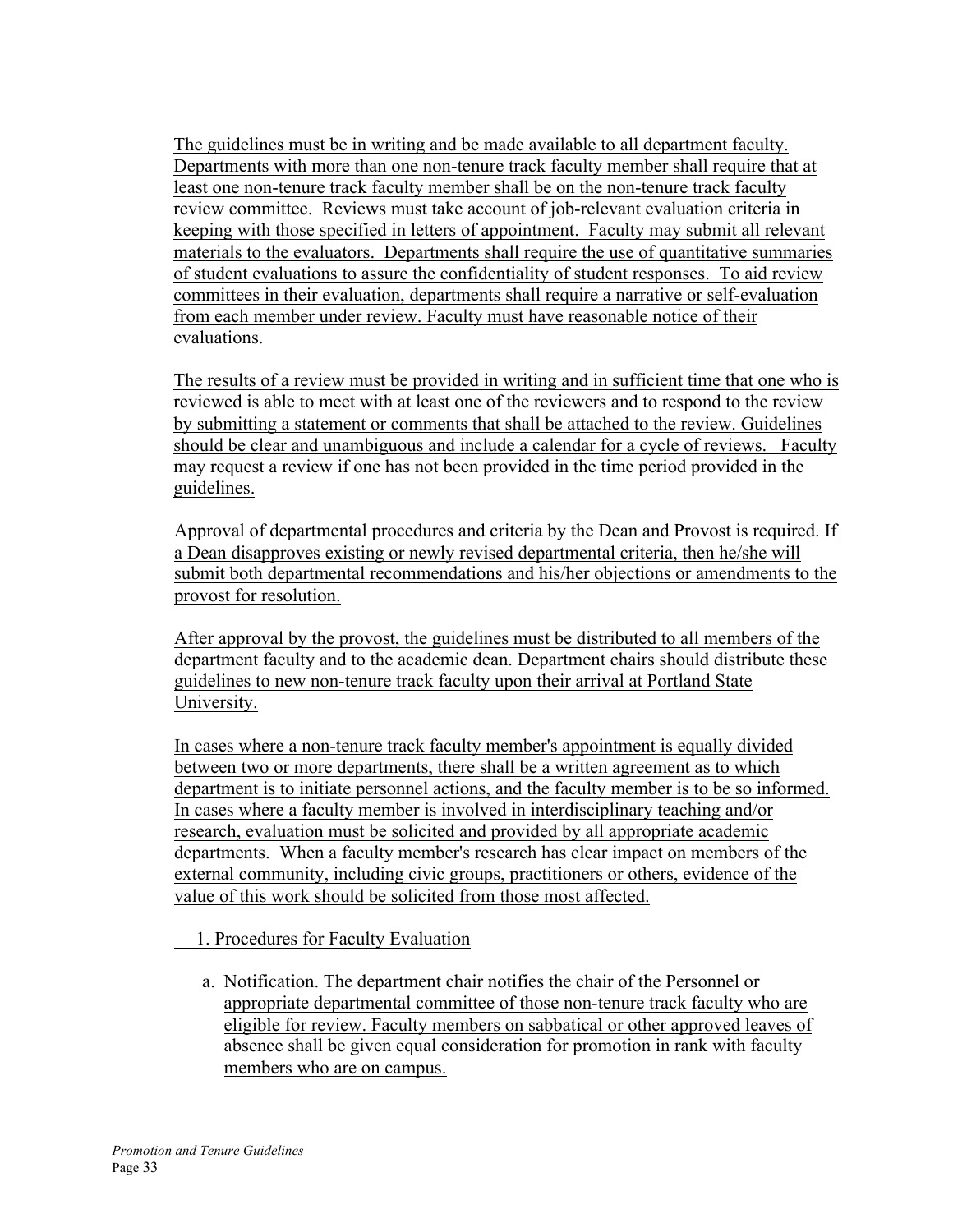- b. Faculty Curricula Vitae. All non-tenure track faculty members being reviewed should provide to the departmental committee an updated curriculum vitae. Curricula vitae should follow the format provided in Appendix I. A curriculum vitae should be updated at each stage of the review process.
- c. Peer Review. Although non-tenure track faculty positions do not carry expectations for scholarly research, departments may require that candidates for promotion be evaluated by peers and other credible sources (e.g., authoritative representatives from a faculty member's field, students, community participants, and subject matter experts) who are in a position to comment on the candidate's activities that are required of their position when such evaluations are deemed by the faculty member and the promotion and tenure committee as relevant to the faculty member's contribution as assigned by the University. Evaluations outside the department shall not be solicited or considered unless the use of external reviews is agreed upon by the faculty member and promotion and tenure committee as relevant to their contribution as assigned by the University. For non-tenure faculty to be reviewed for promotion, a list of potential evaluators outside the department which when appropriate should include members of the community able to judge the quality and significance of the candidate's professional activities, shall be compiled in the following manner:
	- i. When the use of outside evaluators is deemed relevant, the department chair will ask the faculty member for a list of at least four evaluators from outside the department. The faculty member may also provide a second list of possible evaluators perceived as negative or biased. Although inclusion of a name on this list will not preclude a request for evaluation, if an evaluation is requested of someone on the second list the faculty member's exception will be included as a matter of record,
	- ii. When the use of outside evaluators is deemed relevant, additional evaluators from outside the department may be selected by the department chair or the chair of the departmental committee. The chair will send the list to the dean for review and the dean may add names to the list.
	- iii. When the use of outside evaluators is deemed relevant, the chair of the promotion and tenure committee will select evaluators from the combined list of evaluators from outside the department. A sample letter of solicitation for letters of support for non-tenure track faculty is provided in Appendix II. Please note, as suggested in the sample letter, the evaluator should be advised that the letter is not confidential and will be available for the faculty member's review. Requests for external evaluations shall include a link to University and departmental criteria for promotion. The faculty member being reviewed, in consultation with the departmental promotion and tenure committee, shall choose which, if any, samples of the faculty member's work shall be sent to external evaluators. Upon receipt of the evaluations, the chair of the department will send them to the departmental committee. Normally, a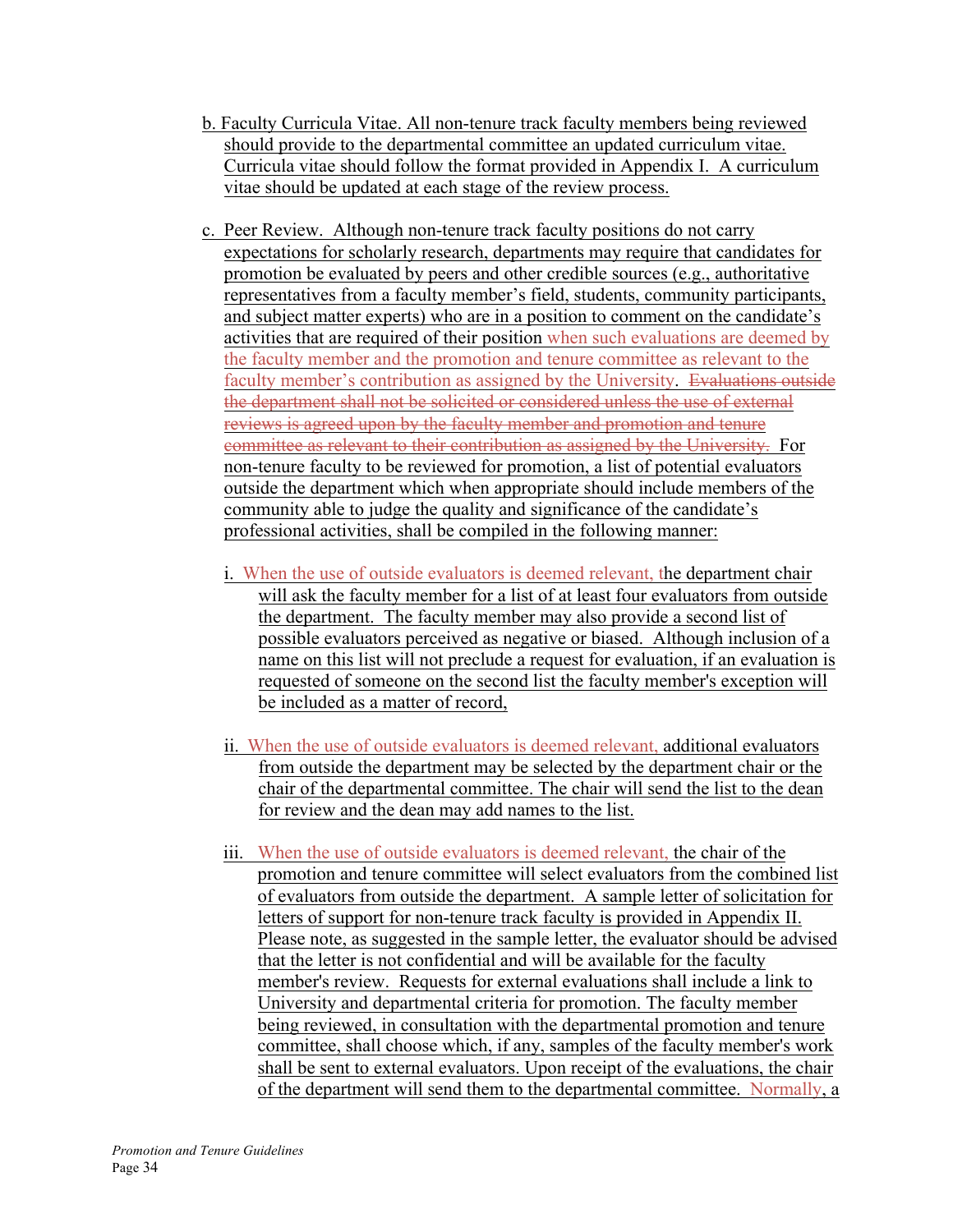complete evaluation file must include at least three letters from evaluators outside the department. In cases when promotion decisions are deferred, external evaluations may be used in subsequent considerations for a period of three years.

2. Departmental Promotion and Tenure Committee Establishment and Authority

All recommendations for promotion and tenure originate with formally established departmental committees; for example, an elected advisory committee, or an elected committee on promotion and tenure. The department as a whole shall determine the composition of the committee and the method of selection of its members and chairperson. Student participation in the consideration of promotion and tenure is mandatory. When a faculty member has been involved in interdisciplinary teaching and/or research, the departmental promotion and tenure committee will include a faculty representative from a mutually agreed upon second department or program. Since the department chair is required to make a separate evaluation of the department faculty, the chair cannot be a member of the committee. The committee may invite other faculty members to participate in its deliberations. This committee acts as an independent reviewer of the performance of department faculty and initiates recommendations for all department faculty except the department chair. Committee members being considered for promotion shall not participate in the committee review of their cases.

Upon notification of the status of eligible faculty from the department chair, the committee will review and evaluate the curriculum vitae of faculty members eligible for promotion, and where required, external peer evaluation. Faculty members being evaluated may submit pertinent materials to the committee, but such data may not be included as a part of the committee's recommendations unless fully evaluated within the committee report.

3. Committee Decision and Narrative Report

The Committee's report to the department chair will be in the form of a written narrative for each affected faculty member. The report must address the following areas: effectiveness in teaching, effectiveness in research, and/or effectiveness in community outreach whenever each is part of a faculty member's responsibilities; and governance and professionallyrelated service. The departmental committee must make one of three decisions for each member of the department and the votes of each voting member of the committee must be recorded on the recommendation form (Appendix III).

- a. Ineligible: This decision is appropriate for faculty who do not have minimum time in rank.
- b. Deferral: This decision is appropriate for faculty who have met the minimum time in rank to qualify for promotion but whose requests for promotion are not accepted. Deferrals for faculty who have requested evaluation for promotion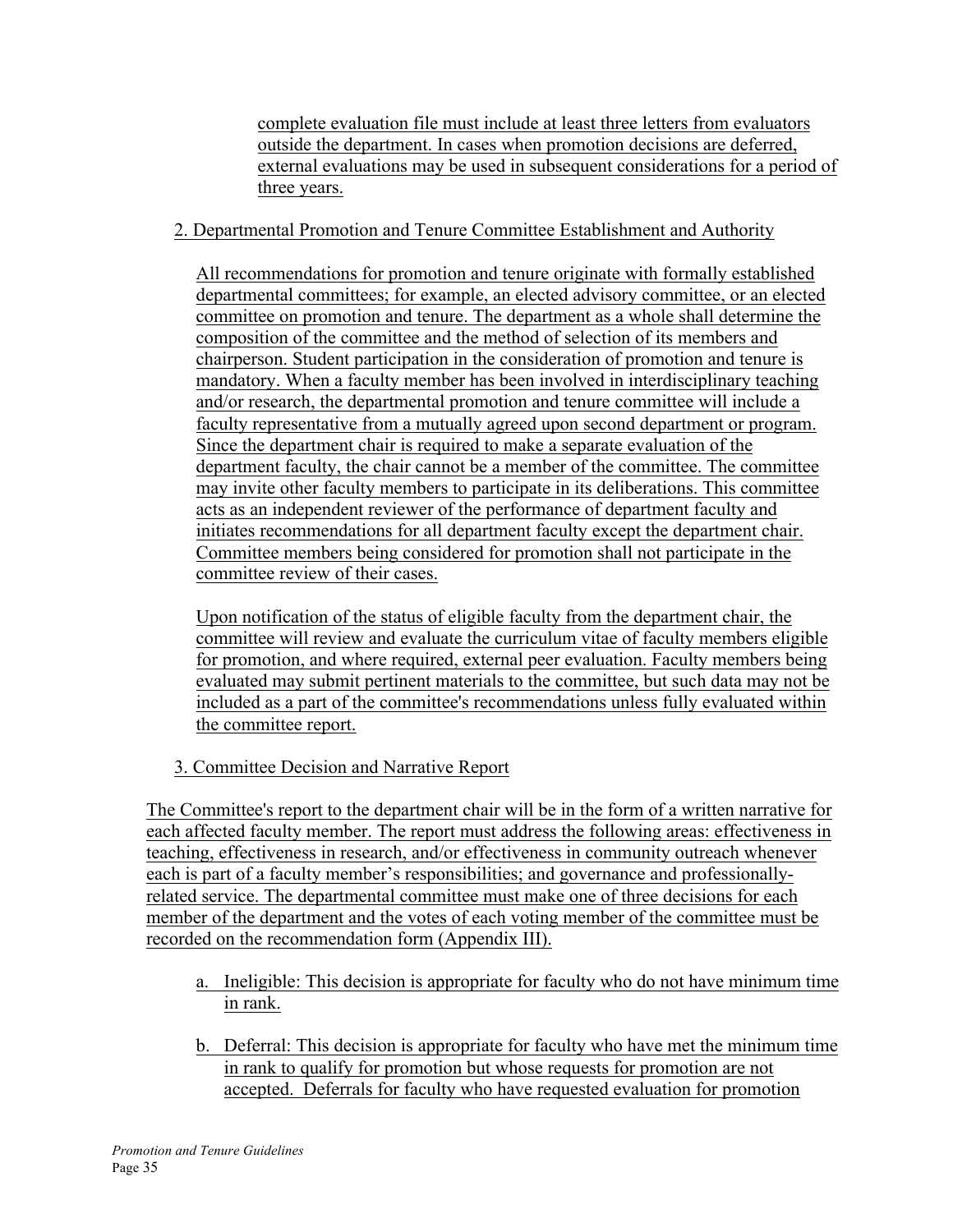must be accompanied by a written report.

c. Positive Decision: This decision is appropriate for faculty whose attainments warrant promotion. For faculty members recommended for promotion, the committee's evaluation should survey the faculty member's years at Portland State. Where a positive recommendation is being made, a written report following the format in Appendix II must accompany the recommendation form.

### 4. Responsibilities of Department Chair

The department chair must be satisfied that the departmental committee has followed the departmental guidelines and that the appraisals are complete and in proper form. Department chairs are to make a separate recommendation for each member of the department and take the following actions:

#### a. c*onfirm that all eligible faculty have been considered*

- b. review justification for deferral at the faculty member's request and decision for deferral made by the committee.
- c. review positive and negative recommendations and the curriculum vitae and supporting materials of the faculty member in question. The chairs will make a separate recommendation, adding their own written narrative to the committee's. The chair's narrative must address the following areas: effectiveness in teaching, effectiveness in research, and/or effectiveness in community outreach insofar as each is part of a faculty member's responsibilities; and governance and professionally-related service. It should also address the general expectations of the department's promotion and tenure guidelines and the candidate's activities with regard to these expectations, including the contributions of the candidate to the departmental curriculum, i.e. upper and lower division courses taught, difficulty of courses, major requirements, enrollments. If the recommendation of the chair differs significantly from the committee's recommendation, the chair shall state in writing the reason for the specific differences.

The department chair informs each faculty member in a timely manner in writing of the departmental committee's and of his/her own recommendations (ineligible, deferred, recommended for promotion). The faculty members should be given the opportunity to review their files before they are forwarded to the Dean/Provost and should indicate they have done so by signing the "Appraisal Signature and Recommendation Form". A copy of the complete appraisal and any additional material added by the department chair, should be in the file for review by the affected faculty member. The department chair must discuss with a faculty member, when requested, the reasons for the recommendations by the departmental committee and the department chair. If a department member questions either departmental recommendation, he/she may request a reconsideration of that recommendation.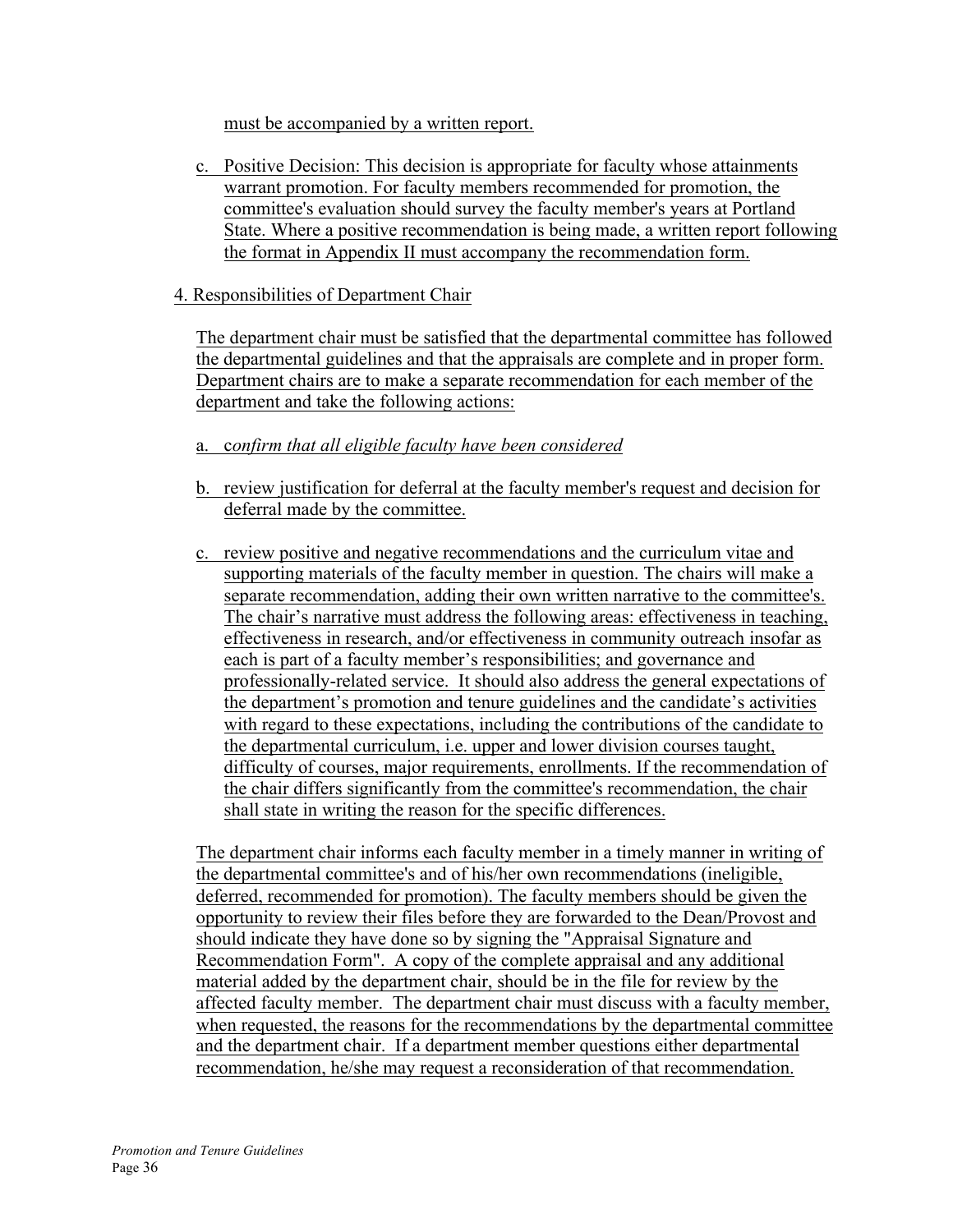## 5. Procedures for Reconsideration of Department Decision

Within two weeks of receipt of written notice of department action, the faculty member must give written notice of intent to request a reconsideration of the recommendation. If the request is for reconsideration of the departmental committee recommendation, both the committee chair and the department chair must be notified and the department chair must return all appraisal materials promptly to the committee chair. Otherwise, only the department chair need be notified in writing.

The review may be requested on the basis of procedural or substantive issues. The faculty member should prepare whatever supportive material is pertinent. The supportive materials must be submitted to the committee chair, or department chair, as appropriate, within two weeks of written notification of intention to request the reconsideration.

All materials submitted by a faculty member shall become part of the appraisal document. The departmental committee and/or department chair, as appropriate, shall consider the materials presented by the faculty member. The committee chair and/or department chair may attach to the appraisal additional documentation or statements with their recommendation(s). The department chair shall forward the appraisal, which shall then proceed through the normal administrative review procedure in a timely manner.

6. Chair's Report to the Dean

The department chair must submit the following to the dean:

- a. s*tatement of assurance that all eligible non-tenure track faculty have been reviewed;*
- b. recommendation form for each faculty member; and,
- c. the committee's and the chair's written narratives for all faculty members who have received positive or negative recommendation for promotion.

Upon receipt of the dean's recommendation, the chair must inform the faculty member of that recommendation in a timely manner.

B. Responsibilities of the Dean or Equivalent Administrator

The dean shall use an advisory group for review and evaluation of the recommendations from the department chairs and departmental committees. The size and composition of this group shall be at the discretion of the dean.

All actions taken by the dean must be reported in a timely manner to the appropriate department chair and chairperson of the appropriate promotion and tenure committee. If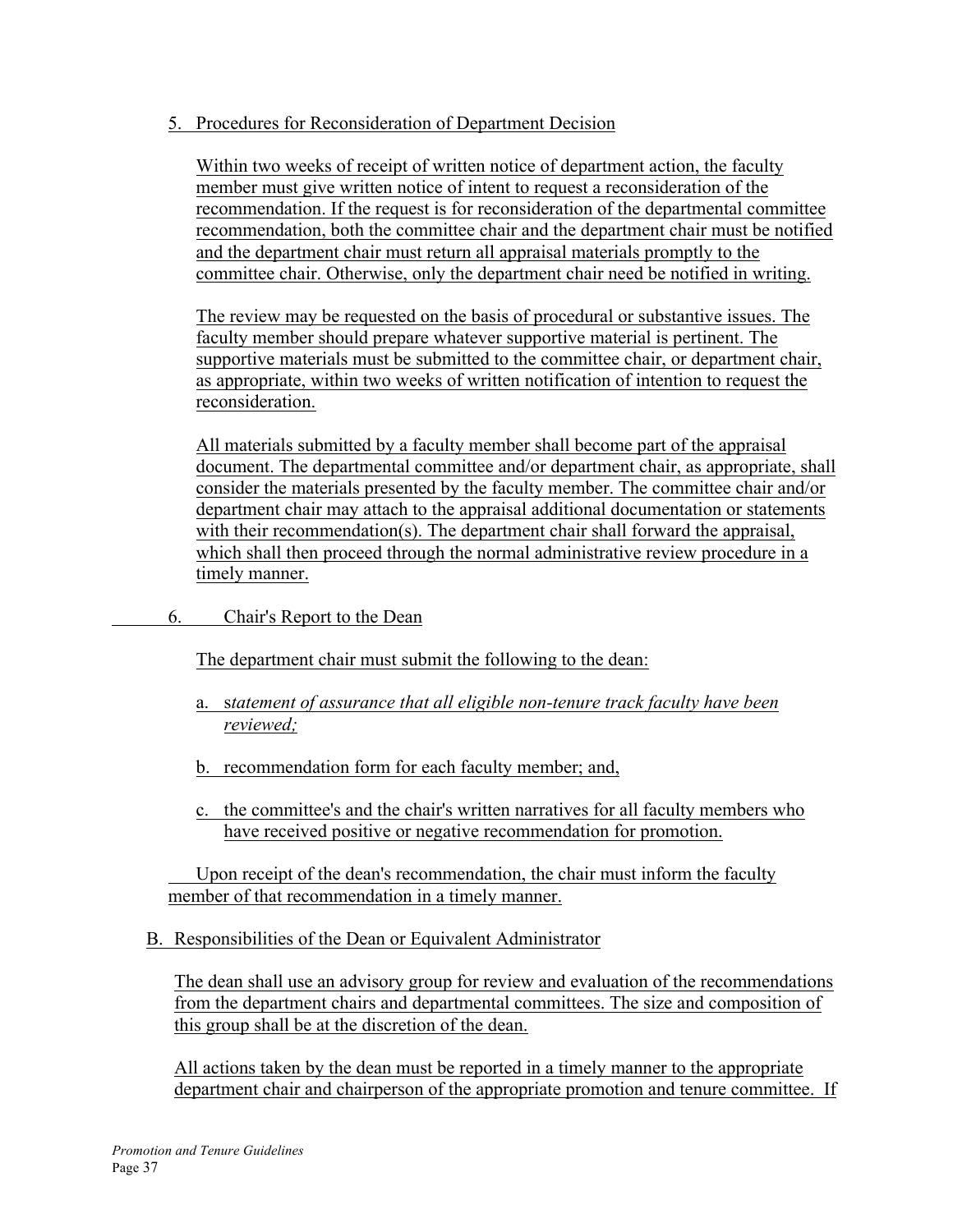the department chair or the chairperson of the promotion and tenure committee requests a conference with the dean within five days of being notified by the dean, a conference shall be held before the dean's recommendations are forwarded to the Provost. If the dean's recommendation should differ with the recommendation of either the departmental committee or department chair, the dean must notify the affected faculty member in writing of the action taken at the college/school level and state the reason for specific difference. The affected faculty member may seek a meeting with the Dean prior to the finalization of any report that differs with the recommendation of the departmental committee. The dean shall provide the affected faculty member with a copy of any material added to the file. The affected faculty member may attach a statement in response to the action of the dean. This statement shall be forwarded to the provost at the same time as the recommendations go forward. Individual files of faculty reviewed for promotion shall be assembled by the dean's office, following the format specified in the "Promotion and Tenure Checklist" and submitted to the provost.

The dean initiates recommendations for promotion of department chairs. The dean's recommendations shall be forwarded to the provost only after consultation with college/school committee.

C. Responsibilities of the Provost

The provost makes all recommendations for promotion to the president for final approval according to the following process:

The provost shall review the appraisals forwarded from the various colleges, schools, and other units. In doing so, the provost shall determine whether recommendations are in conformity with the Administrative Rules, consistent with the institutional guidelines, reasonably uniform with regard to University standards, and in accordance with required procedures. If questions arise concerning a recommendation, the provost shall consult with the dean and may consult with other appropriate persons.

After reaching a decision, the provost shall notify the affected faculty member, in writing, of his or her recommendation. A faculty member who wishes to request a reconsideration of the provost's decision must schedule a conference with the provost within ten days of the notification and may add additional evidence to the file. Only after a requested conference is held shall the provost make a final recommendation to the president.

Copies of the provost's recommendation shall be sent to the dean and department chair.

Upon receiving the provost's recommendation and a summary of the outcome of any reconsideration requested by a faculty member, the president shall make a final decision. Appeals of the president's decision should follow the grievance procedure found in the Administrative Rules of the Oregon State Board of Higher Education (OAR 577-42- 005).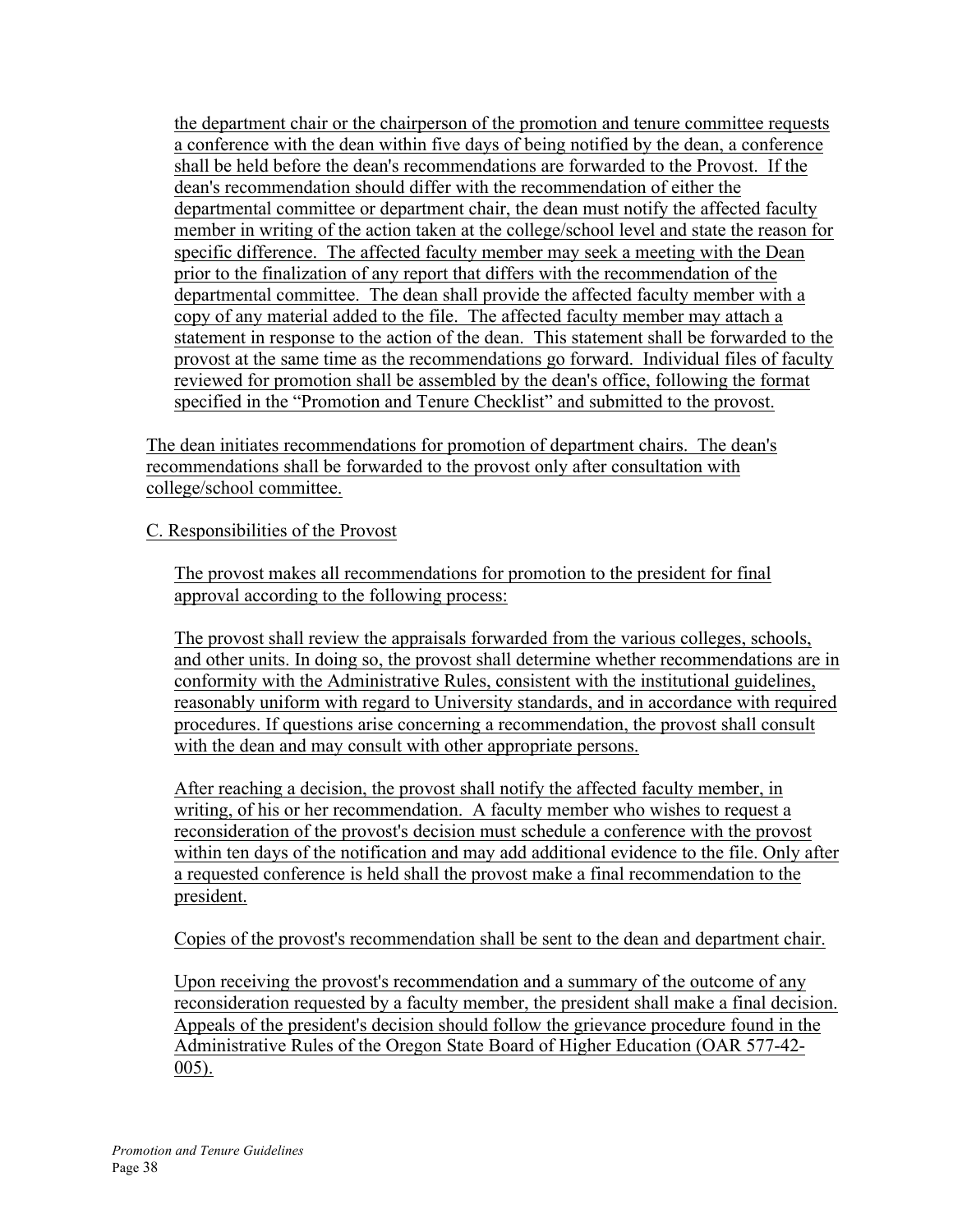## NON-TENURE TRACK RESEARCH POSITIONS

#### Promotion guidelines for research ranks

A. Departmental Authority and Responsibility

Each academic unit (department, school or college) will be required to develop and submit criteria and procedures for promotion within research ranks that are specific to the research activities of that unit. These guidelines will fulfill the minimum standards of the University guidelines, which have priority. These criteria will be reviewed and approved by the Dean and Provost.

1. Procedures for research faculty evaluation.

a. The request for promotion can be initiated by the supervisor/principal investigator or the individual herself/ himself.

b. The faculty should be in rank at PSU at least one year before requesting promotion to the next rank

c. Changing rank signals a qualitative difference in what the individual will do on the job; specifically there will be an increase in both the level of responsibility and the initiative required. When responsibilities extend beyond the current job description, this may be reason to consider promotion. The reviewers should assess evidence that the individual is prepared to perform the activities at the next higher rank.

d. All promotions should be accompanied by an increase in salary as set in the collective bargaining agreement.

e. Requests for promotions may be forwarded to the Provost typically twice yearly, although exceptions can be made if funding cycles make it necessary. This is consistent with the fluidity of research funding and the fact that research project staffing needs do not follow a ninemonth academic schedule. Academic units may choose to set their own timelines for request for promotion to be submitted to the Dean.

f. Each academic unit will articulate a mechanism for allowing the individual to appeal, should the request for promotion be denied.

. 2. Responsibility of the reviewer (supervisor/principal investigator) and the review group

a. Normally, the group that conducts the annual performance review according to Article 18 of the 2009-2011 PSU-AAUP Collective Bargaining Agreement will receive and review the request for promotion, although the academic unit may wish to constitute a different group.

b. Requests for promotion will go through the same process as annual reviews. The annual review/promotion committee makes a recommendation to the department chair/research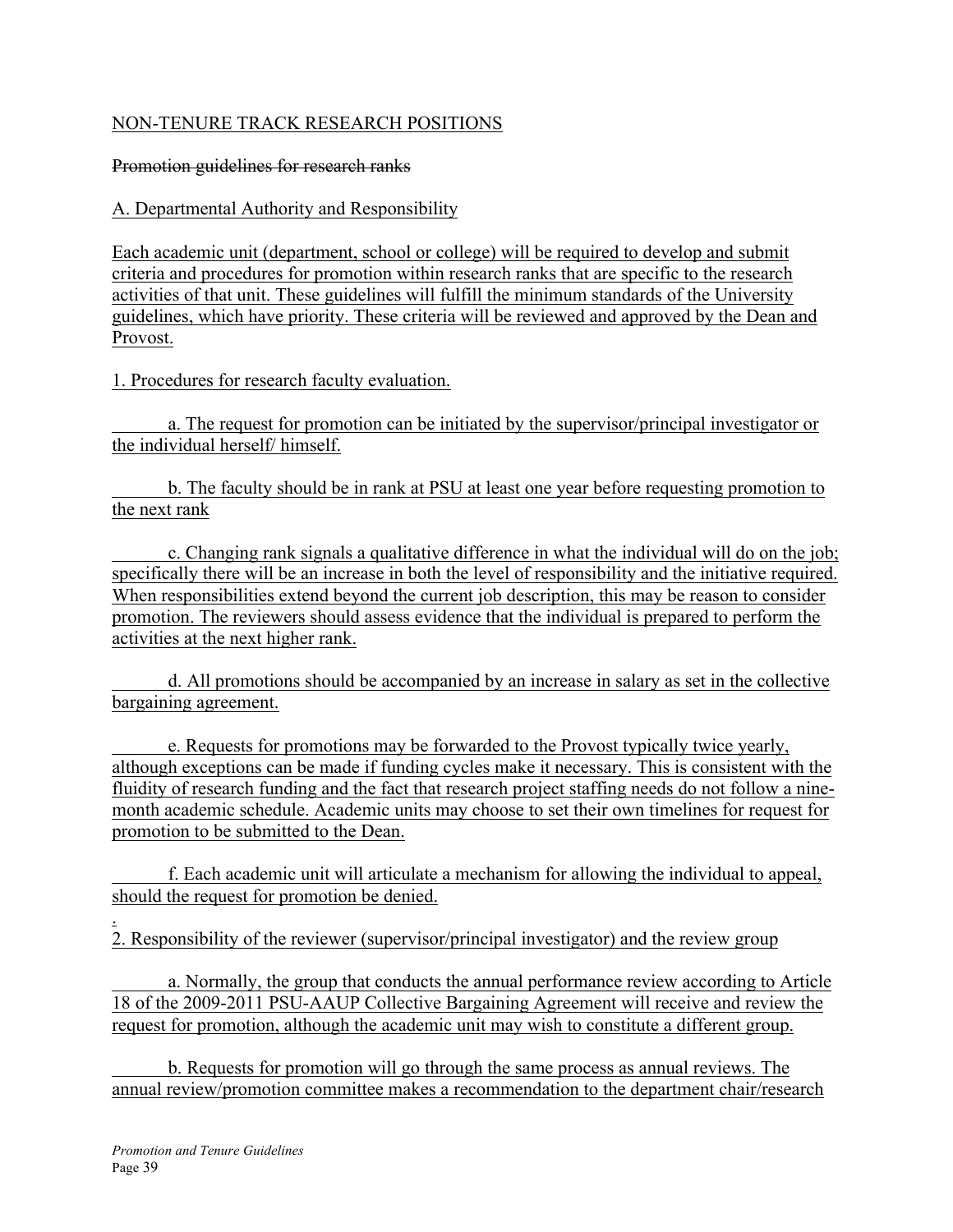center or institute director/school director. This individual then makes a recommendation to the Dean.

## B. Responsibility of the Dean.

The Dean forwards all requests with his/her recommendations to the Provost for his/her review and final decision.

# **VI. POLICIES AND PROCEDURES ON MERIT INCREASES**

All members of the bargaining unit shall be included in a department for purposes of evaluation. *Faculty members whose appointments are in research units may constitute themselves as a department for the purposes of this section subject to the approval of the appropriate dean (s).*  All members eligible to vote must decide whether to have a separate departmental committee to consider salary increases, and, if so, to establish its composition and membership. If a committee is formed, it should work closely with the department chair. Departments should explicitly define the various kinds of meritorious activities. Approval of departmental procedures and criteria by the dean and provost/vice president is required. If a dean disapproves existing or newly revised departmental criteria, then he/she will submit both departmental recommendations and his/her objections or amendments to the provost for resolution. These approved guidelines shall govern the merit pay decision-making process at all levels. Departmental committees shall review, evaluate, and recommend redress of inequities in the same manner as other merit increases. Departments within smaller schools should consider whether they wish to evaluate members and recommend increases as a School, rather than as individual departments.

All participants in the merit pay process shall make merit increase recommendations and awards within designated merit categories. Up to 10% of the available merit pool may be distributed to individuals at the dean's discretion. The dean shall inform department chairs and individuals about the distributions, and shall communicate the reasons for them to department chairs.

Department evaluation committees shall make recommendations to department chairs regarding merit pay increases. Department chairs shall meet and confer with evaluation committees to attempt to resolve significant differences. A significant difference, at this stage of the process, as well as at subsequent stages, would occur when (1) the rank order of individuals as recommended by the evaluation committee would change; or (2) an individual who had been among those recommended by the evaluation committee would be dropped; or (3) an individual who had not been recommended by the evaluation committee would be added; or  $(4)$  the amount awarded to one or more individuals by the evaluation committee would be changed by 10% or more. If they are unable to resolve significant differences, then the recommendations submitted to the dean shall include both the evaluation committee's recommendation and the chair's recommendation, and the reasons for the different recommendations shall be stated in writing.

The recommendations made by the evaluation committee and by the chair shall be communicated to the faculty member concerned within one week of their submission to the dean. Before submitting recommendations to the provost, the dean will notify chairs and evaluation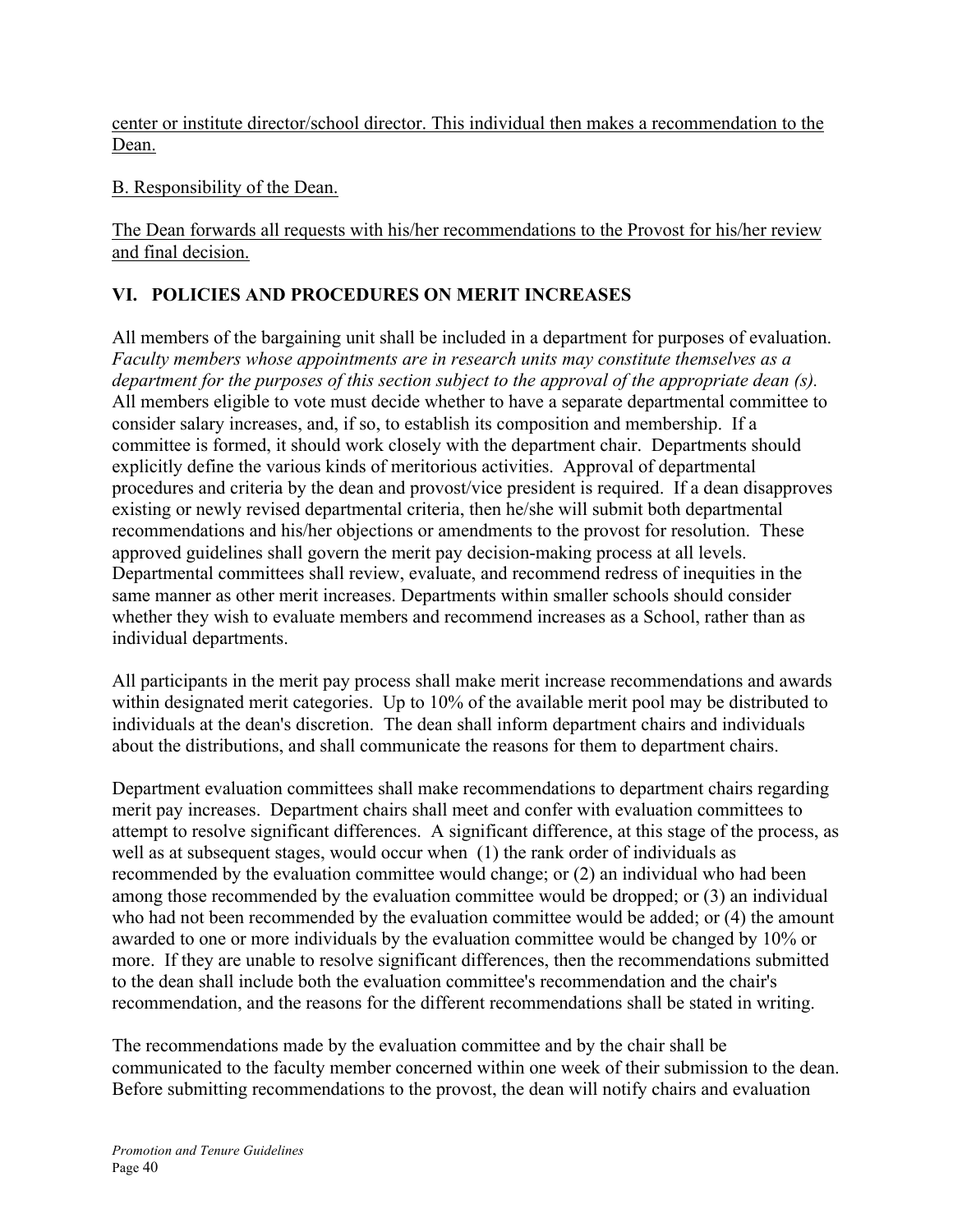committees concerning any significant differences the dean has with recommendations submitted by them and shall state the reasons for specific differences in writing.

Evaluation committees and chairs will have one week to respond to the reasons the dean has given. If significant differences remain, then the different recommendations shall be submitted to the provost, together with documentation supporting the different recommendations. The recommendations the dean makes to the provost shall be communicated to department chairs for transmission to the faculty member concerned.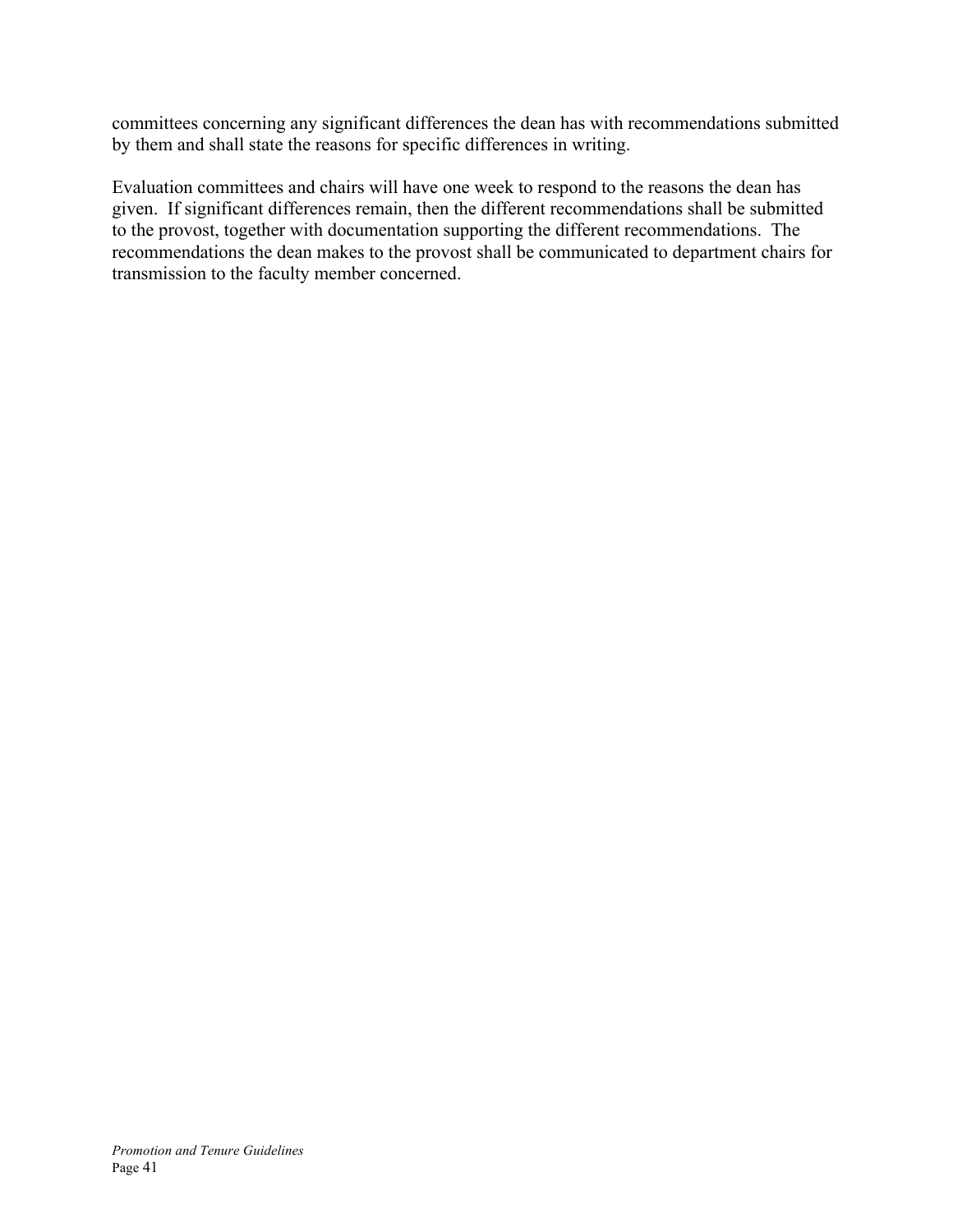## APPENDIX I

## CURRICULUM VITAE

## NAME OF FACULTY MEMBER Date of This Vita **(PLEASE PROVIDE INFORMATION IN REVERSE CHRONOLOGICAL ORDER)**

#### Education

Ph.D. (or highest degree) Year Subject and institution M.A. Subject and institution B.A. Year Subject and institution

## Employment

Title, institution/business name, dates of employment

## Dissertation

Title of dissertation, date and name of director

Refereed Publications or Other Creative Achievements

Published or completed works (accepted or in press) only. Works still "in progress" should be included under the category "Scholarly Works in Progress")

- 1. Books (give author(s),\* title, press, date of publication and page numbers)
	- a) Authored
	- b) Edited
- 2. Chapters (give author(s),\* title, press, date of publication and page numbers)
- 3. Articles (give author(s),\* title, journal, date and page numbers)
- 4. Book reviews (include full publication data)
- 6. Completed exhibitions, performances, productions, films, etc. (describe nature of accomplishment, location, dates, etc.)
- 7. Completed compositions, scripts, scores, commissions, etc. (accepted or installed).
- 8. Other

 $\mathcal{L}_\text{max}$ 

<sup>\*</sup> Give author(s) name(s) in same order as they appear in the publication.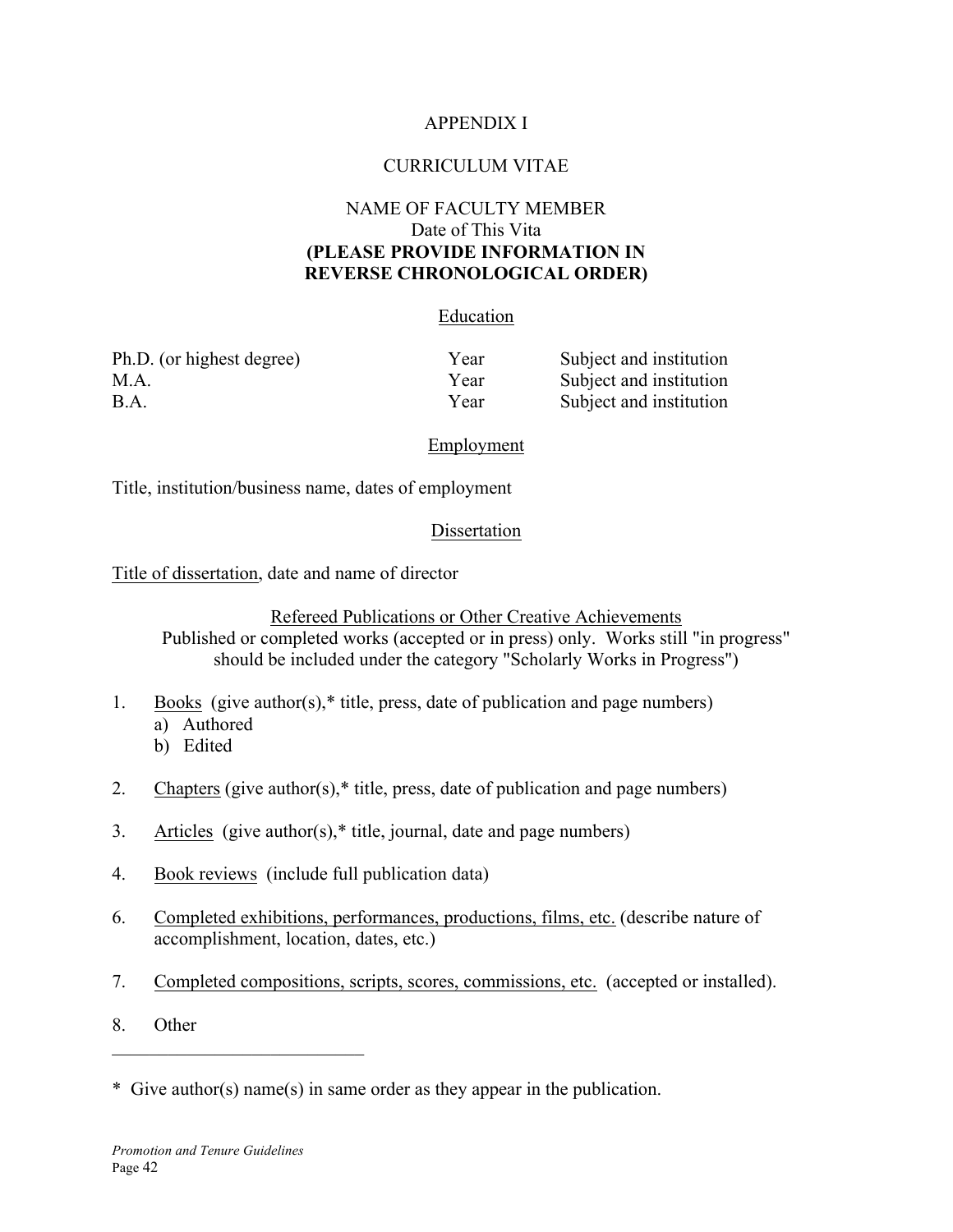## Non-Refereed Publications or Other Creative Achievements

- 1. Books (give author(s),\* title, press, date of publication and page numbers) a) Authored
	- b) Edited
- 2. Chapters (give author(s), $*$  title, press, date of publication and page numbers)
- 3. Articles (give author(s),\* title, journal, date and page numbers)
- 4. Book reviews (include full publication data)
- 5. Completed works (accepted or in press) (Be specific, i.e., author(s),\* title, press or journal, chapters completed or title of article, number of pages and expected date of publication.)
- 6. Completed exhibitions, performances, productions, films, etc. (describe nature of accomplishment, location, dates, etc.)
- 7. Completed compositions, scripts, scores, commissions, etc. (accepted or installed).
- 8. Other
- \* Give author(s) name(s) in same order as they appear in the publication.

#### Presentations at Professional Meetings

(include meeting name and professional organization, place, date, title of paper, poster, etc., and publication info, if appropriate.)

#### Honors, Grants, and Fellowships

(List all fellowships and financial support for research and scholarship, both internal and external, indicating period of award and amount awarded and whether principal investigator, coprincipal investigator, or other role.)

> Other Research and Other Creative Achievements  $(See II.E.2)$

## Other Teaching, Mentoring and Curricular Achievements (See II.E.3)

Other Community Outreach Achievements  $(See II.E.4)$ 

## Scholarly Works in Progress

(and expectations as to when each will be completed and in what form it will appear)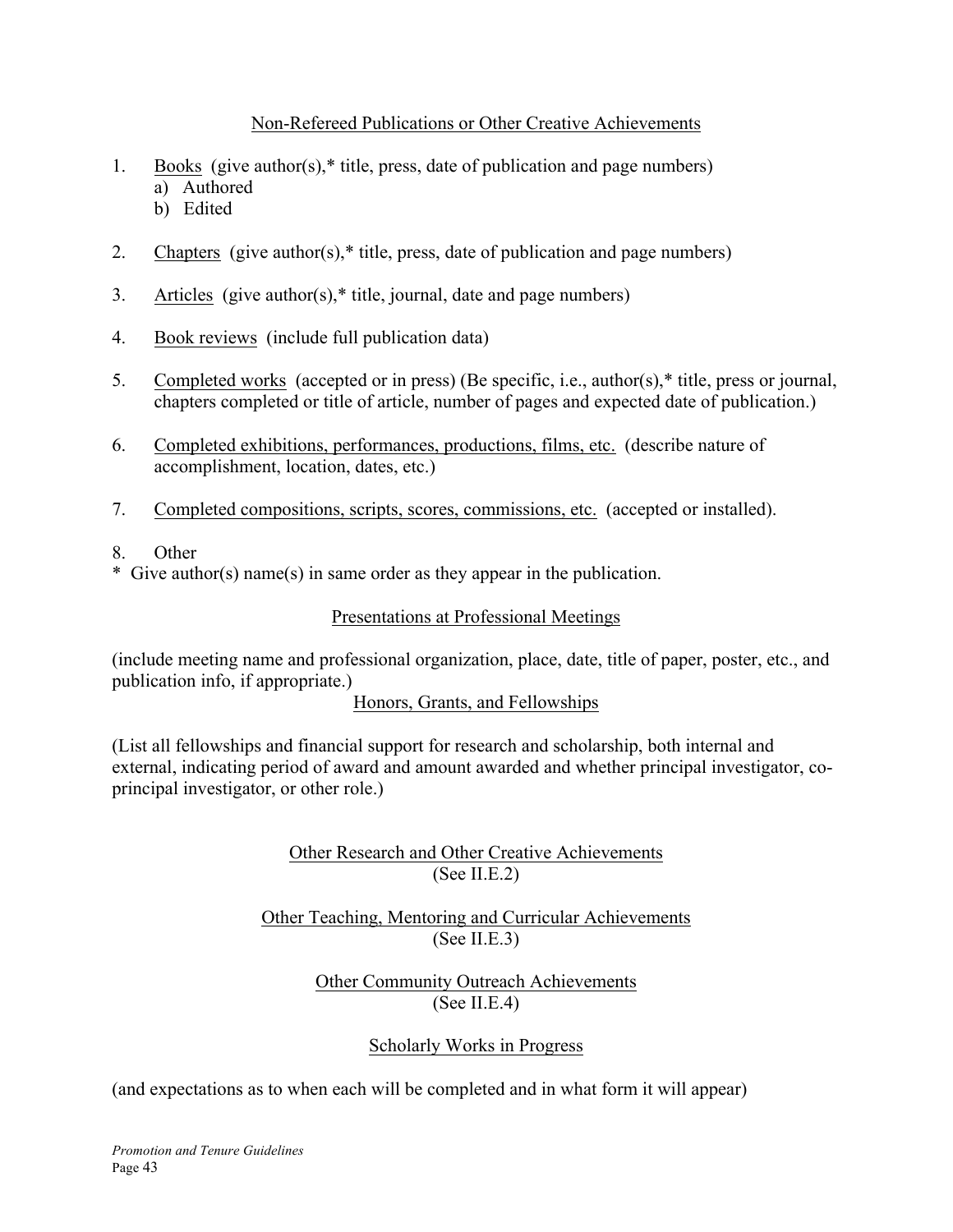## Significant Professional Development Activities

## Governance and Other Professionally Related Service Governance Activities for the University, College, Department

(committees, internal lectures of popular nature, etc.)

## Professionally-related Service

(List membership, committee service, offices held, editorial boards, etc.)

# Memberships in Professional Societies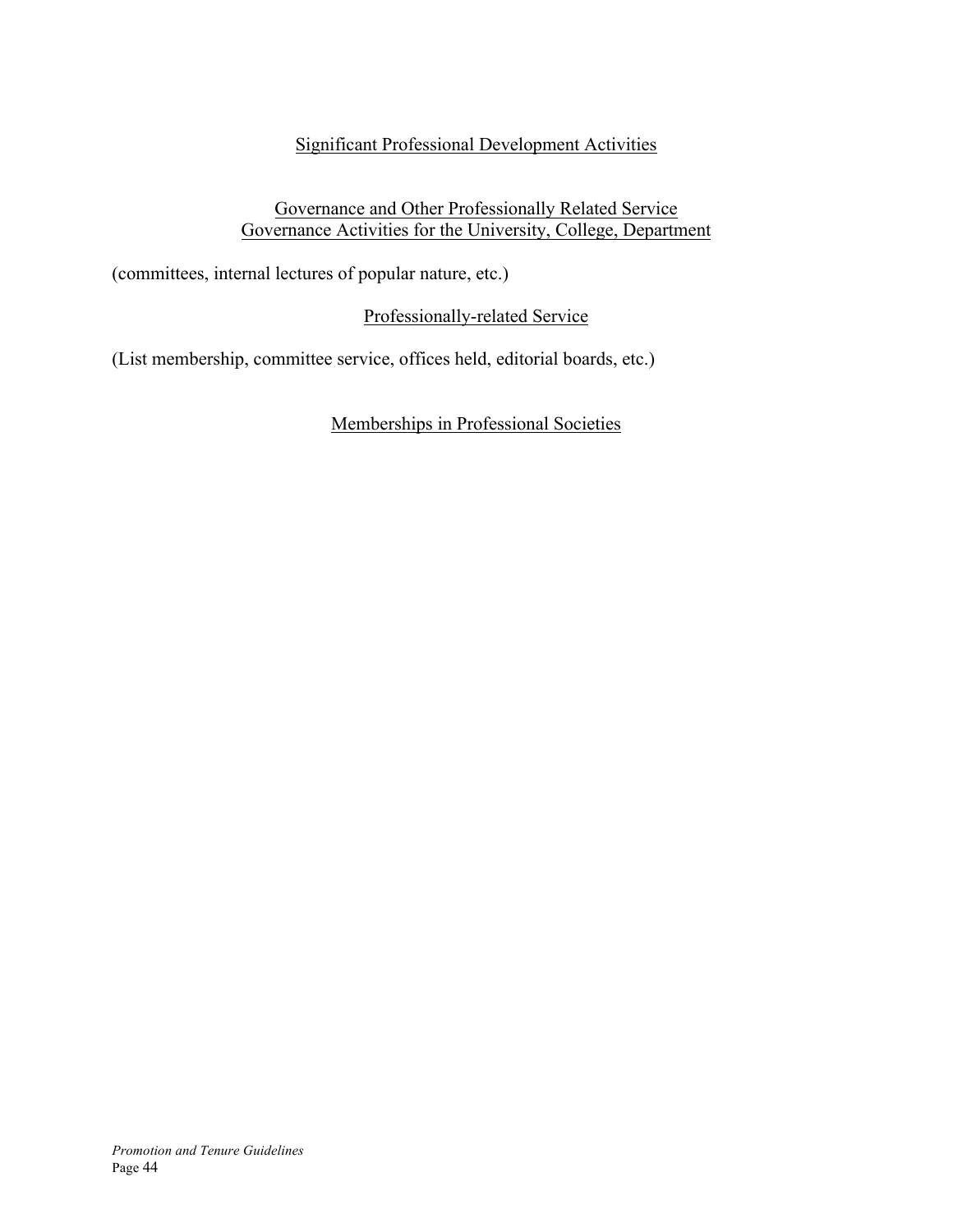## **APPENDIX II**

Appendix II consists of the following items:

- 1. Sample 30-day Notification Letter
- 2. Report on External Letters
- 3. Sample Letter to External Evaluators for Tenure and Promotions to Associate Professor and Full Professor
- 4. Sample Letter to External Evaluators for Tenure and Promotions to Associate Professor and Full Professor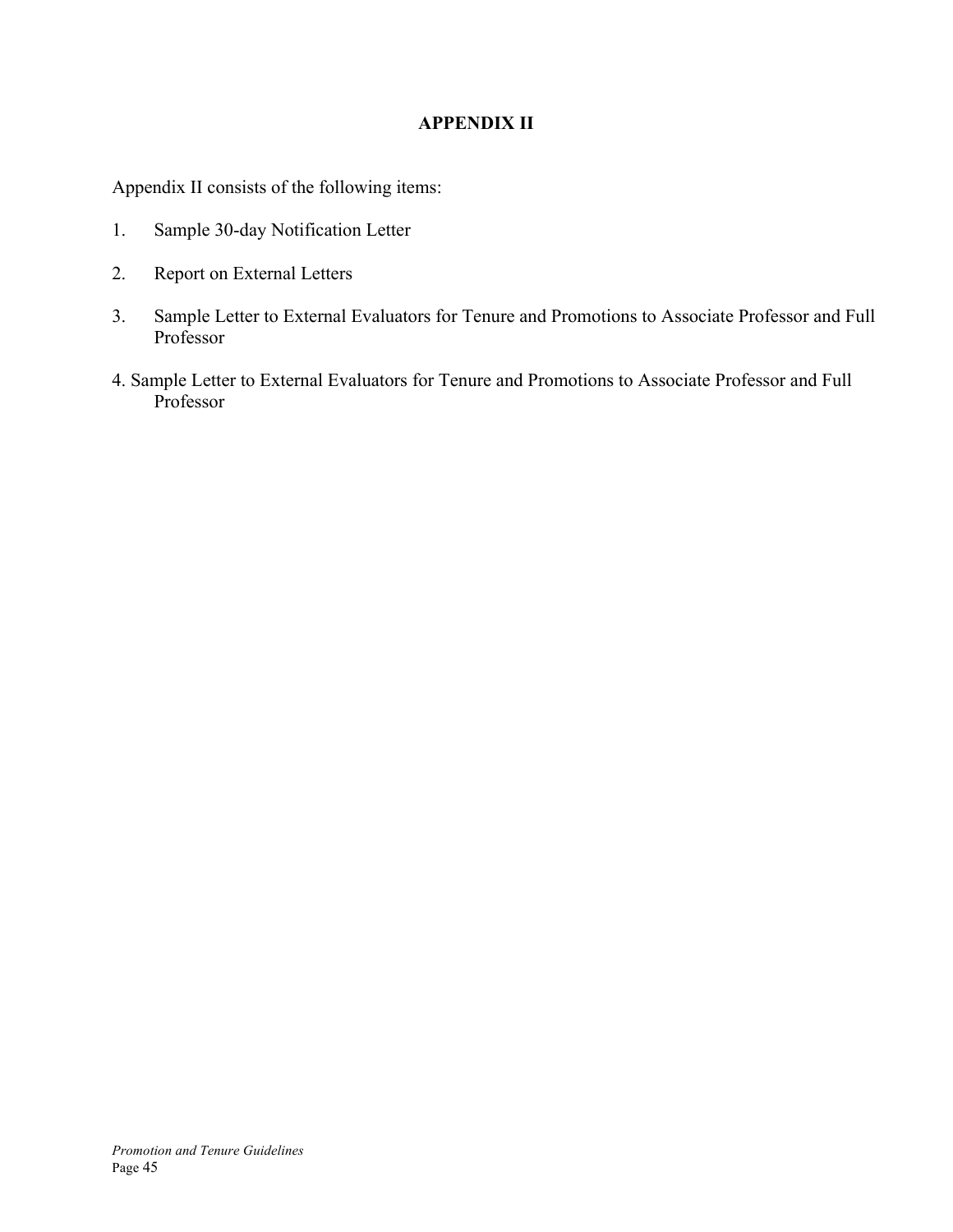## **1. SAMPLE 30-DAY NOTIFICATION LETTER**

### THE DEPARTMENT CHAIR SHALL SEND A LETTER TO EACH CANDIDATE ELIGIBLE FOR EVALUATION FOR REAPPOINTMENT AND/OR PROMOTION THIRTY DAYS IN ADVANCE OF THE COMMENCEMENT OF THE EVALUATION PROCESS.

## THE FOLLOWING ITEMS SHOULD BE INCLUDED IN YOUR LETTER AND YOUR LIST OF REQUESTED MATERIALS:

I write to inform you that you are eligible for consideration for (promotion and/or tenure). The evaluation will commence in thirty (30) days.

For use in your evaluation, please forward to me, within the 30-day period specified above, the following materials:

- 1. Curriculum Vitae;
- 2. list of names and addresses of potential external evaluators\*;
- 3. list persons whom you would consider negatively prejudicial;
- 4. any other supporting materials, copies of articles, books, course syllabi, student evaluations.

*\*External letters are requested only for those faculty who are being considered for tenure or promotion to associate or full professor.*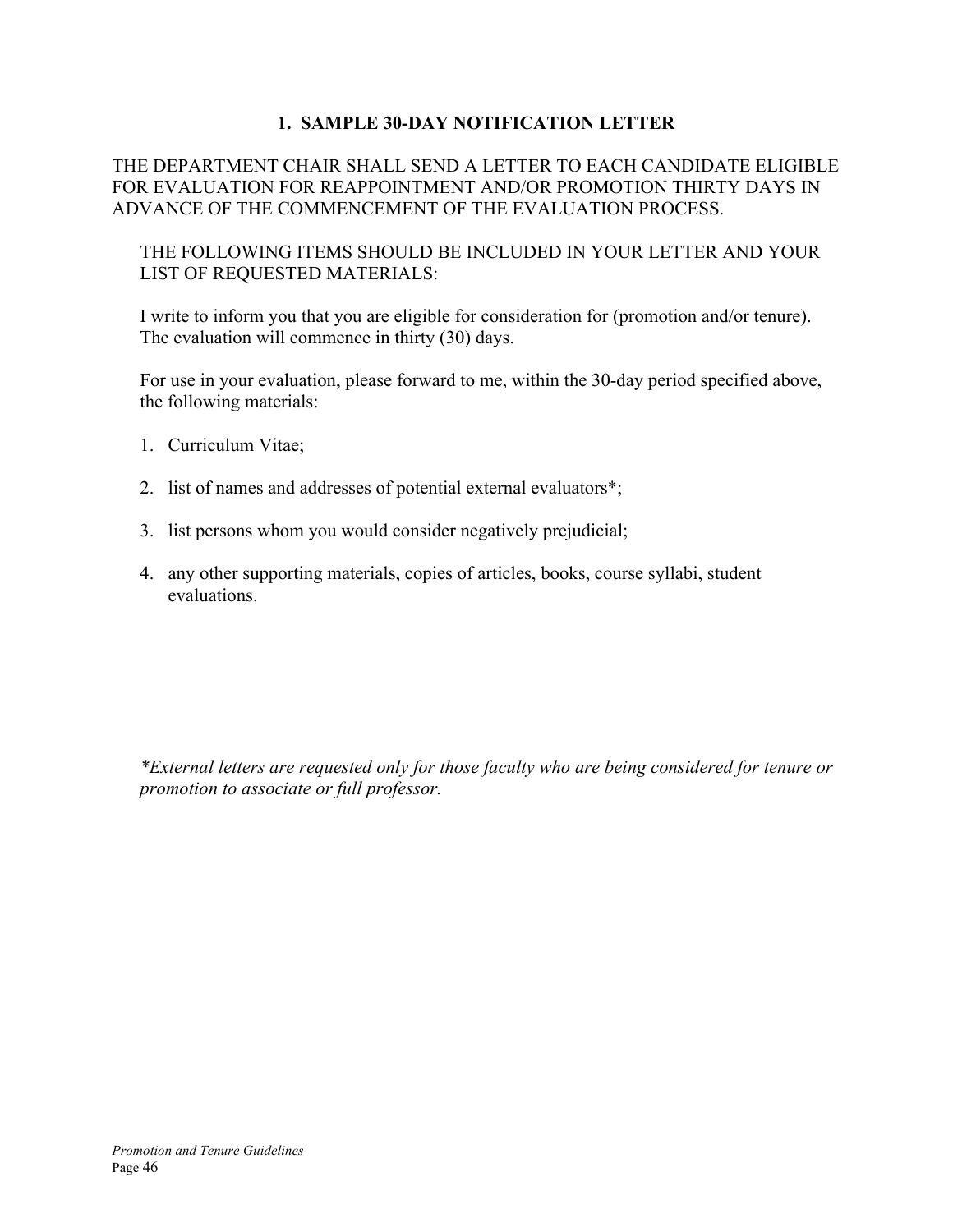## **2. REPORT ON EXTERNAL LETTERS\***

Attach one sample letter of solicitation and all responses to this sheet. All letters received must be forwarded with promotion materials. A minimum of three letters is required.

| Α. | Referees Suggested By Candidate                             |      | Date Letter | Date |
|----|-------------------------------------------------------------|------|-------------|------|
|    | Response<br>(List Institutional Affiliation) Relationship** | Sent | Received    |      |
|    | [at least 1 letter must be included from this category]     |      |             |      |

| 3. |                                                                               |                                     |                       |
|----|-------------------------------------------------------------------------------|-------------------------------------|-----------------------|
|    |                                                                               |                                     |                       |
| В. | Referees suggested by Dept., Relationship or<br>Dean or other Evaluating Body | Date Letter<br>Field of Expertise** | Date Response<br>Sent |

## Received

[at least 1 letter must be included from this category]

1.

1.

2.

- 2.
- 3.
- 
- 4.

C. Referees who the candidate has listed as possibly negatively biased sources.

- Letters not solicited by the department/professional school or letters from within the University are not considered within this category.
- •
- \*\* For each name give relationship to candidate (e.g., dissertation advisor, former teacher or colleague, co-author, etc.) or referee's particular expertise.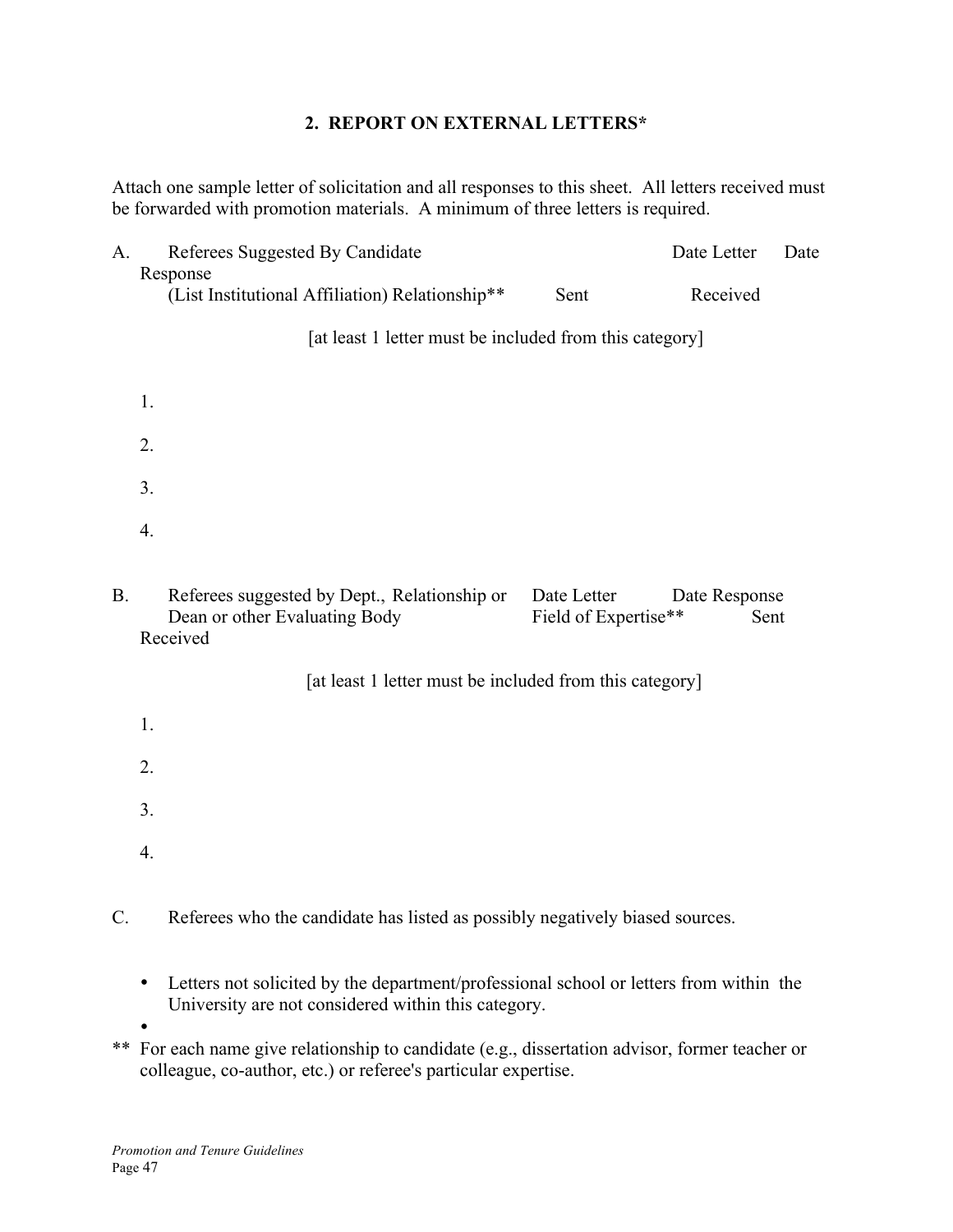## **3. SAMPLE LETTER TO EXTERNAL EVALUATORS FOR TENURE AND PROMOTIONS TO ASSOCIATE PROFESSOR AND FULL PROFESSOR**

(NOTE: Significant deviations from this form must be approved by the Dean and Provost/Vice President.)

Dear (name of evaluator):

The (name of Department) of the (name of College or School) of Portland State University is considering whether it should recommend (rank and name) for promotion to the rank of (Associate Professor, Professor) (with tenure) effective (date).

To assist the Department in such considerations, and for the information of the subsequent levels of review within the University should the department recommend the action, the University requires that written evaluations be obtained from multiple and credible sources in the candidate's scholarly or creative field outside the University. I am writing to request a letter giving your assessment of the quality and significance (see

Portland State University's Promotion and Tenure Criteria enclosed) of Professor Samuel Criteria enclosed) of Professor scholarship**.** Your letter will become a part of the file and will be available for review by the affected faculty member.

For your information I am enclosing a copy of Professor\_\_\_\_\_\_\_ 's vita. (I am enclosing reprints.) Since our deliberations must be concluded by (date), I would appreciate your earliest response. If you are unable to respond by that date, please let me know as soon as possible.

While severe budgetary constraints prevent us from offering you an honorarium, I do hope that you will agree to participate in this important part of our review. Let me express in advance our deep appreciation for your assistance.

Sincerely,

Name Title

Enclosures (attach c.v.) (attach reprint list, if any) (attach a copy of the departmental and University criteria)

Candidate's Name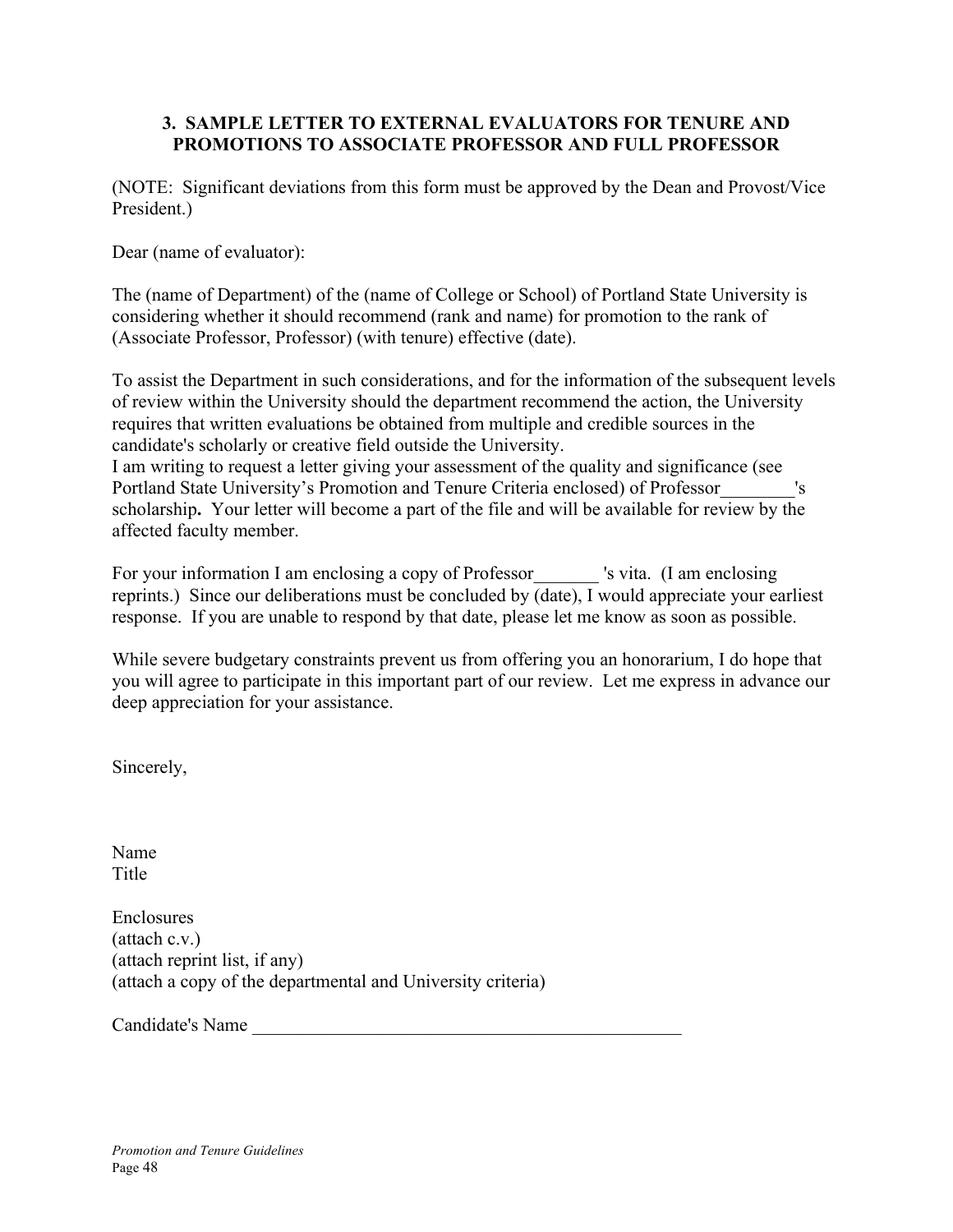## **4. SAMPLE LETTER TO EVALUATORS OUTSIDE THE DEPARTMENT FOR PROMOTION OF NTTF**

(NOTE: Significant deviations from this form must be approved by the Dean and Provost)

Dear (name of evaluator):

The (name of Department) of the (name of College or School) of Portland State University is considering whether it should recommend (name) for promotion to the rank of (rank) effective (date).

To assist in the review of candidates for promotion, the University requires that written evaluations be obtained from multiple and credible sources outside the department.

I am writing to request a letter giving your assessment of the quality and significance of (name's) professional activities**.** Your letter will become a part of the file and will be available for review by the affected faculty member.

For your information I am enclosing a copy of (name's) vita (and when agreed, additional materials.) Since our deliberations must be concluded by (date), I would appreciate your earliest response. If you are unable to respond by that date, please let me know as soon as possible.

I do hope that you will agree to participate in this important part of our review. Let me express in advance our deep appreciation for your assistance.

Sincerely,

Name Title

Enclosures (attach c.v.) (attach additional materials, if any) (attach a copy of the departmental criteria)

Candidate's Name \_\_\_\_\_\_\_\_\_\_\_\_\_\_\_\_\_\_\_\_\_\_\_\_\_\_\_\_\_\_\_\_\_\_\_\_\_\_\_\_\_\_\_\_\_\_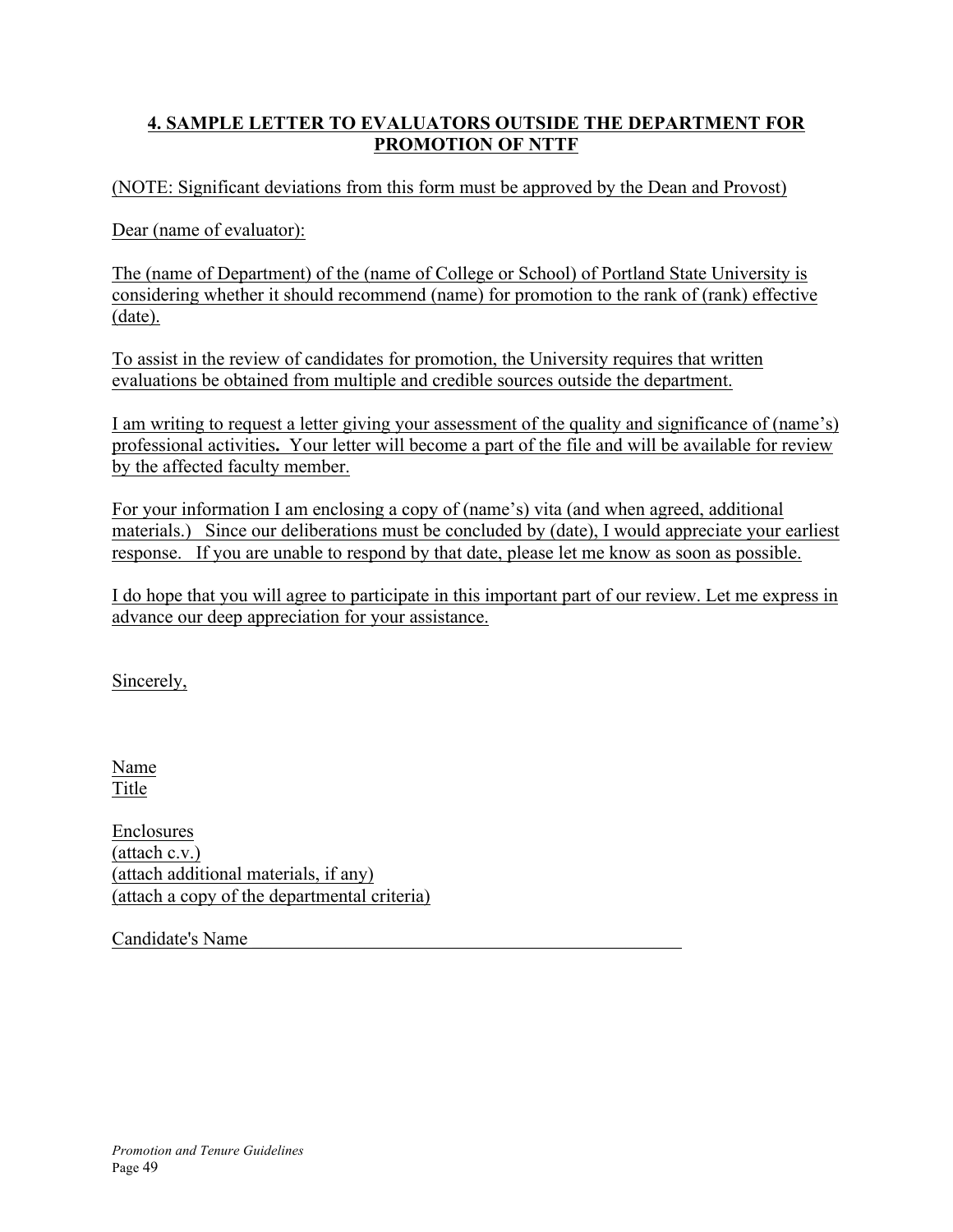#### **APPENDIX IIIA: APPRAISAL SIGNATURE SHEET AND RECOMMENDATION FORM**

For implementation in the forthcoming Academic Year  $\frac{19}{20}$ 

| Name<br>Last                                                                                                                                        | First | Middle                                                            |
|-----------------------------------------------------------------------------------------------------------------------------------------------------|-------|-------------------------------------------------------------------|
| College or School/Department                                                                                                                        |       |                                                                   |
| Date of First Appointment at PSU                                                                                                                    |       | <b>Current Rank</b>                                               |
| Date of Last Promotion                                                                                                                              |       | Tenure Status <u>Sanctus</u><br>(Fixed Term or Annual or Tenured) |
| <b>Total Tenure Related FTE</b><br>(complete for Annual appts. only)                                                                                |       |                                                                   |
| <b>FACULTY MEMBER IS BEING REVIEWED FOR:</b> please indicate with a check(s):<br>PROMOTION TO <i>(indicate rank)</i> <b>AND/OR</b> TENURE           |       |                                                                   |
| Each voting member of the Departmental Committee and each reviewing Administrator is<br>required to sign and indicate their vote or recommendation. |       |                                                                   |

**(**For tenure recommendations, please use **P** to indicate positive, **D** to indicate deferral and **T** to indicate termination. For promotion recommendations, please use **P** to indicate promotion or **D** to indicate deferral)

NOTE: When a faculty member is not being considered for **both** promotion **and** tenure, one of the **VOTE/REC** columns below should be left **blank.** 

|                                  | <b>PROMOTION</b> | <b>TENURE</b>   |             |
|----------------------------------|------------------|-----------------|-------------|
| <b>SIGNATURES</b>                | <b>VOTE/REC</b>  | <b>VOTE/REC</b> | <b>DATE</b> |
| <b>COMMITTEE RECOMMENDATION:</b> |                  |                 |             |
| <b>COMMITTEE MEMBERS*:</b>       |                  |                 |             |
|                                  |                  |                 |             |
|                                  |                  |                 |             |
|                                  |                  |                 |             |
|                                  |                  |                 |             |
|                                  |                  |                 |             |
|                                  |                  |                 |             |
|                                  |                  |                 |             |
|                                  |                  |                 |             |
| <b>COMMITTEE CHAIR:</b>          |                  |                 |             |
|                                  |                  |                 |             |
| <b>DEPARTMENT CHAIR:</b>         |                  |                 |             |
|                                  |                  |                 |             |
| DEAN:                            |                  |                 |             |
|                                  |                  |                 |             |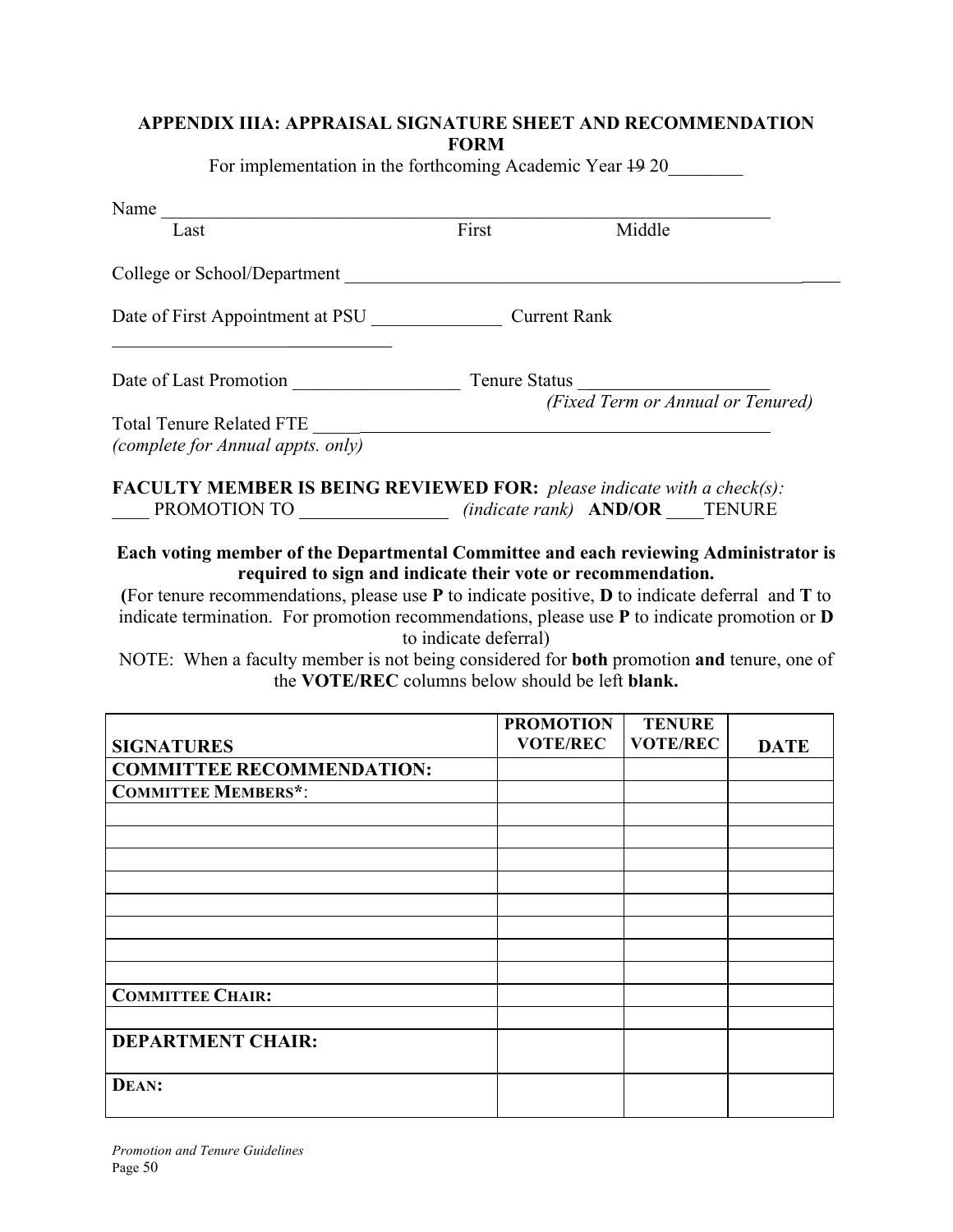| <b>PROVOST/VICE PRESIDENT:</b> |  |  |
|--------------------------------|--|--|
| <b>PRESIDENT:</b>              |  |  |

\*If more space is needed for committee membership, please attach an additional page.

## **I have been apprised of the recommendations indicated on this form and have been given the opportunity to review my file before its submittal to the Dean's Office.**

*Faculty Signature Date*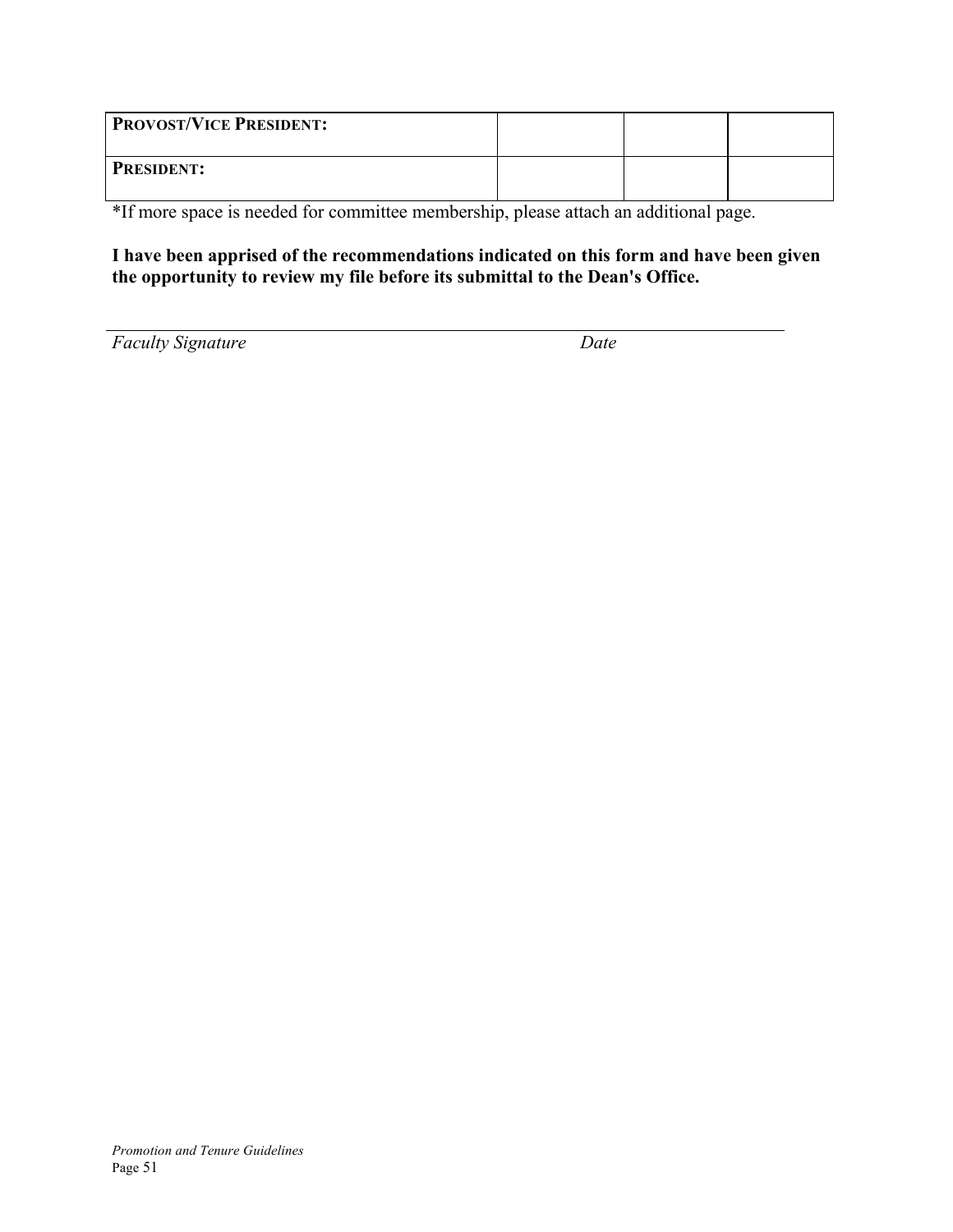## **APPENDIX IIIB: ACADEMIC PROFESSIONAL APPRAISAL SIGNATURE SHEET AND RECOMMENDATION FORM**

|  | For implementation in the forthcoming Academic Year 19 20 |  |
|--|-----------------------------------------------------------|--|
|--|-----------------------------------------------------------|--|

| Middle                                       |
|----------------------------------------------|
|                                              |
| Current Academic Professional Level          |
|                                              |
|                                              |
| <b>FACULTY MEMBER IS BEING REVIEWED FOR:</b> |
| PROMOTION TO<br><i>(indicate academic</i> )  |
|                                              |

# **Each voting member of the Departmental Committee and each reviewing Administrator is required to sign and indicate their vote or recommendation.**

Please use **P** to indicate promotion or **D** to indicate deferral)

|                                  | <b>PROMOTION</b> |             |
|----------------------------------|------------------|-------------|
| <b>SIGNATURES</b>                | <b>VOTE/REC</b>  | <b>DATE</b> |
| <b>COMMITTEE RECOMMENDATION:</b> |                  |             |
| <b>COMMITTEE MEMBERS*:</b>       |                  |             |
|                                  |                  |             |
|                                  |                  |             |
|                                  |                  |             |
|                                  |                  |             |
|                                  |                  |             |
|                                  |                  |             |
|                                  |                  |             |
|                                  |                  |             |
| <b>COMMITTEE CHAIR:</b>          |                  |             |
|                                  |                  |             |
| <b>DEPARTMENT CHAIR:</b>         |                  |             |
|                                  |                  |             |
| DEAN:                            |                  |             |
|                                  |                  |             |
| <b>PROVOST/VICE PRESIDENT:</b>   |                  |             |
|                                  |                  |             |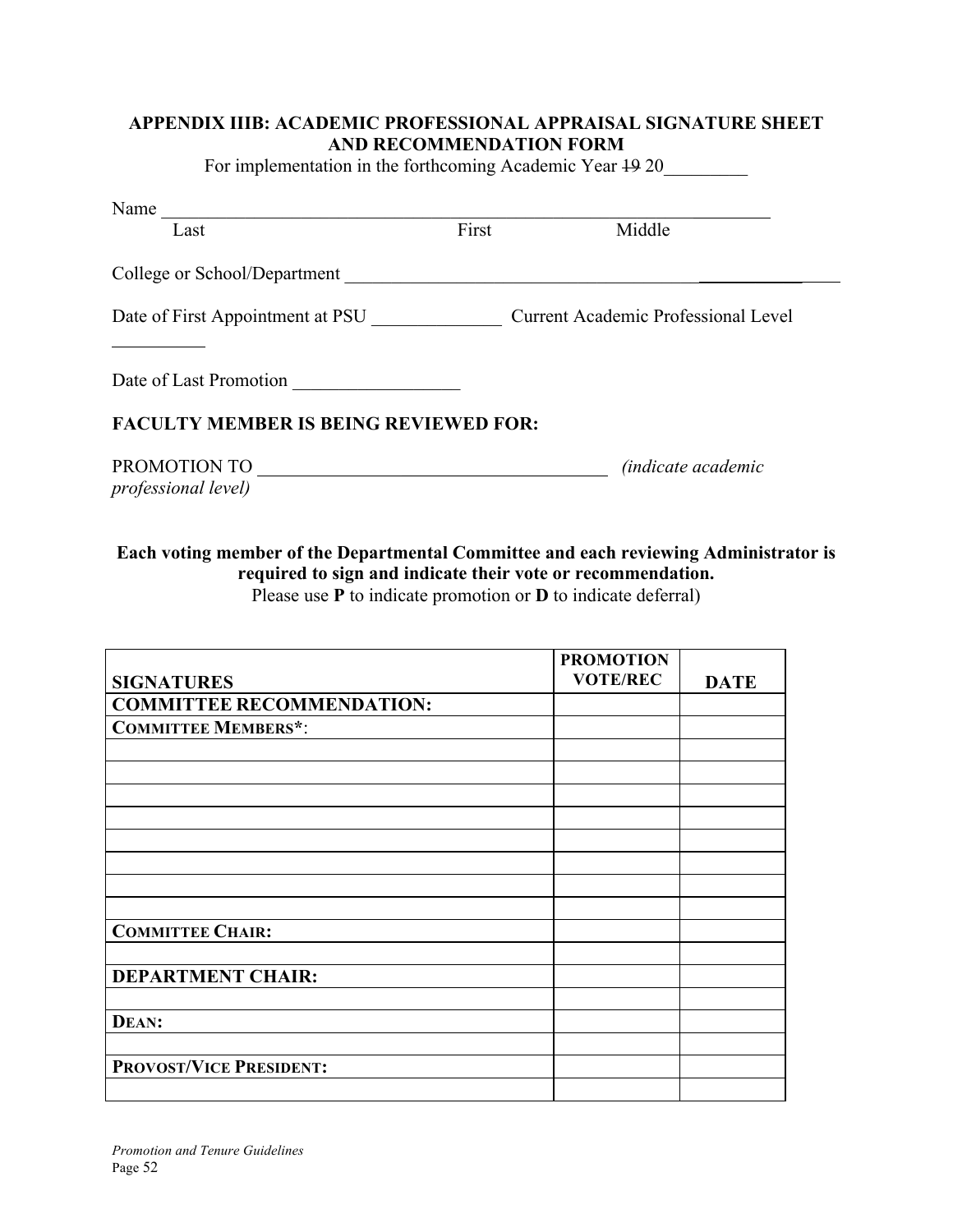| <b>PRESIDENT:</b> |  |
|-------------------|--|
|                   |  |

\*If more space is needed for committee membership, please attach an additional page.

**I have been apprised of the recommendations indicated on this form and have been given the opportunity to review my file before its submittal to the Dean's Office.**

*Faculty Signature Date*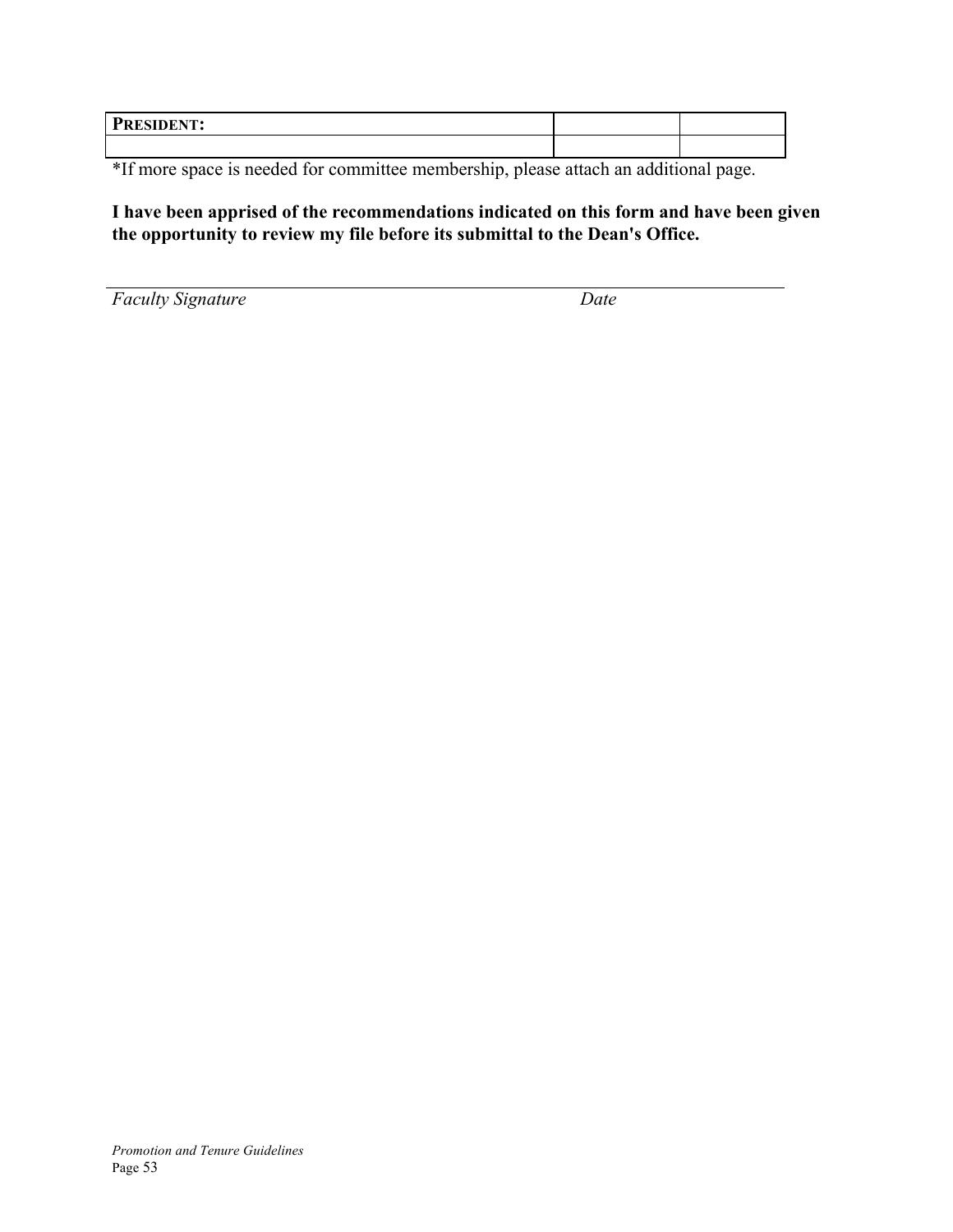## **ROUTING OF RECOMMENDATION**

A timetable will be established each year by the Office of Academic Affairs to ensure that each level of review will have sufficient time for responsible consideration of tenure and promotion recommendations. The responsibility for deferrals owing to late recommendations must be with the delaying body.

New or amended promotion and tenure guidelines incorporating specific departmental criteria and evaluation procedures shall be submitted for approval by the Office of Academic Affairs or appropriate Vice President. When approved, copies shall be distributed to departmental faculty, the Academic Dean, and the Provost or appropriate Vice President. If the departmental guidelines are found not to be in compliance with University guidelines, they will be returned to the department for review and alteration. If revised guidelines are not returned to OAA within 30 days of return to the department, the Provost or Vice President will modify the guidelines only for the purpose of bringing them in compliance with the University guidelines.

Using the annual Promotion and Tenure schedule printed by OAA:

A minimum of six weeks from notification to faculty of eligibility by the Department Chair, the Departmental Committee shall send its recommendations to the Department Chair.

Two weeks from this date the Department Chair shall notify each faculty member of his/her recommendation and that of the Departmental Committee.

The Department Chair shall send the Departmental Committee's and his/her recommendations (except those being reconsidered) to his Academic Dean. This allows two weeks during which faculty members may request a reconsideration of the recommendation.

Three weeks after receiving the departmental recommendation, the Academic Dean shall send his/her recommendations to the Provost or Vice President.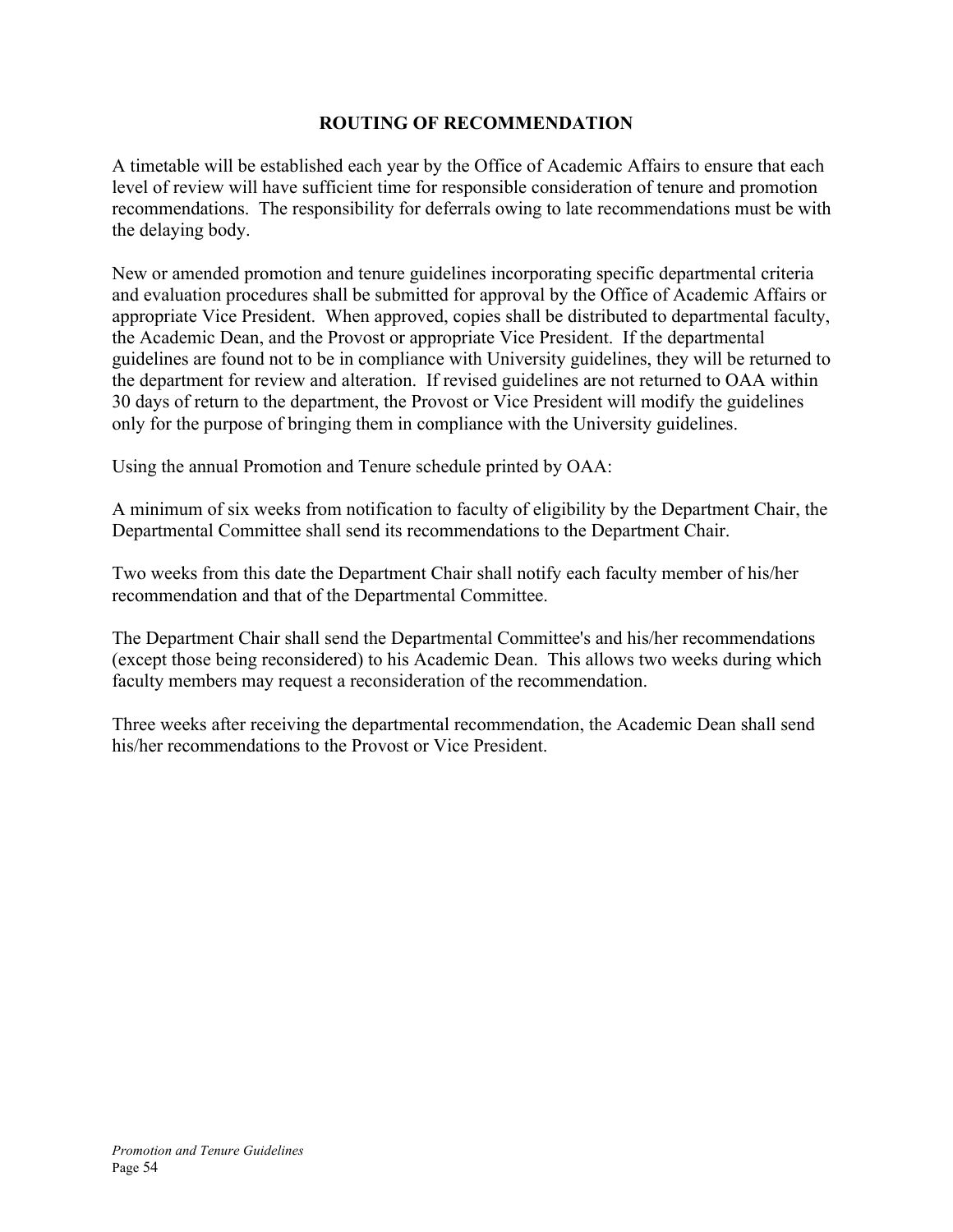#### **APPENDIX IV. Research Ranks and Promotion Guidelines**

#### Ranks

Research Assistant: This rank is appropriate for appointment of faculty whose primary responsibility is the conduct of research under supervision. Typically, individuals in this rank will assist in research by gathering data using a pre-determined protocol, do routine experimental procedures, gather materials for reports, perform routine data processing or lab work, data management, routine data analysis. Individuals appointed as research assistant will have a bachelor degree or specific expertise required for the research project. Faculty at this rank receives close supervision and may be asked to supervise students.

Senior Research Assistant: A faculty member will be considered for promotion to the rank of Senior Research Assistant with two years of experience at the Research Assistant rank or its equivalent. Promotion to the rank of Senior Research Assistant requires that the faculty member demonstrate the ability to coordinate research activities and statistical analysis, maintain data bases, coordinate collection, processing and reporting of data, and coordinate the preparation of reports and presentations. A faculty member at the rank of Senior Research Assistant receives general supervision and may be assigned to supervise research assistants and students.

Research Associate: A faculty member at the rank of Research Associate will typically have a Masters degree or a Bachelors degree with equivalent combination of education and experience. A faculty member will be considered for promotion to the rank of Research Associate with four or more years of progressively responsible research experience. Promotion to the rank of Research Associate requires that the faculty member demonstrate the ability to participate in writing grant proposals and in the design, execution and control of research studies; manage the analysis of data; manage the conduct of experimental tests and procedures; develop new research methodologies and data collection protocols. The faculty at this rank will work independently and may be assigned to supervise and train research staff, support staff and students.

Senior Research Associate: A faculty member at the rank of Senior Research Associate will typically have a Masters Degree or PhD and six or more years of progressively responsible research experience. Promotion to the rank of Senior Research Associate requires that the faculty member demonstrate the ability to design, develop, execute one or more research studies; assist and take a major role in writing grant proposals and acquisition of support; author publications; take a lead role in the development of new research methodologies and data collection protocols. The faculty at this rank will work independently and may be assigned to supervise research staff, support staff and graduate students.

#### Promotion guidelines for research ranks

#### A. Departmental Authority and Responsibility

Each academic unit (department, school or college) will be required to develop and submit criteria and procedures for promotion within research ranks that are specific to the research activities of that unit. These guidelines will fulfill the minimum standards of the University guidelines, which have priority. These criteria will be reviewed and approved by the Dean and